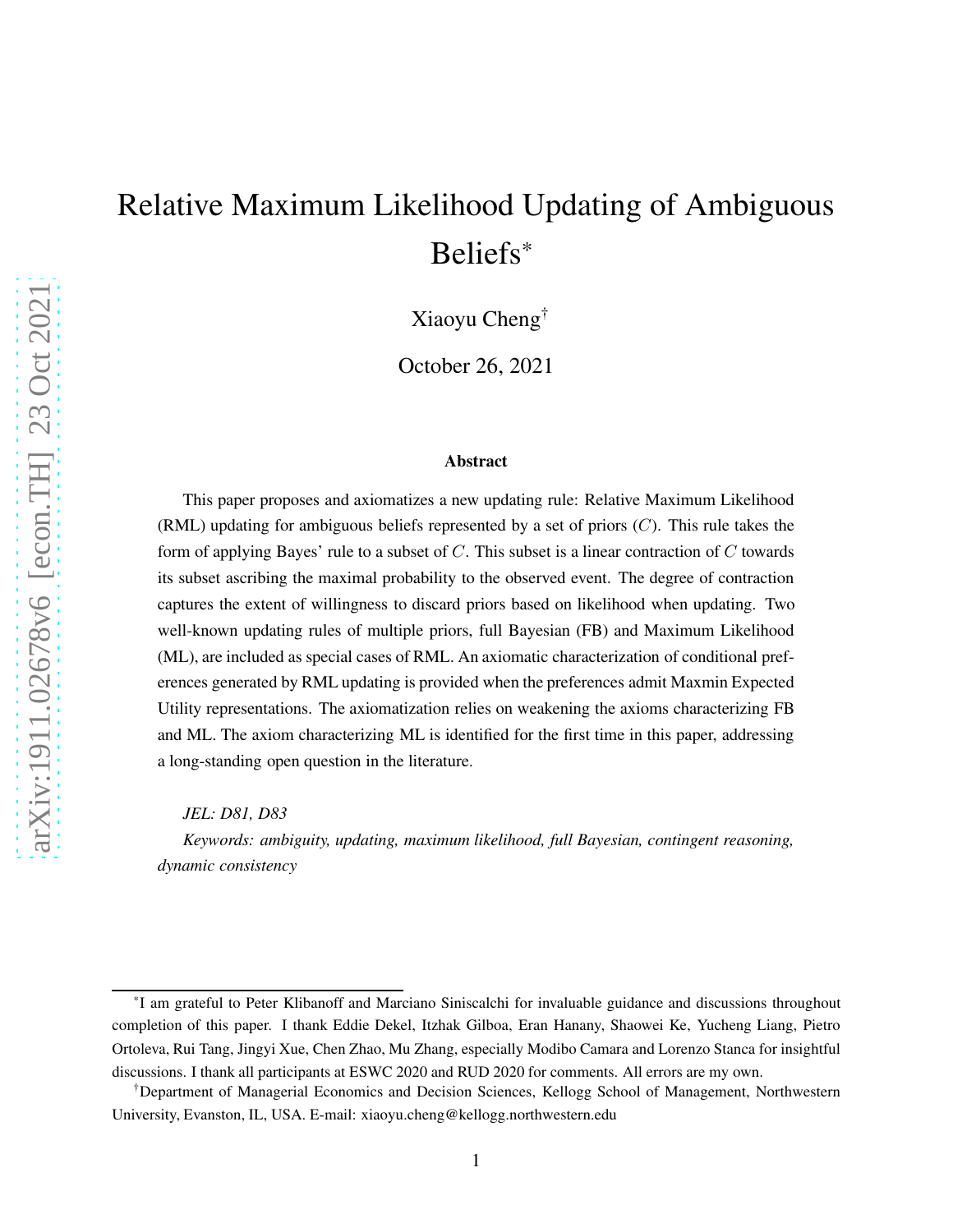# 1 Introduction

For decisions under uncertainty, when information is not sufficient to pin down a unique distribution over states, the decision-maker (DM)'s revealed preference sometimes is not consistent with any single probabilistic belief. Yet it could be consistent with a set of priors [\(Ellsberg](#page-47-0), [1961;](#page-47-0) [Machina and Schmeidler,](#page-48-0) [1992\)](#page-48-0). When the DM learns additional information, updating of the set of priors may involve two steps. First, she could use this information to make inference about the plausibility of each prior and discard those deemed to be implausible. Second, she applies Bayes' rule to update every prior in this refined set conditional on the information received.

The two most popular updating rules for multiple priors, full Bayesian  $(FB)^1$  and Maximum Likelihood (ML), are both examples of such an updating procedure. FB takes the form of applying Bayes' rule to the entire set of priors. In other words, the DM does not discard any prior under FB updating. In contrast, under ML updating, the DM discards priors that do not ascribe the maximal probability (among all priors in the set) to the observed event and updates the remaining priors according to Bayes' rule. Therefore, FB and ML can be regarded as polar extremes in terms of discarding priors based on likelihood of the observed event in updating.

However, sometimes a DM may not be willing to be as extreme as either case. For example, she may find the priors assigning a very small probability to the observed event to be implausible, while at the same time would like to keep the priors ascribing an almost maximal probability. Such an intermediate behavior cannot be captured by either of the two extremes. Moreover, the preference behaviors corresponding to such non-extreme updating rules have not been extensively studied and identified in the literature.<sup>2</sup>

In this paper, I propose and characterize a new updating rule, Relative Maximum Likelihood (RML) updating, which takes the form of applying Bayes' rule to a subset of the set of priors. The specific subset is determined by a convex combination of the set of priors and its subset which ascribes a maximal probability to the observed event.<sup>3</sup> It can also be understood as a linear contraction of the set of priors towards its maximum-likelihood subset. Consequently, RML is able to provide a means of intermediate updating between FB and ML. Moreover, its specific form suggests that under RML not only likelihood but also *shape* of the initial set of priors are crucial for determining the set of posteriors.

Formally, let a closed and convex set C denote the set of priors over a state space  $\Omega$ . For some conditioning event  $E \subseteq \Omega$ , let  $C^*(E)$  denote the subset of C attaining maximum likelihood of the event E, i.e.  $C^*(E) \equiv \arg \max_{p \in C} p(E)^{A}$ 

<sup>&</sup>lt;sup>1</sup>Some may also refer to it as prior-by-prior updating.

<sup>&</sup>lt;sup>2</sup>See Section [6](#page-22-0) for more detailed references.

<sup>&</sup>lt;sup>3</sup>The convex combination of two sets is defined as the set of pointwise convex combinations.

<sup>4</sup>These notations will be used throughout this paper.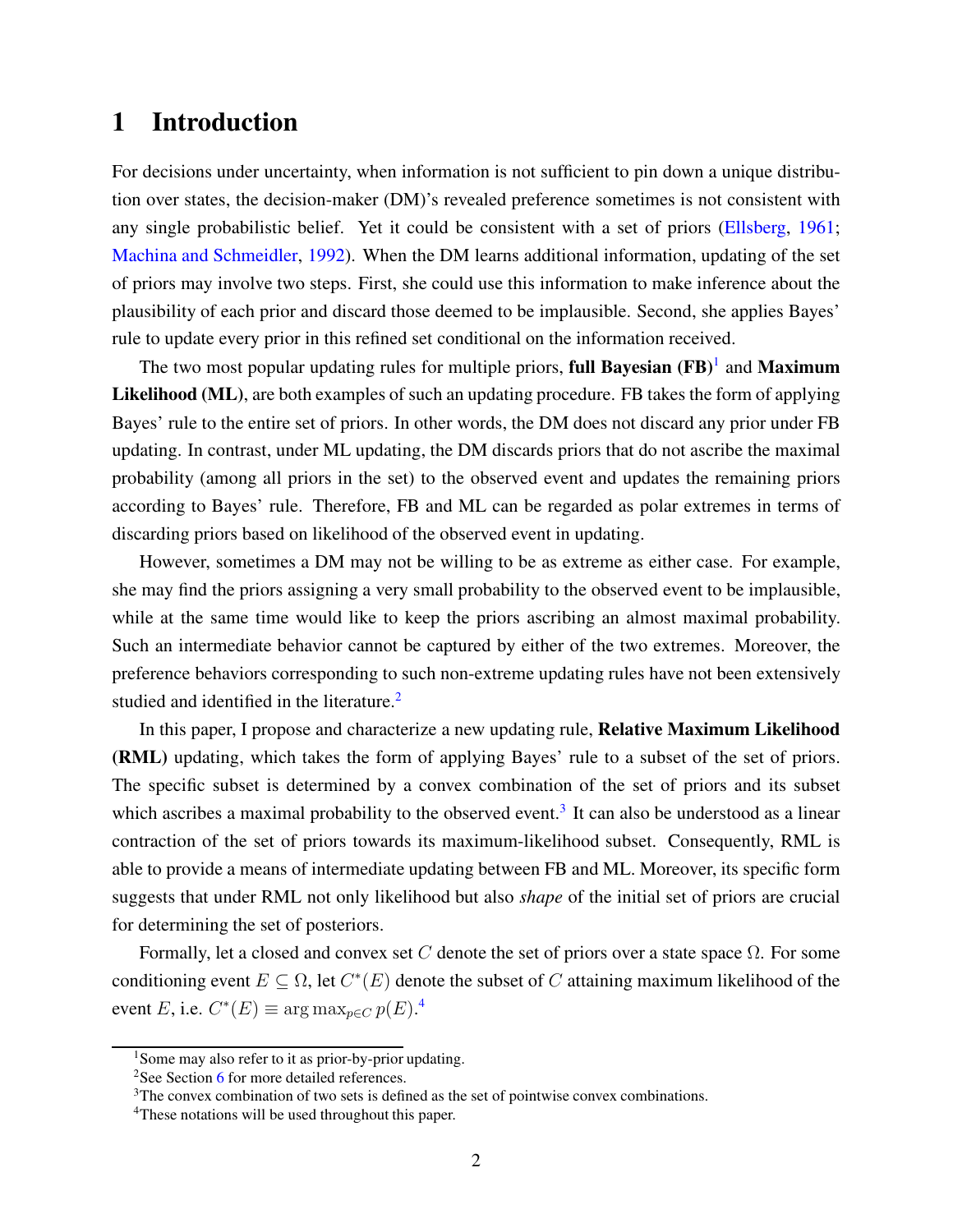<span id="page-2-0"></span>**Definition 1.1.** *Under RML updating, when the event* E *occurs, each of the priors in the set*  $C_{\alpha}(E)$ *will be updated according to Bayes' rule. For some*  $\alpha \in [0,1]$ *,*  $C_{\alpha}(E)$  *is defined as:* 

$$
C_{\alpha}(E) \equiv \alpha C^*(E) + (1 - \alpha)C = \{ \alpha p + (1 - \alpha)q : p \in C^*(E) \text{ and } q \in C \}.
$$

RML captures the intermediate updating behaviors in the sense that for all  $\alpha \in [0,1]$  one has  $C^*(E) \subseteq C_\alpha(E) \subseteq C$ . Furthermore, FB and ML are included as extreme special cases.

The updating rule, RML, is defined under a single event  $E$ . For conditional preferences, a DM may apply RML updating with different parameters  $\alpha$  for different events. Such a phenomenon can be seen in an experiment by [Liang](#page-48-1)  $(2021)$  $(2021)$ .<sup>5</sup> To allow for such a possibility, I consider two different representations of conditional preferences that differ in the extent to which the parameter  $\alpha$  is allowed to vary across events. On the one hand, the conditional preferences are represented by **Contingent RML** if the DM applies RML updating with parameter  $\alpha[E]$  that potentially depends on the event  $E$ . On the other other hand, the conditional preferences generated by applying RML with a constant parameter  $\alpha$  are said to be represented by **RML**.

I provide foundations for conditional preferences represented by Contingent RML and RML when the preferences admit Maxmin Expected Utility (MEU) representations [\(Gilboa and Schmeidler,](#page-47-1) [1989\)](#page-47-1). Under MEU, the DM evaluates prospects according to the worst expected utility generated by the set of priors.

For MEU preferences, Pires (2002) characterizes FB by a simple behavioral axiom. [Gilboa and Schmeidler](#page-47-2) [\(1993\)](#page-47-2) axiomatizes ML when preferences admit both MEU and Choquet Expected Utility (CEU) representations, which is a strict special case of the MEU preferences. Their axiomatization, however, does not extend to the more general case. In fact, there has been no axiomatization of ML under general MEU preferences in the literature. The first main result of this paper (Theorem [2.7](#page-10-0) and more generally Theorem [B.1\)](#page-43-0) addresses this long-standing open question by providing a characterization of ML for MEU preferences. Moreover, this result also proves to be instrumental for the characterization of Contingent RML and RML.

Both representations are characterized by weakening the axioms leading to FB and ML. In turn, those axioms are relaxations of the well-known *dynamic consistency* principle.<sup>6</sup> More specifically, Theorem [3.3](#page-13-0) characterizes the Contingent RML by two behavioral axioms. In addition, Theorem [3.4](#page-15-0) shows that adding one axiom to the characterization of contingent RML is necessary and sufficient to pin down a constant  $\alpha$  across events.

These characterization results not only identify the behavioral foundations for the type of nonextreme updating specified by RML updating, but also suggest the common behavioral patterns under FB and ML, two seemingly orthogonal updating rules.

<sup>&</sup>lt;sup>5</sup>See Section [4](#page-16-0) for more details.

 $6$ See [Ghirardato](#page-47-3) [\(2002\)](#page-47-3) for an example.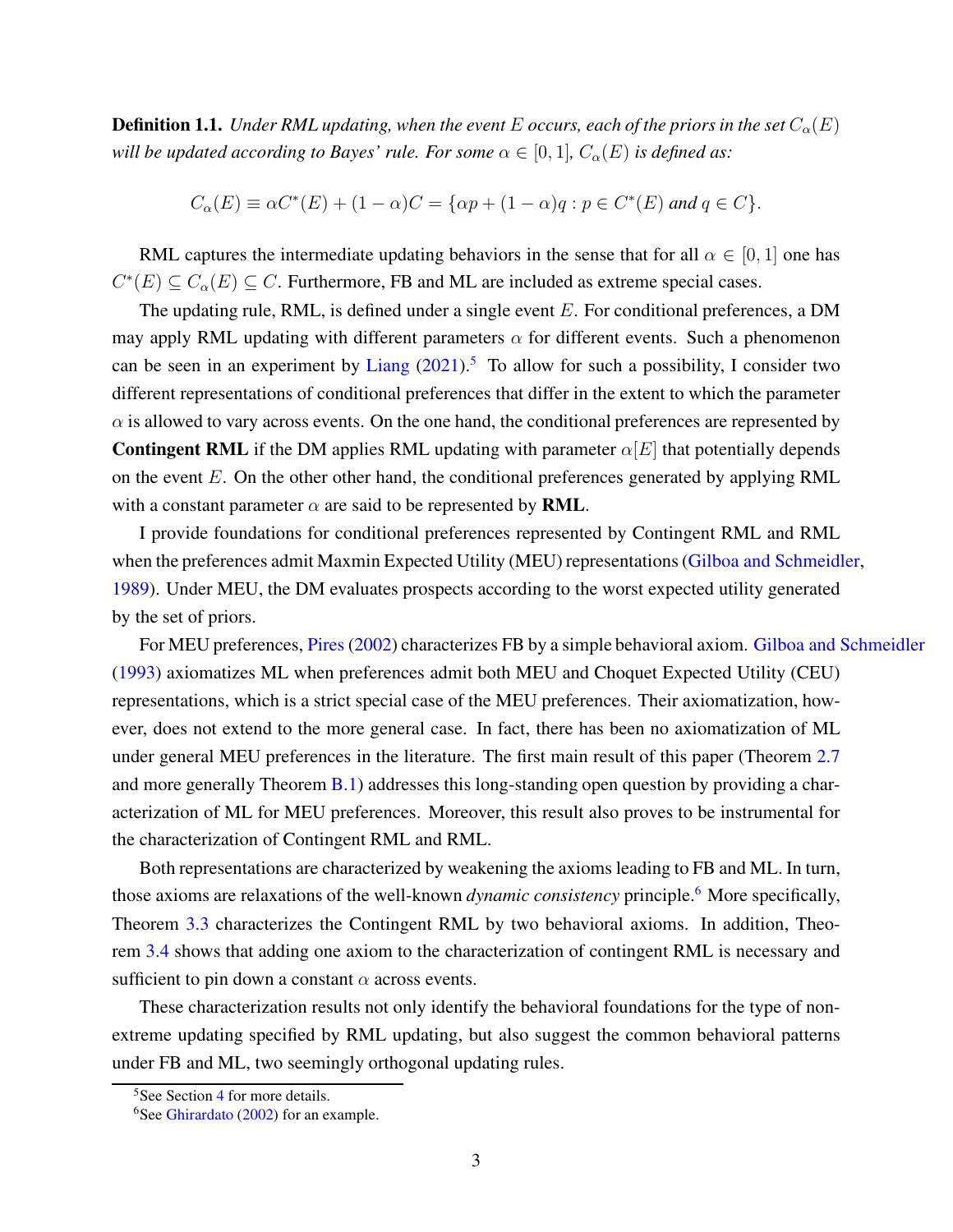Motivated by these characterizations, in this paper I further identify a key issue in the applications of ambiguity and showcase how RML can be applied to address it.

Many recent applications of the MEU model assume the players update according to FB.<sup>7</sup> In settings such as mechanism design or information design, these applications find that the introduction of ambiguity is strictly beneficial for the principal. However, there is clearly a caveat that this finding may hinge on the specific assumption of FB updating. RML, as a larger family of updating rules including FB, provides a useful tool for examining this issue.

As an illustration, Section [5](#page-19-0) analyzes an example in the context of ambiguous persuasion stud-ied by Beauchêne, Li and Li [\(2019](#page-47-4)). In this example, they construct an ambiguous persuasion scheme granting the sender strictly more payoff than the optimal Bayesian persuasion under the assumption that the receiver uses FB updating. I first show that this scheme becomes strictly worse than the optimal Bayesian persuasion whenever the receiver slightly deviates from FB in the direction of ML. The level of such a deviation can be conveniently captured by the parameter  $\alpha$  under RML. This finding shows that the particular construction used by Beauchêne, Li and Li [\(2019\)](#page-47-4) can be non-robust with respect to updating rules.

Nonetheless, I construct an alternative ambiguous persuasion scheme. It further requires that all the probabilistic devices in an ambiguous device have the same overall probability of sending the same signal. As a result, the receiver would behave exactly the same no matter what attitude he has towards discarding priors based on likelihood. I call such a scheme *uniform-likelihood ambiguous persuasion*. I further show that the sender can do strictly better using uniform-likelihood ambiguous persuasion compared to Bayesian persuasion in this example. In other words, the strict gain from using ambiguous strategies does not rely on the specific assumption of FB updating in this case.

The remainder of this paper is organized as follows. Section [2](#page-4-0) sets up the environment and provides a characterization of ML updating. Section [3,](#page-10-1) the main section, gives the formal definition of preferences represented by Contingent RML and RML and also provides the foundations for them. Section [4](#page-16-0) looks at a special environment with ambiguous signals and illustrates the predictions and interpretations that Contingent RML and RML are able to offer. Section [5](#page-19-0) applies RML to the example of ambiguous persuasion and addresses the issue of robustness to updating. Section [6](#page-22-0) talks about the related literature. Section [7](#page-26-0) concludes. All the proofs are collected in Appendix [A.](#page-28-0)

<sup>&</sup>lt;sup>7</sup>For example, [Bose and Renou](#page-47-5) [\(2014\)](#page-47-5), [Kellner and Le Quement](#page-48-2) [\(2018\)](#page-48-2) and Beauchêne, Li and Li [\(2019\)](#page-47-4)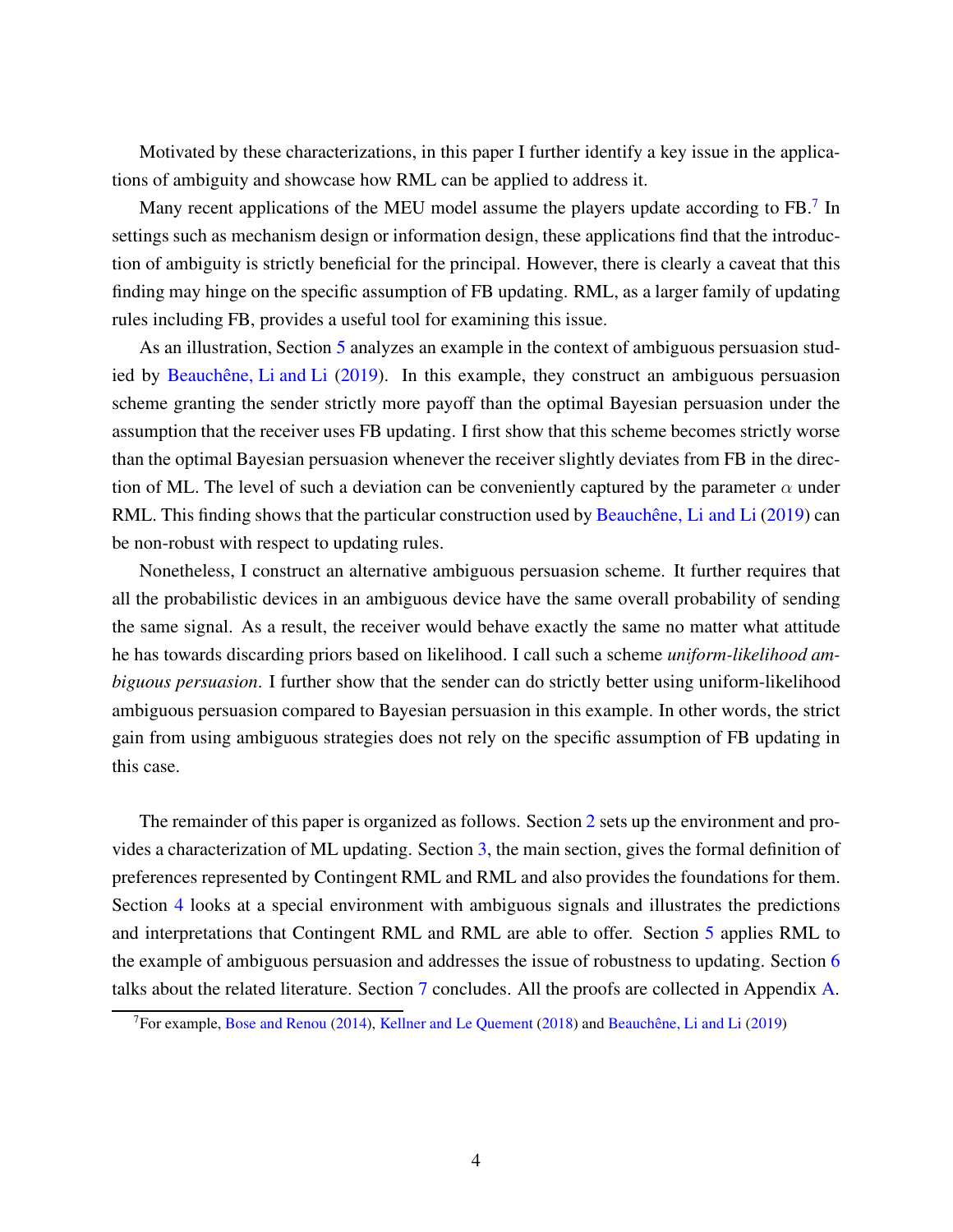## <span id="page-4-0"></span>2 Preliminaries

#### 2.1 Set up

Let  $\Omega$  be the set of *states* with at least three elements, endowed with a sigma-algebra  $\Sigma$  of *events*. Denote a generic event by E. Let  $\Delta(\Omega)$  denote the set of all finitely additive probability measures on (Ω, Σ) endowed with the weak\* topology. Let X be the set of all *consequences* that are simple (i.e. finite-support) lotteries over a set of prizes Z and let x denote a generic element of X. Let  $\mathcal F$ denote the set of *simple acts*, meaning that each  $f \in \mathcal{F}$  is a finite-valued  $\Sigma$ -measurable function from  $\Omega$  to X. With conventional abuse of notation, denote a constant act which maps all states  $\omega \in \Omega$  to x simply by x.

The primitive is a family of preferences  $\{\gtrsim_E\}_{E\in\Sigma}$  over all the acts. Let  $\succsim_{\Omega} \equiv \gtrsim$  denote the ex-ante preference. For all the other non-empty  $E \in \Sigma$ , let  $\succsim_E$  denote the conditional preference conditioning on event  $E$  occurs.

First, assume that the ex-ante preference  $\succeq$  admits a Maxmin Expected Utility (MEU) representation, i.e. it is represented by a closed and convex set  $C \subseteq \Delta(\Omega)$  and an affine utility function u such that for all  $f, g \in \mathcal{F}$ :

$$
f \succsim g \Leftrightarrow \min_{p \in C} \int_{\Omega} u(f) dp \ge \min_{p \in C} \int_{\Omega} u(g) dp
$$

where  $u(f)$  denotes a random variable  $Y : \Omega \to \mathbb{R}$  such that  $Y(\omega) = u(f(\omega))$  for all  $\omega \in \Omega$ . Denote the ex-ante evaluation of an act f according to this MEU representation by  $U(f)$ .

For the ease of exposition, I impose the following assumption on the ex-ante preference:

<span id="page-4-1"></span>**Assumption 2.1.** *(i) The set*  $u(X) \equiv \{u(x) : x \in X\}$  *is unbounded from above. (ii) C has finitely many extreme points.*

Assumption [2.1](#page-4-1) proves to be extremely useful as it helps simplify the statements of the axioms to a great extent while conveying the same intuitions. All characterizations can be achieved without these assumptions by slightly modifying the axioms.<sup>8</sup> Nevertheless, these assumptions are also arguably reasonable. For example, the unbounded assumption applies to monetary payoffs in general. The finitely many extreme points assumption covers a large number of common and popular cases of multiple priors, for example the  $\epsilon$ -contamination.

Given Assumption [2.1,](#page-4-1) it is without loss of generality to normalize  $u(\cdot)$  such that  $u(X) =$  $(\underline{u}, \infty)$  for some  $\underline{u} \in \mathbb{R}_{< 0} \cup \{-\infty\}.$ 

 $8$ See Appendix **B**.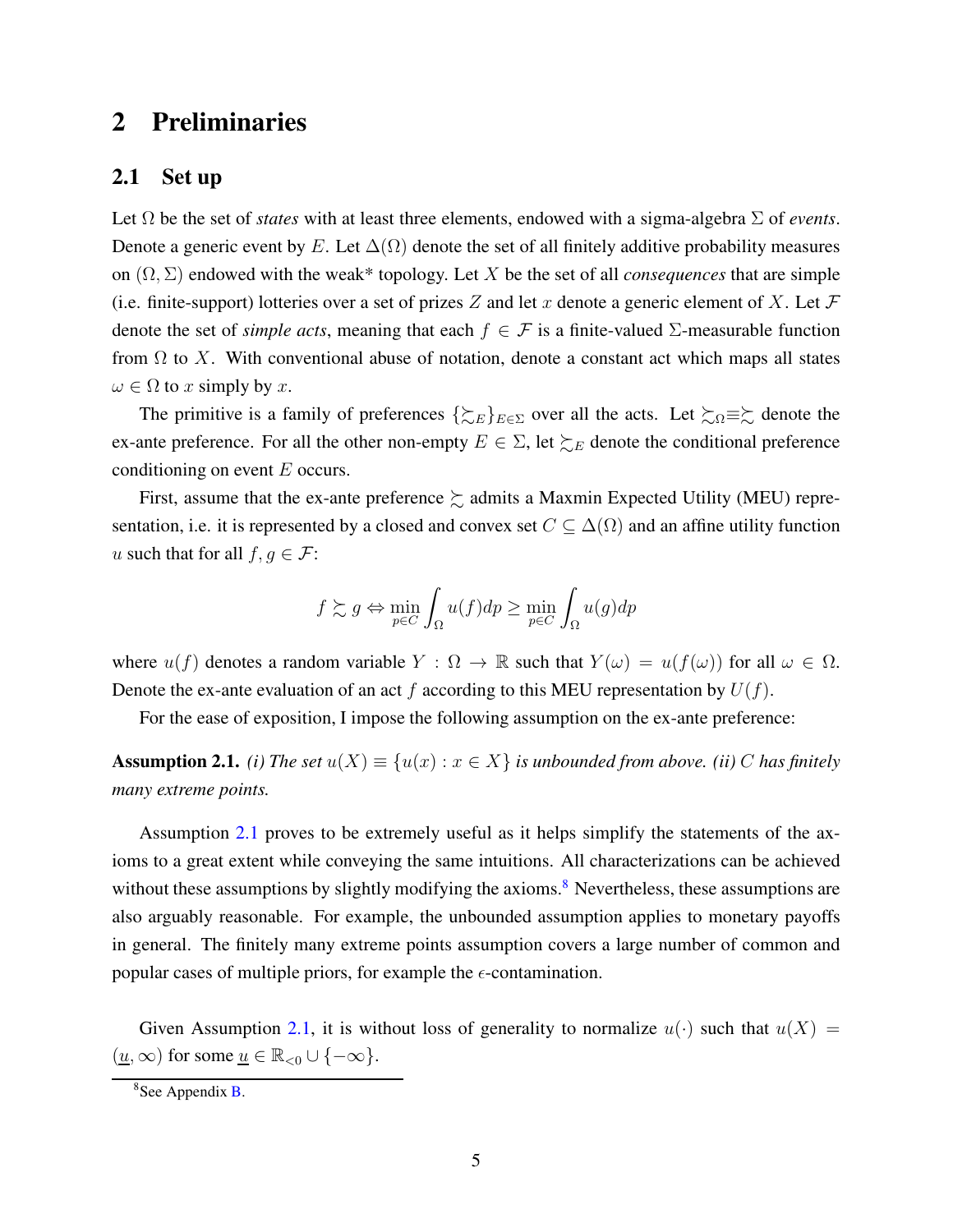For each  $E \in \Sigma$ , for any  $f, h \in \mathcal{F}$ , let  $f_E h$  denote an act mapping all  $\omega \in E$  to  $f(\omega)$  and all  $\omega \in E^c$  to  $h(\omega)$ . An event E is strict  $\succsim$ -nonnull if for all  $x, x' \in X$  such that  $x \succ x'$ , one has  $x_{E}x' \succ x'$ . Under MEU, an event E is strict  $\succsim$ -nonnull if and only if  $p(E) > 0$  for all  $p \in C$ .

For each strict  $\succsim$ -nonnull  $E \in \Sigma$ , assume that the conditional preference  $\succsim_{E}$  also admits a MEU representation. It is represented by a set  $C_E \subseteq \Delta(\Omega)$  and the same utility function u such that for all  $f, g \in \mathcal{F}$ :

$$
f \gtrsim_E g \Leftrightarrow \min_{p \in C_E} \int_{\Omega} u(f) dp \ge \min_{p \in C_E} \int_{\Omega} u(g) dp
$$

Meanwhile, the conditional preference  $\succeq_E$  for all other E is unrestricted.<sup>9</sup>

Finally, assume that the conditional preferences satisfy *consequentialism*: first, for all  $p \in C_E$ ,  $p(E) = 1$ , i.e. the complement of the conditioning event is irrelevant for the conditional preference; and second, ex-ante preference and conditioning event E completely determine the conditional preference  $\succeq_E$ , which rules out the possibility that the updating rule may depend on the context of decision problems (e.g. the menu of available acts).

All properties assumed for the primitive have axiomatized foundations:

- Maxmin Expected Utility representation: axioms from [Gilboa and Schmeidler](#page-47-1) [\(1989](#page-47-1)).
- $u(X)$  is unbounded from above: unboundedness axiom from [Maccheroni, Marinacci and Rustichini](#page-48-3) [\(2006](#page-48-3)).
- C has finitely many extreme points: no local hedging axiom from [Siniscalchi](#page-49-1) [\(2006](#page-49-1)).
- $u$  is independent of  $E$ : state independence axiom from [Pires](#page-49-0) [\(2002\)](#page-49-0) or unchanged tastes axiom from [Hanany and Klibanoff](#page-48-4) [\(2007\)](#page-48-4).
- Consequentialism: null complement axiom and the independence axioms in section 3.2 of [Hanany and Klibanoff](#page-48-4) [\(2007\)](#page-48-4).

Setting up in this way allows me to establish a clear equivalence between the key axioms relating the conditional preferences to the ex-ante preference and the updating rules. Hence the key behavioral foundations characterizing different updating rules under MEU preferences can be highlighted in the representation theorems.

## 2.2 Two Basic Axioms

For dynamic choice, the well-known dynamic consistency principle relates the conditional preferences to the ex-ante preference in two different directions (see [Ghirardato](#page-47-3) [\(2002\)](#page-47-3) for an example).

<sup>&</sup>lt;sup>9</sup>Considering only strict  $\succsim$ -nonnull events is to avoid conditioning on zero-probability event under FB updating.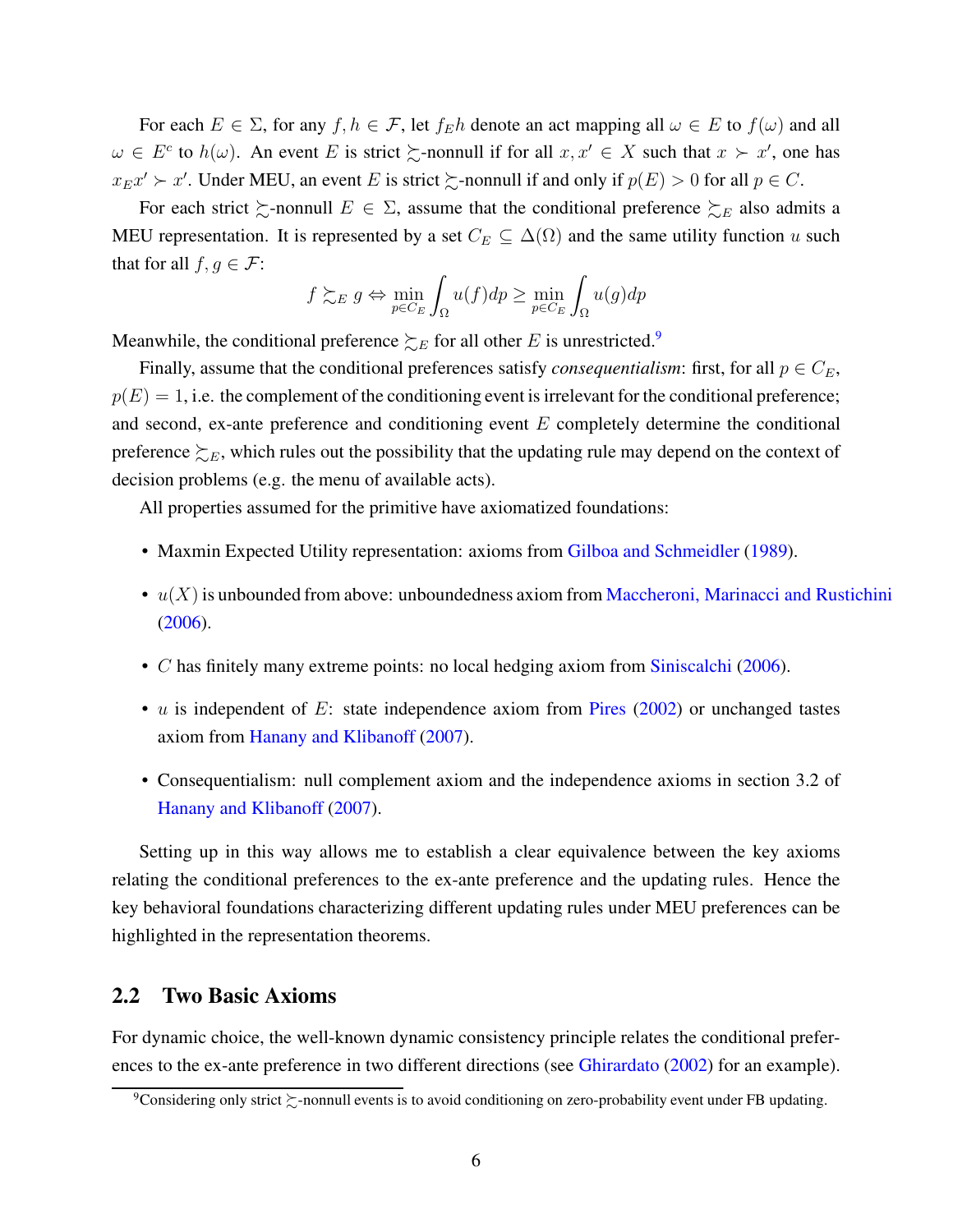To further distinguish between these two directions, they will be referred to separately as two basic axioms: Contingent Reasoning  $(CR)$  and Dynamic Consistency  $(DC)$  in this paper:<sup>10</sup>

Axiom CR (Contingent Reasoning).

For all  $f, h \in \mathcal{F}$  and  $x \in X$ , if  $f \sim_E x$  then  $f_E h \sim x_E h$ .

Axiom DC (Dynamic Consistency). For all  $f, h \in \mathcal{F}$  and  $x \in X$ , if  $f_E h \sim x_E h$  then  $f \sim_E x$ .

Intuitively, CR emphasizes that the ex-ante preference could be recovered by considering conditional preferences contingent on whether or not the event  $E$  occurs. Namely, the ex-ante comparison between the acts  $f_E h$  and  $x_E h$  could be done by the following procedure: Contingent on event  $E$  occurring, the DM is conditionally indifferent. Meanwhile, contingent on  $E$  not occurring, she receives exactly the same thing. Thus, she further concludes that she is indifferent ex-ante.

DC emphasizes the other direction, that the conditional preference should be consistent with the ex-ante preference when it does not matter what pays on the event  $E<sup>c</sup>$ . In other words, if two acts differ only within the event  $E$ , then the DM's ex-ante comparison should remain the same after learning event  $E$  occurs.

As MEU preferences violate Savage's P2 (sure thing principle), whether or not the statement  $f_E h \sim x_E h$  is true would also depend on the act h. As a result, it is no longer meaningful to state CR and DC in terms of all the acts, as a different h may result in a different conclusion. Instead, the claims about CR and DC should also specify under which act it holds.

For example, a consequence  $x \in X$  is said to be the **conditional certainty equivalent** of an act f given event E if  $x \sim_E f$ . Consider the following statement of CR, in which the act h is explicitly fixed to be the conditional certainty equivalent:

Axiom CR-C (Contingent Reasoning given Conditional certainty equivalent). For all  $f \in \mathcal{F}$  and  $x \in X$ , if  $f \sim_E x$ , then  $f_{E}x \sim x$ .

CR-C is exactly the A9 axiom in [Pires](#page-49-0) [\(2002](#page-49-0)) and FB updating is defined in [Pires](#page-49-0) [\(2002](#page-49-0)) by the following:

**Definition 2.2.** *The primitive*  $\{\sum_{E\in\Sigma}$  *is represented by full Bayesian updating if the following* 

<sup>&</sup>lt;sup>10</sup>The statements of the axioms are equivalent to the statements of dynamic consistency adopted by [Ghirardato](#page-47-3) [\(2002\)](#page-47-3).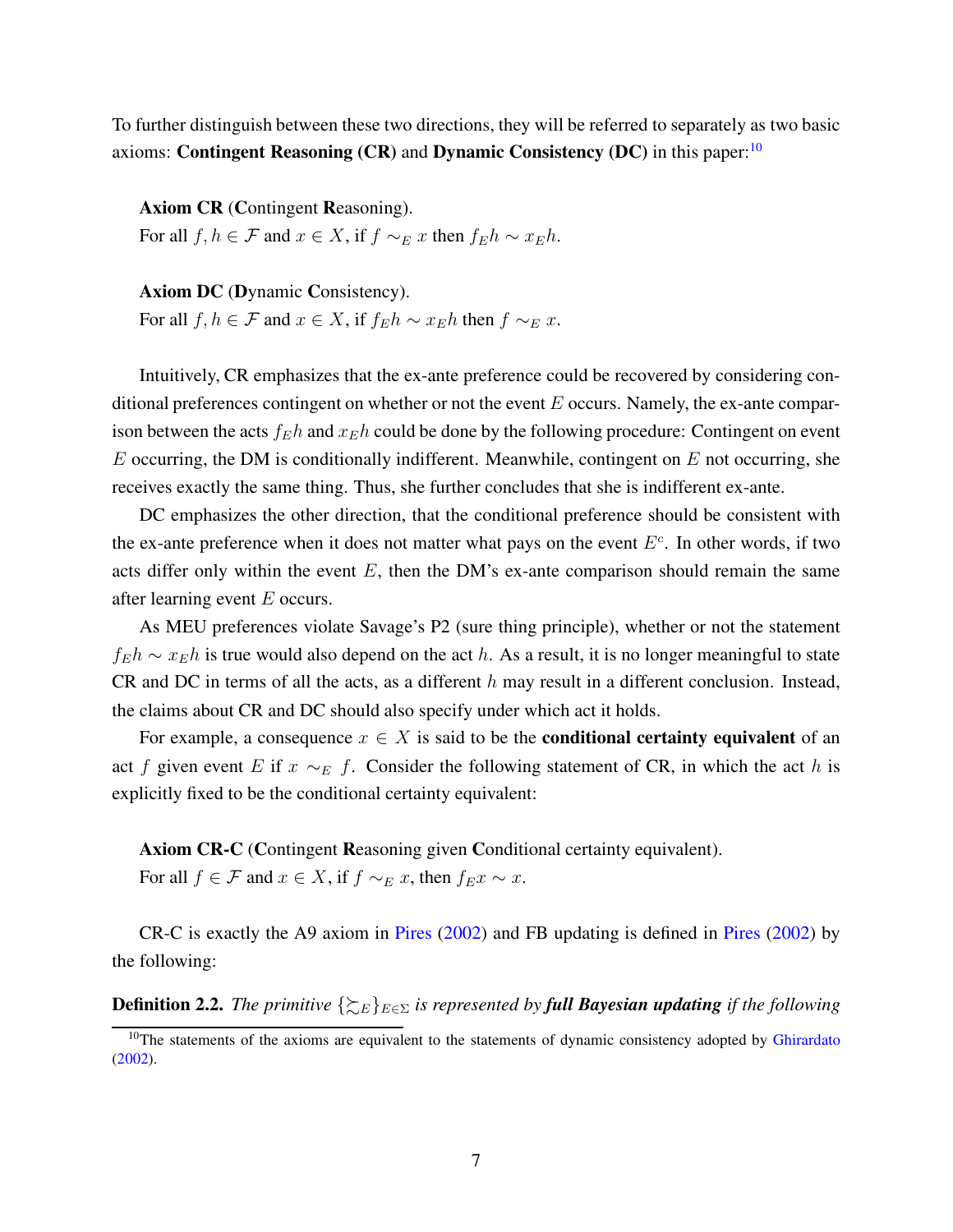*holds for all strict*  $\succsim$ -nonnull  $E \in \Sigma$  *and for all*  $f \in \mathcal{F}$ :

$$
\min_{p \in C_E} \int_{\Omega} u(f) dp = \min_{p \in C} \int_{E} u(f) \frac{dp}{p(E)}.
$$

Under the current framework, the representation theorem in [Pires](#page-49-0) [\(2002](#page-49-0)) can be simplified to the following:

**Theorem 2.3** (Pires, 2002).  $\{\gtrsim_E\}_{E\in\Sigma}$  is represented by full Bayesian updating if and only if CR-C *holds for all strict*  $\gtrsim$ *-nonnull events*  $E \in \Sigma$ *.* 

This theorem highlights that CR-C is the key behavioral foundation for FB updating under MEU preferences.

#### 2.3 Maximum Likelihood Updating

Another popular updating rule for MEU preferences is the Maximum Likelihood (ML) updating rule proposed in [Gilboa and Schmeidler](#page-47-2) [\(1993\)](#page-47-2). The conditional preferences represented by ML updating are defined as in the following:

**Definition 2.4.** *The primitive*  $\{\sum_{E\}\}_{E\in\Sigma}$  *is represented by maximum likelihood updating <i>if the following holds for all strict*  $\succsim$ -nonnull  $E \in \Sigma$  and for all  $f \in \mathcal{F}$ :

$$
\min_{p \in C_E} \int_{\Omega} u(f) dp = \min_{p \in C^*(E)} \int_{E} u(f) \frac{dp}{p(E)}
$$

*where*  $C^*(E) = \arg \max_{p \in C} p(E)$ *.* 

[Gilboa and Schmeidler](#page-47-2) [\(1993](#page-47-2)) provide an axiomatic characterization of ML updating when the preferences admit both MEU and Choquet expected utility (CEU) representations. This class of preferences is a strict subset of preferences admitting MEU representations.

In that case, it is without loss of generality to let  $u(X)$  be bounded and denote the best consequence in X by  $x^*$ . [Gilboa and Schmeidler](#page-47-2) [\(1993](#page-47-2)) show that ML is characterized by the following axiom:

Axiom CR-B (Contingent Reasoning given Best consequence).

For all  $f \in \mathcal{F}$  and  $x \in X$ , if  $f \sim_E x$ , then  $f_{E}x^* \sim x_{E}x^*$ .

CR-B claims that the DM's ex-ante evaluation of the act  $f_{E}x^*$  can be recovered by applying contingent reasoning with respect to the event  $E$ . [Gilboa and Schmeidler](#page-47-2) [\(1993\)](#page-47-2) offer a "pessimistic" interpretation of this behavior: the DM's conditional preference of an act  $f$  comes from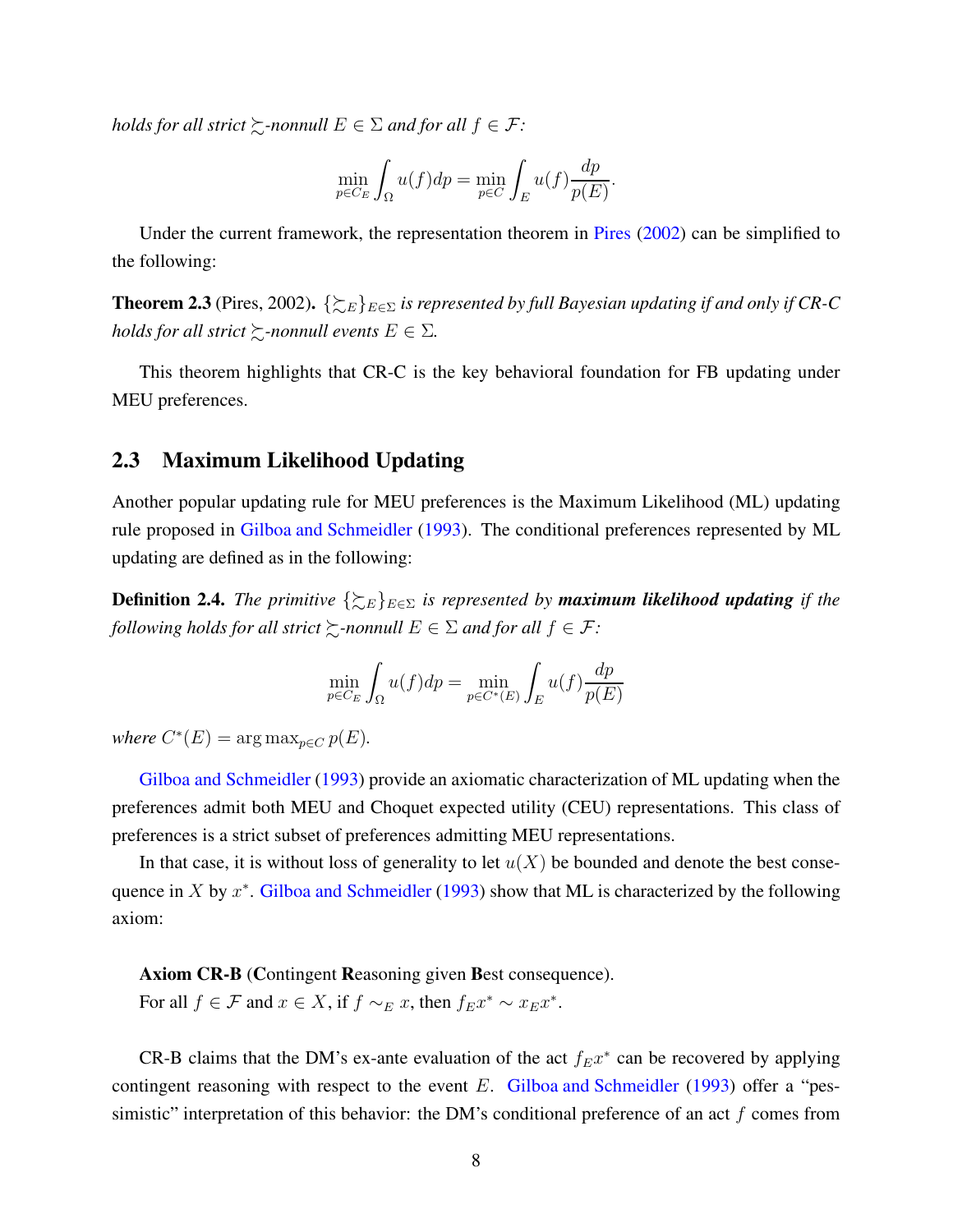the consideration that the best consequence would have been received had the complement event happened. In other words, her conditional evaluation of the act  $f$  reflects a disappointment that event  $E$  actually occurs. Under MEU preferences, the best consequence is ex-ante believed to be received only with the minimum probability. Consequently, the disappointment reflected in the conditional preference is in accordance with such an ex-ante belief.

As one enlarges the domain of preferences to the more general case of MEU, although this intuition may still seem to be applicable, the exact intuition captured by CR-B becomes imprecise. The following example illustrates a case where the ex-ante preference admits MEU but not CEU representation, and CR-B is violated under ML updating:

<span id="page-8-0"></span>**Example 2.5.** *Consider a state space*  $\Omega = {\omega_1, \omega_2, \omega_3}$ , *denote any*  $p \in \Delta(\Omega)$  *by a vector with three coordinates*  $p = (p_1, p_2, p_3)$  *such that*  $p_1 + p_2 + p_3 = 1$ *. Let set*  $C \subseteq \Delta(\Omega)$  *be the closed convex hull of the following three points:* (1/2, 0, 1/2),(0, 1/2, 1/2) *and* (1/3, 1/3, 1/3)*.*

*Let*  $X = [0, 1]$  *with utility function*  $u(x) = x$ *. Consider an act f that pays one at*  $\omega_1$ *, zero at*  $\omega_2$ *and is undetermined on state*  $\omega_3$ *. Let the conditioning event* E *be the following set:*  $\{\omega_1, \omega_2\}$ *.* 

First, one can verify that a MEU preference represented by this  $C$  does not admit a CEU representation.<sup>11</sup> If the conditional preference is given by ML updating, as  $C^*(E)$  contains only the extreme point  $(1/3, 1/3, 1/3)$ , it implies that

$$
f \sim_E 1/2,
$$

CR-B claims that  $f_{E}x^*$  should be ex-ante indifferent to  $1/2_{E}x^*$  for  $x^* = 1$ . However, it is actually the case that

$$
f_E 1 \prec 1/2_E 1,
$$

i.e. CR-B is false.

One might notice that the breakdown of CR-B results from the fact that  $f_E1$  and  $1/2_E1$  are evaluated at different extreme points under MEU. In particular, the act  $f_E1$  is not evaluated at the extreme point  $(1/3, 1/3, 1/3)$ . Thus, the DM's ex-ante evaluation of the act  $f_E1$  is not given by the prior attaining the maximum likelihood of the event  $E$ . Moreover, the graphical illustration given in Figure [1](#page-9-0) suggests that it is exactly because the consequence  $x^* = 1$  is not good enough.

In Figure [1,](#page-9-0) the arrow indicates how the indifference curve of act  $f_{\{\omega_1,\omega_2\}}x$  under expected utility would be changing (in angle) if one increases the value of consequence x. When  $x = 1$ , the act  $f_{\{\omega_1,\omega_2\}}1$  is evaluated at the extreme point  $(0, 1/2, 1/2)$  according to MEU. When  $x = 2$ , the act  $f_{\{\omega_1,\omega_2\}}$  is evaluated at the segment between the two extreme points  $(1/3, 1/3, 1/3)$  and

<sup>&</sup>lt;sup>11</sup>This  $C$  is not a core of any convex capacity.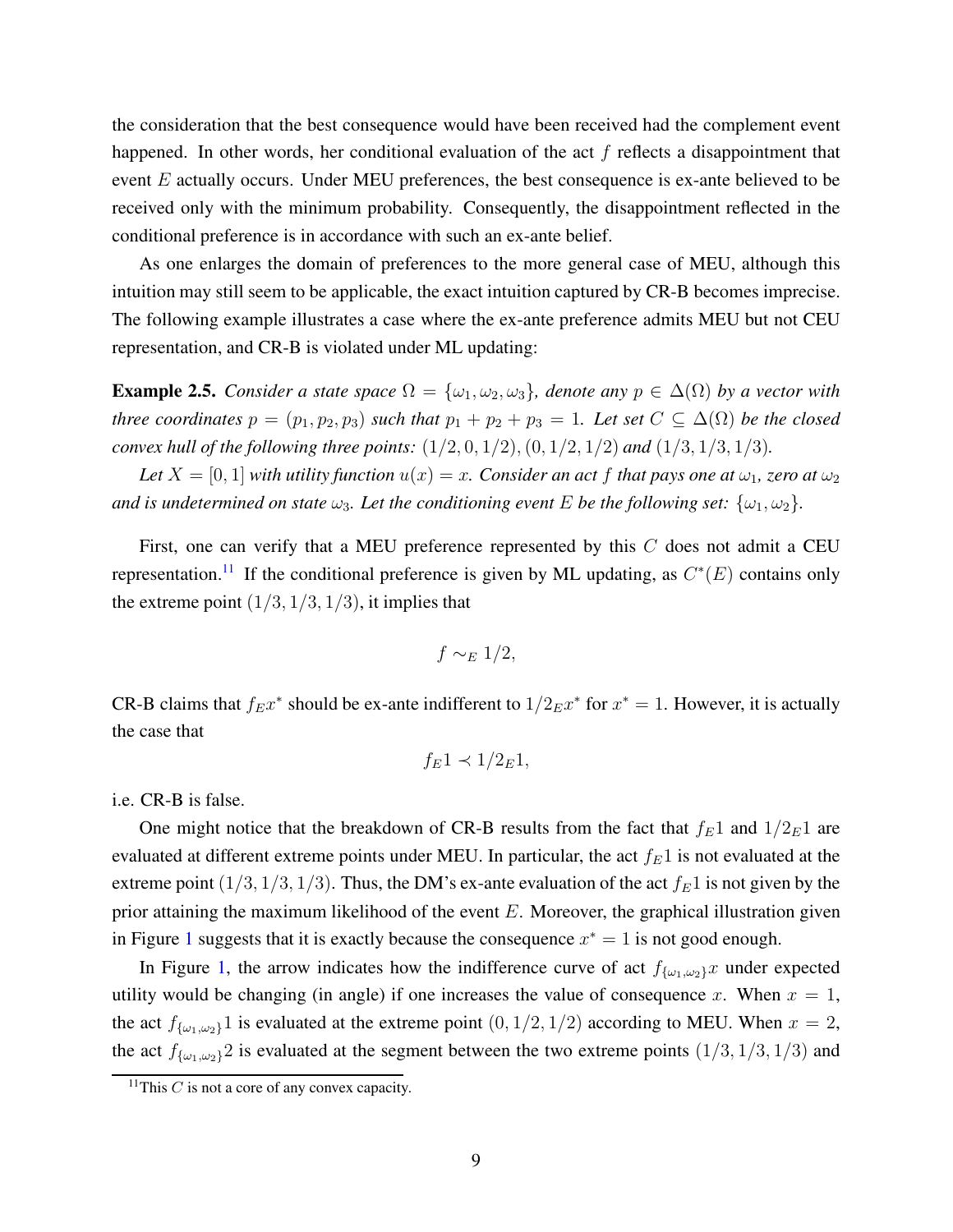<span id="page-9-0"></span>

Figure 1: Graphical Illustration of Example [2.5](#page-8-0)

 $(0, 1/2, 1/2)$ . If one keeps increasing x, apparently for all  $x \ge 2$ , the act  $f_{\{\omega_1,\omega_2\}}x$  will be evaluated at the extreme point  $(1/3, 1/3, 1/3)$ .

In other words, for this act  $f$  and conditioning event  $E$ , the consequence  $x$  paid on the event  $E<sup>c</sup>$  needs to be at least better than  $x = 2$  for the ex-ante evaluation of it to be given by the prior  $(1/3, 1/3, 1/3)$ . Moreover, if f instead pays two at  $\omega_1$ , then the threshold becomes  $x = 4$ . CR-B relies on an intuition that all the acts should have the same threshold. This example shows that such an intuition no longer holds under the general MEU preferences.

More specifically, under MEU, the "best consequence" in fact depends on acts and events. The following definition gives an exact characterization of the threshold for consequences that are *sufficiently good*, instead of best for an act f under event E.

**Definition 2.6.** *Fix any strict*  $\succsim$ -nonnull event  $E \in \Sigma$  and any act  $f \in \mathcal{F}$ . A consequence  $\bar{x}_{E,f}$  is said to be the **threshold for sufficiently good consequences** if for all  $x^* \succsim \bar{x}_{E,f}$  and  $x \precsim \bar{x}_{E,f}$ , the *following holds for all*  $\lambda \in [0, 1]$  *and constant acts y,z with y*  $\prec$  *z:* 

$$
f_{E}x^{*} \sim x_{E}x^{*} \Leftrightarrow \lambda f_{E}x^{*} + (1 - \lambda)y_{E}z \sim \lambda x_{E}x^{*} + (1 - \lambda)y_{E}z
$$

To understand this definition, first notice that because  $x \precsim x^*$  and  $y \prec z$ , evaluating the acts  $x_{E}x^{*}$  and  $y_{E}z$  under MEU criterion is given by assigning a maximal probability to the event E. This behavior exactly reflects the type of pessimism captured by the axiom CR-B. Now if evaluating the act  $f_{E}x^*$  also reflects such a pessimism, i.e. by assigning a maximal probability to the event E, then for acts given by convex combinations of  $f_{E}x^*$  and  $y_{E}z$ , they will also be evaluated under the same type of pessimism. The same also applies to convex combinations of  $x_{E}x^{*}$  and  $y_{E}z$ , thus the independence relation. Therefore, this definition characterizes a threshold for the consequences to trigger such a pessimism for act  $f$  under event  $E$ .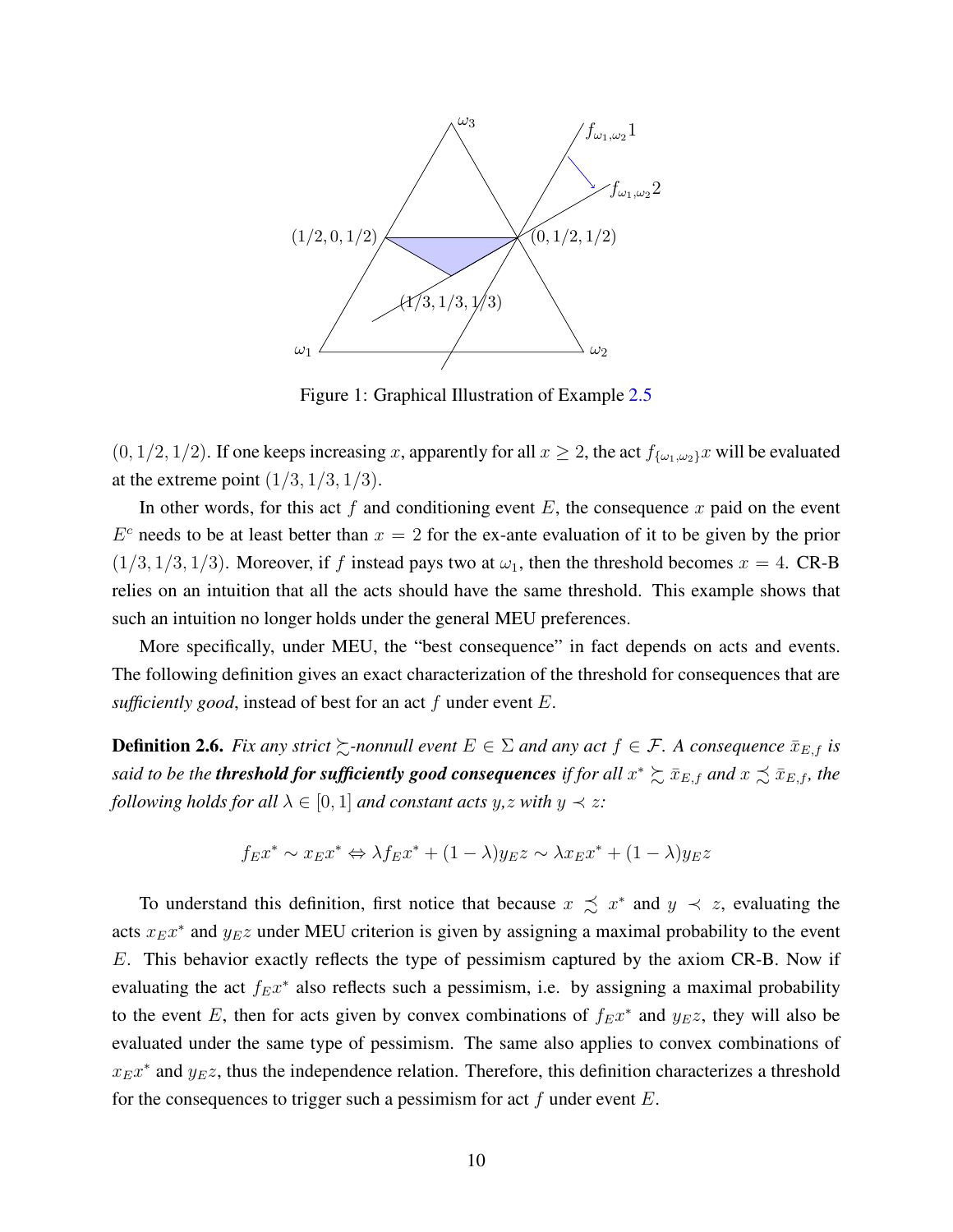The existence of such a threshold for every act and event is guaranteed by Assumption [2.1.](#page-4-1) In addition, any consequence  $x^* \succsim \bar{x}_{E,f}$  is also by definition a threshold for sufficiently good consequences for the same event and act. Furthermore, the following axiom and representation theorem show that this is exactly the generalization needed to characterize ML updating under the general MEU preferences.

Axiom CR-S (Contingent Reasoning given Sufficiently good consequence). For all  $f \in \mathcal{F}$  and  $x \in X$ , if  $f \sim_E x$ , then  $f_E \bar{x}_{E,f} \sim x_E \bar{x}_{E,f}$ .

<span id="page-10-0"></span>**Theorem 2.7.**  $\{\gtrsim_{E}\}_{E\in\Sigma}$  *is represented by maximum likelihood updating if and only if CR-S holds for all strict*  $\succsim$ *-nonnull events*  $E \in \Sigma$ *.* 

<span id="page-10-1"></span>In Appendix [B,](#page-42-0) I provide characterizations of maximum likelihood updating without Assumption [2.1.](#page-4-1)

## 3 Relative Maximum Likelihood Updating

#### 3.1 Representations

Recall Definition [1.1.](#page-2-0) Under Relative Maximum Likelihood updating, the DM applies Bayes' rule to the following subset of the set of priors C for some  $\alpha \in [0, 1]$ :

$$
C_{\alpha}(E) \equiv \alpha C^*(E) + (1 - \alpha)C = \{ \alpha p + (1 - \alpha)q : p \in C^*(E) \text{ and } q \in C \}
$$

The parameter  $\alpha$  in RML updating represents an extent of inclination towards Maximum Likelihood relative to Full Bayesian. Thus, it is possible that a DM may not have the same inclination across all the events. In contrast, such a flexibility is impossible under either FB or ML, as the parameter in those cases, by definition, are fixed to be a constant ( $\alpha \equiv 0$  or 1).

I provide two definitions for conditional preferences generated by RML updating that differ in the extent to which the parameter  $\alpha$  is allowed to vary across events. The weaker definition captures the case in which the conditional preferences are updated by RML with parameter  $\alpha[E]$ . In this case,  $\alpha[E]$  is potentially dependent on the observed event E capturing the different inclinations across events. Such conditional preferences are defined to be represented by the Contingent RML:

**Definition 3.1.** *The primitive*  $\{\gtrsim_{E}\}_{E\in\Sigma}$  *is represented by contingent relative maximum likelihood updating if for all strict*  $\succeq$ *-nonnull*  $E \in \Sigma$  *there exists*  $\alpha[E] \in [0,1]$  *such that for all*  $f \in \mathcal{F}$ *:* 

$$
\min_{p \in C_E} \int_{\Omega} u(f) dp = \min_{p \in C_{\alpha[E]}(E)} \int_{E} u(f) \frac{dp}{p(E)}
$$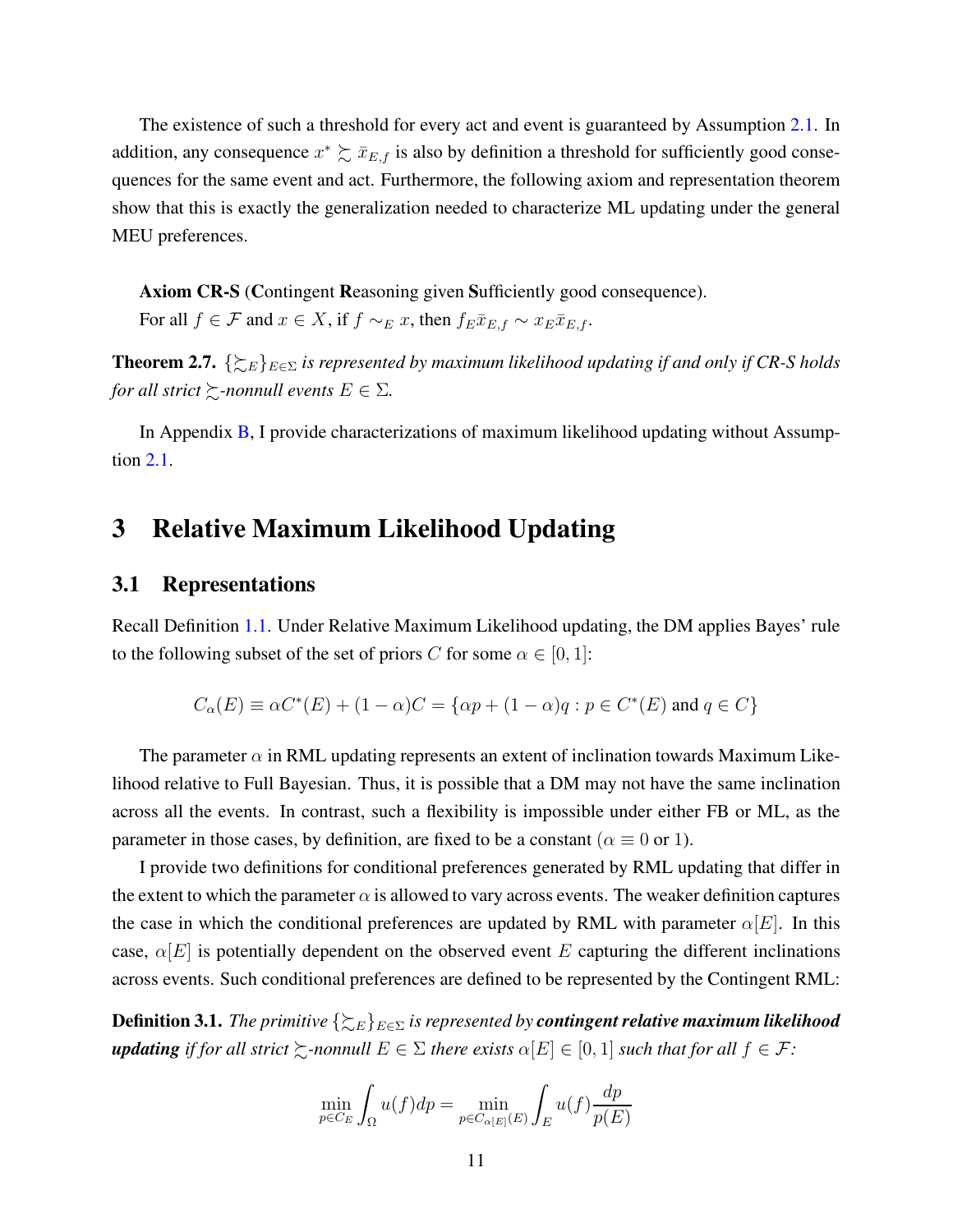*where*  $C_{\alpha[E]}(E) \equiv \alpha[E]C^*(E) + (1 - \alpha[E])C$ *.* 

By definition, Contingent RML does not require a DM to have a consistent updating rule across events. Such inconsistency may be caused by the different maximal or minimal probability of events, different contexts, or even just different labels of events. Although one can argue whether this kind of consistency in updating is desirable or not, by offering such flexibility Contingent RML is able to accommodate a broader class of behaviors. Some experimental evidence reflects exactly such inconsistency.<sup>12</sup>

Nevertheless, undoubtedly, Contingent RML may not be strong enough in applications when sharper predictions of a DM's updating behaviors are needed. For example, in the case where a DM's conditional preference is observed under only one of the events. Without a constant parameter  $\alpha$ , the analyst cannot draw any meaningful conclusion about this DM's updating behavior under the other events.

The stronger definition captures the case in which the conditional preferences are updated by applying RML updating with the same parameter  $\alpha$  across all the events. Such conditional preferences will be defined to be represented by RML:

**Definition 3.2.** *The primitive*  $\{\sum_{E\in\Sigma}$  *is represented by relative maximum likelihood updating if there exists*  $\alpha \in [0,1]$  *such that for all strict*  $\succsim$ *-nonnull*  $E \in \Sigma$  *and for all*  $f \in \mathcal{F}$ *:* 

$$
\min_{p \in C_E} \int_{\Omega} u(f) dp = \min_{p \in C_{\alpha}(E)} \int_{E} u(f) \frac{dp}{p(E)}
$$

*where*  $C_{\alpha}(E) \equiv \alpha C^*(E) + (1 - \alpha)C$ *.* 

#### 3.2 Preference Foundation

RML updating is a more general class of updating rules that includes both FB and ML as special cases. Hence, the set of conditional preferences generated by RML updating is also a superset of the conditional preferences admitting FB or ML. Consequently, the axioms characterizing FB or ML may sometimes be violated by this larger set of conditional preferences. The characterization provided in this paper helps pin down the exact relaxations of those axioms to accommodate these behaviors.

Recall that FB is characterized by Contingent Reasoning given Conditional certainty equivalent  $(f \sim_E x$  implies  $f_{E}x \sim x$ ). Meanwhile, it is straightforward that FB can also be characterized by Dynamic Consistency given Conditional certainty equivalent :  $f_{E}x \sim x$  implies  $f \sim_{E} x$  (DC-C).

<sup>12</sup>See discussion in Section [4.](#page-16-0)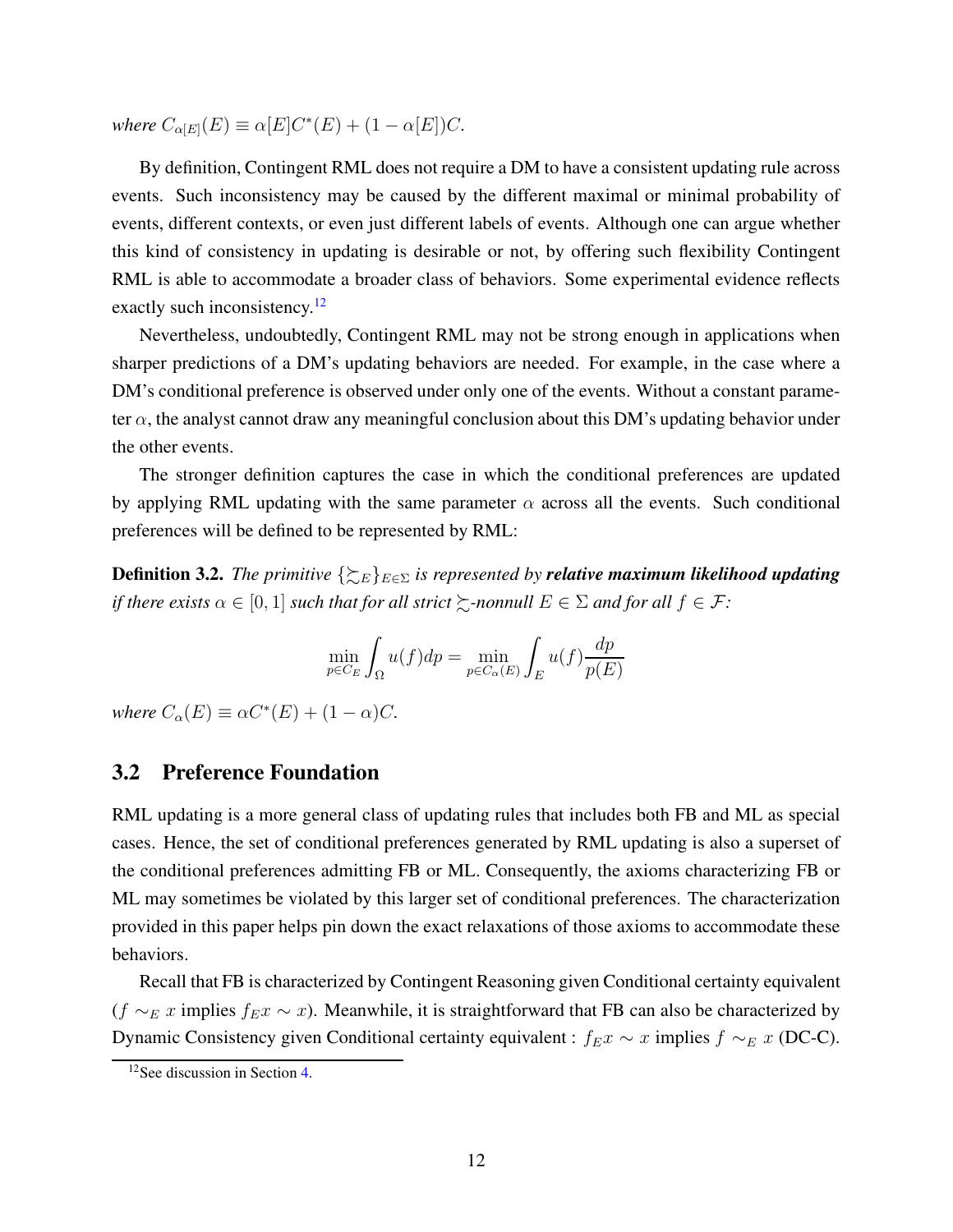Moreover, DC-C can be equivalently written as: $13$ 

Axiom DC-C (Dynamic Consistency given Conditional certainty equivalent). For all  $f, g \in \mathcal{F}$  and for all  $x \in X$  with  $x \sim_E f$ , if  $f_{E}x \sim g_{E}x$ , then  $f \sim_E g$ .

Notice that the quantifier  $x \sim_E f$  is simply a definition of the constant act x needed for the statement of this axiom.

Similarly, ML is characterized by Contingent Reasoning given Sufficiently good consequences  $(f \sim_E x$  implies  $f_E \bar{x}_{E,f} \sim x_E \bar{x}_{E,f}$ ). It can be shown to be also characterized by Dynamic Consistency given Sufficiently good consequences:  $f_{E}\bar{x}_{E,f} \sim x_{E}\bar{x}_{E,f}$  implies  $f \sim_{E} x$  (DC-S).

Let  $\bar{x}_{E,f,g} \equiv \max\{\bar{x}_{E,f}, \bar{x}_{E,g}\}\$ , DC-S can also be equivalently written as:

Axiom DC-S (Dynamic Consistency given Sufficiently good consequences). For all  $f, g \in \mathcal{F}$ , if  $f_E \bar{x}_{E,f,q} \sim g_E \bar{x}_{E,f,q}$ , then  $f \sim_E g$ .

The characterization of conditional preferences generated by RML updating relies on weakening these four axioms: CR-C, CR-S, DC-C, and DC-S. On the one hand, this reliance is natural. Because RML updating includes both FB and ML as special cases, the behaviors implied by these two rules should be accommodated under RML. On the other hand, this also highlights that all the axioms characterizing RML restrict behaviors only when the act paying on the complement event  $E<sup>c</sup>$  is either the conditional certainty equivalent or the sufficiently good consequences. As a result, the existing intuitions for the basic axioms can be easily adapted to understand the axioms in the present paper.

Consider the following two axioms:

Axiom CR-UO (Contingent Reasoning with Undershooting and Overshooting).

For all  $f \in \mathcal{F}$  and  $x \in X$ , if  $f \sim_E x$ , then (i)  $f_{E}x \preceq x$  and (ii)  $f_{E}x \rightharpoonup_{E} x_{E} \rightharpoonup_{E} x_{E}$ .

Axiom DC-CS (Dynamic Consistency given Conditional certainty equivalent and Sufficiently good consequences).

For all  $f, g \in \mathcal{F}$  and for all  $x \in X$  with  $x \sim_E f$ , if (i)  $f_E x \sim g_E x$  and (ii)  $f_E \bar{x}_{E,f,g} \sim g_E \bar{x}_{E,f,g}$ , then  $f \sim_E q$ .

<sup>&</sup>lt;sup>13</sup>To see why they are equivalent, the necessity of the original statement of DC-C is immediate by letting  $f$  to be a constant act, i.e. f = x. For sufficiency, first notice that for each f there exists  $x_f$  such that  $f_{EXf} \sim x_f$  holds: there exists x and  $\overline{x}$  such that  $f_{E}\overline{x} \geq x$  and  $f_{E}\overline{x} \leq \overline{x}$ ; meanwhile  $U(f_{E}\overline{x})$  is continuous and increasing in x. Then the original DC-C implies  $f \sim_E x_f$ . For any g with  $f_{E}x_f \sim g_{E}x_f \sim x_f$ , the last indifference further implies  $g \sim_E x_f$ by the original DC-C.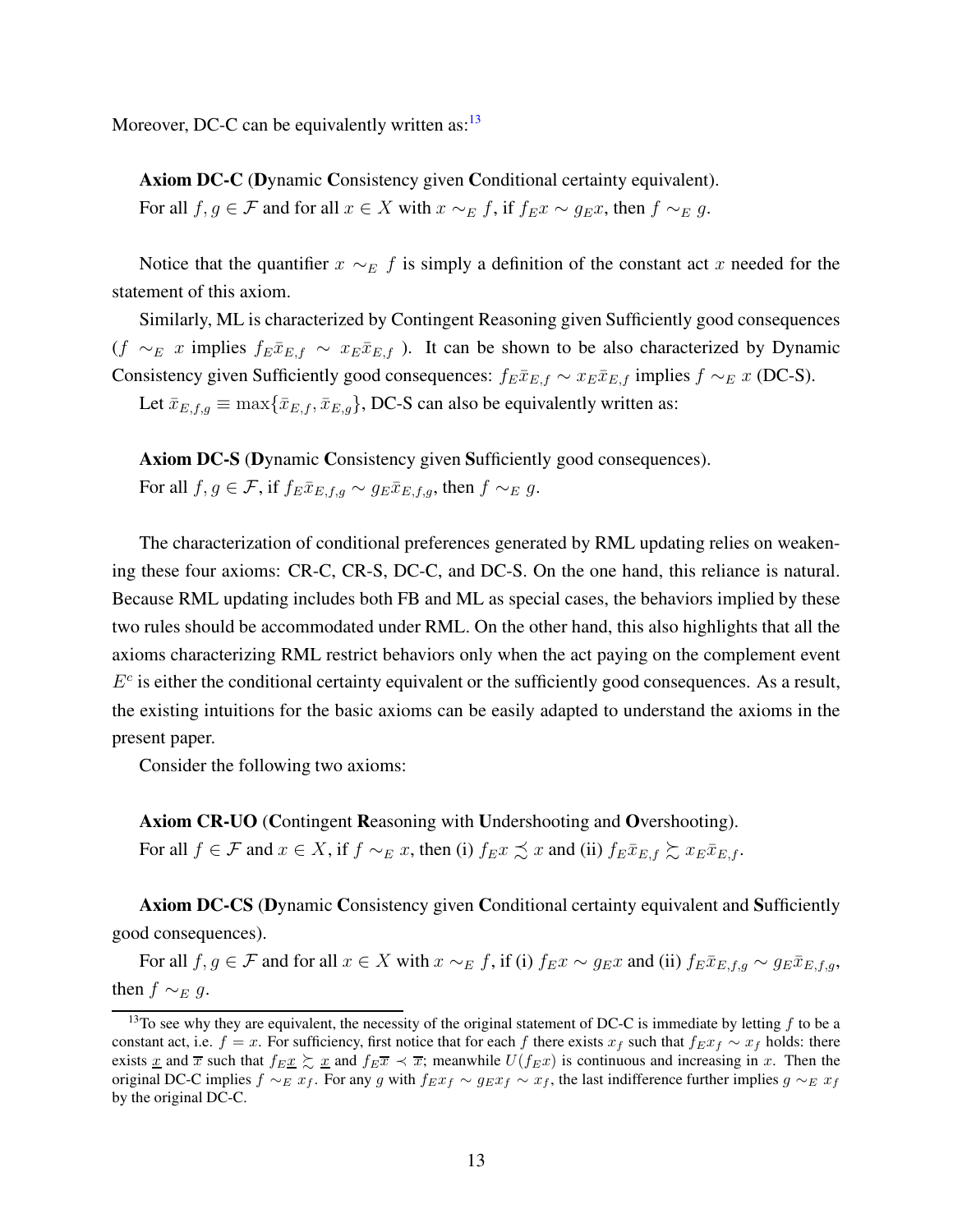Notice that CR-UO is a relaxation of CR-C and CR-S, whereas DC-CS is a relaxation of DC-C and DC-S. However, the relaxations take different forms.

CR-UO keeps the common premise of CR-C and CR-S ( $f \sim_E x$ ) but relaxes the conclusion of the two axioms to weak inequalities. For a behavioral interpretation of the direction of those inequalities, notice  $f \sim_E x$  says that the DM is indifferent given the additional information (event E). For the ex-ante comparison between  $f_{E}x$  and x, information reduces ambiguity associated with  $f_{E}x$  but does not for x. Thus, without information, the DM's evaluation of  $f_{E}x$ , with more ambiguity, would be **undershooting**, i.e. lower than  $x$ . On the other hand, information reduces part of the ambiguity for  $f_E\bar{x}_{E,f}$  but all of the ambiguity for  $x_E\bar{x}_{E,f}$ . Hence, the ex-ante evaluation of  $f_{E}\bar{x}_{E,f}$ , with less additional ambiguity, will be **overshooting**, i.e. higher than  $x_{E}\bar{x}_{E,f}$ .

DC-CS keeps the common conclusion of DC-C and DC-S ( $f \sim_E g$ ) but strengthens the premise by requiring the premises of both DC-C and DC-S to hold. Behaviorally, this axiom says that the DM finds herself to be conditionally indifferent between two acts only if they are sufficiently similar in the sense that are ex-ante indifferent under various comparisons.

The following theorem asserts that these relaxations are exactly the ones needed to characterize Contingent RML:

<span id="page-13-0"></span>**Theorem 3.3.**  $\{\sum_{E\in\Sigma}$  *is represented by contingent relative maximum likelihood updating if and only if CR-UO and DC-CS hold for all strict* %*-nonnull events* E ∈ Σ*. Furthermore for every such* E,  $\alpha[E]$  *is unique if there exists*  $p, p' \in C$  *s.t.*  $p(E) \neq p'(E)$ *.* 

For a high-level intuition, CR-UO is equivalent to the conditional preference is given by some intermediate set  $C(E)$  with  $C^*(E) \subseteq C(E) \subseteq C$ . Given this restriction, DC-CS further pins down the set  $C(E)$  to be given by the functional form of RML updating with some  $\alpha[E]$ . Next, I will provide a sketch of the proof of this result:

*Sketch of proof of Theorem [3.3.](#page-13-0)* For sufficiency of CR-UO and DC-CS, fix any strict  $\gtrsim$ -nonnull  $E \in \Sigma$ , the proof proceeds by the following four steps:

Step 1. For any  $f \in \mathcal{F}$ , CR-UO implies that  $f_E \bar{x}_{E,f} \gtrsim x_E \bar{x}_{E,f} \gtrsim x \gtrsim f_E x$ . Then it can be easily seen from Figure [2](#page-14-0) that there always exists an  $\alpha[E, f] \in [0, 1]$  such that the following equation holds:

<span id="page-13-1"></span>
$$
\alpha[E,f]U(f_E\bar{x}_{E,f}) + (1 - \alpha[E,f])U(f_E x) = \alpha[E,f]U(x_E\bar{x}_{E,f}) + (1 - \alpha[E,f])U(x) \quad (3.1)
$$

Furthermore, this  $\alpha[E, f]$  is unique if either  $f_{E}x \prec x$  or  $f_{E}\bar{x}_{E,f,x} \succ x_{E}\bar{x}_{E,f,x}$  holds.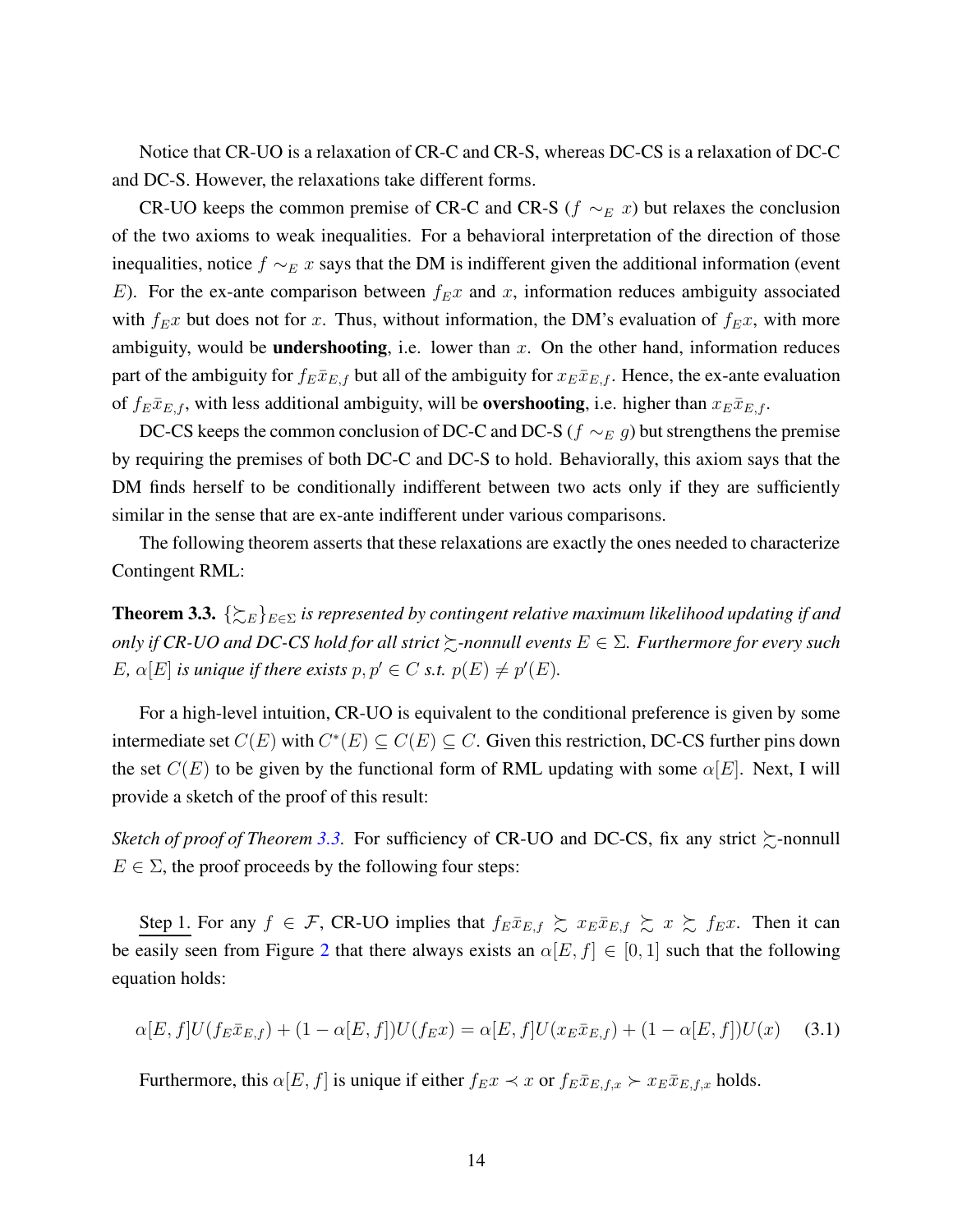<span id="page-14-0"></span>

Figure 2: Graphical Illustration of Step 1

Step 2. Fix any  $f \in \mathcal{F}$  such that  $\alpha[E, f]$  is unique (if it does not exist then  $\alpha[E]$  is not unique). First, show that for the act  $f_{\lambda}y = \lambda f + (1 - \lambda)y$  with any  $\lambda \in (0, 1]$  and  $y \in X$ , one has  $\alpha[E, f_{\lambda}y] = \alpha[E, f]$ . Namely,  $\alpha[E, f]$  is unchanged under the transformation of f by taking mixtures with constant acts. This is given by equation  $(3.1)$  and the certainty independence axiom in [Gilboa and Schmeidler](#page-47-1) [\(1989](#page-47-1)).

Then for any act  $g \in \mathcal{F}$  that cannot be obtained by taking mixtures of f with constant acts, show that there always exists such transformations of  $f$  and  $g$  that the pair of transformed acts satisfies the premises of DC-CS.

Step 3. Given the pair of transformed acts satisfying the premises of DC-CS, the axiom further implies that  $\alpha[E, f]$  needs to be equal to  $\alpha[E, g]$ . Since the construction in step 2 works for arbitrary  $q \in \mathcal{F}$ , it thus concludes that  $\alpha[E, f]$  needs to be a constant across all  $f \in \mathcal{F}$ . In other words, equation [\(3.1\)](#page-13-1) holds with  $\alpha[E]$  independent of f:

<span id="page-14-1"></span>
$$
\alpha[E]U(f_E\bar{x}_{E,f}) + (1 - \alpha[E])U(x) = \alpha[E]U(x_E\bar{x}_{E,f}) + (1 - \alpha[E])U(x)
$$
(3.2)

Step 4. By plugging into each term in equation  $(3.2)$ , the DM's conditional evaluation of any act  $f \in \mathcal{F}$  can be shown to be represented by

$$
\min_{p \in C_{\alpha[E]}(E)} \int_{E} u(f) \frac{dp}{p(E)}
$$

i.e. it is represented by Contingent RML.

Theorem [3.3](#page-13-0) shows that CR-UO and DC-CS characterize conditional preferences that are given

 $\Box$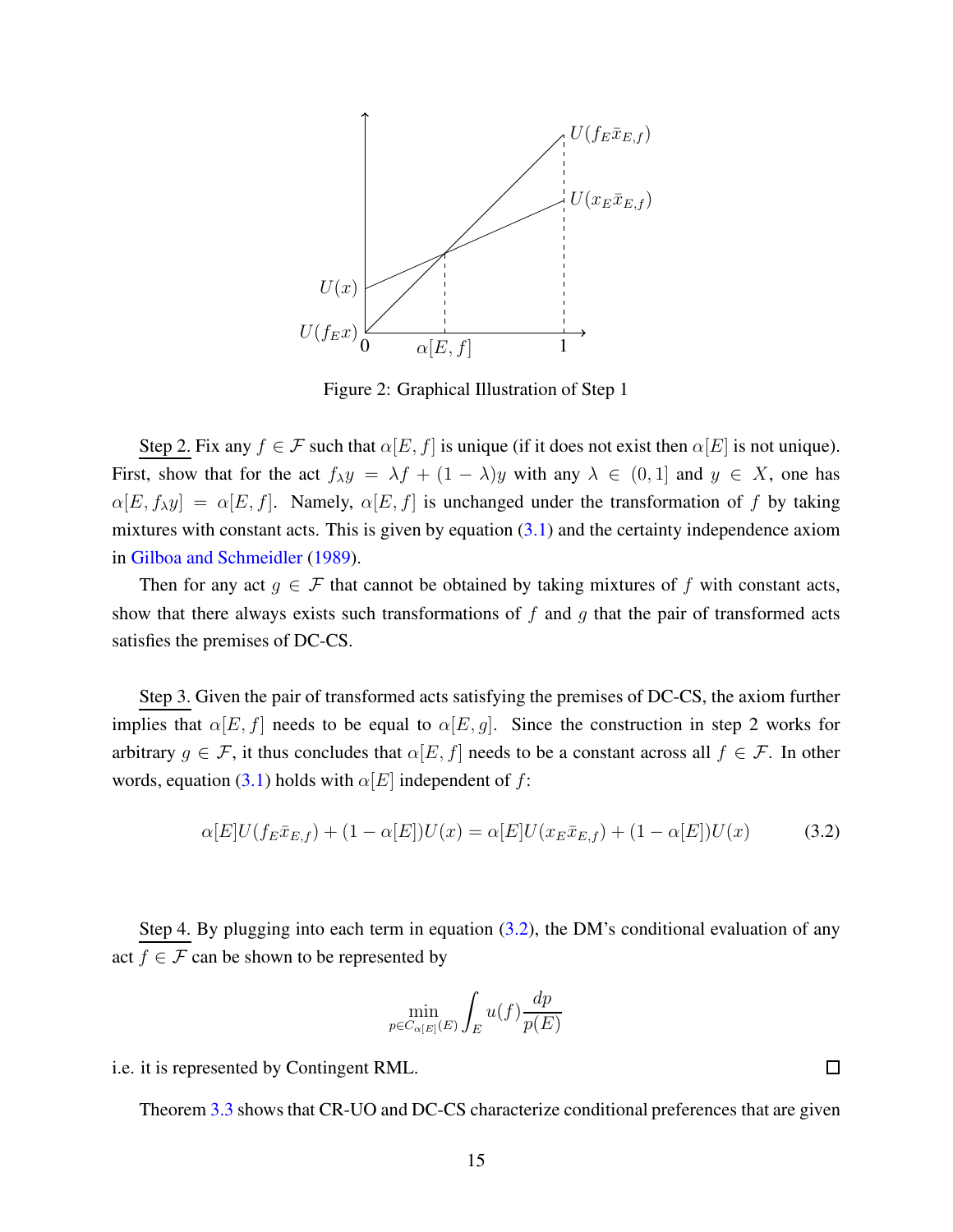by Contingent RML where the parameter  $\alpha[E]$  may be different across events. Clearly, this is because both axioms restrict behaviors only within each conditioning event  $E$ , yet do not explicitly restrict behaviors across events. Notice that imposing either CR-C or CR-S for all events actually also restricts behaviors across events, because the resulting updating rule takes the form  $\alpha[E] \equiv 0$ or  $\alpha[E] \equiv 1$ . However, the two axioms characterizing the Contingent RML do not have this additional power.

To further restrict behaviors across events, let  $\bar{x}_{E_1,E_2,f,g} \equiv \max\{\bar{x}_{E_1,f,g}, \bar{x}_{E_2,f,g}\}$  denote the sufficiently good consequence over two acts and two events. Consider the following axiom, which features a similar statement as DC-CS but across two events  $E_1$  and  $E_2$ :

#### Axiom EC (Event Consistency).

For all  $f, g \in \mathcal{F}$  and  $E_1, E_2 \in \Sigma$  and for all  $x, x_1^*, x_2^* \in X$  with  $x \sim_{E_1} f$ ,  $x_1^* \succsim \bar{x}_{E_1, E_2, f, g}$ ,  $x_2^* \succsim \bar{x}_{E_1,E_2,f,g}$  and  $x_{E_1}x_1^* \sim x_{E_2}x_2^*$ , if (i)  $f_{E_1}x \sim g_{E_2}x$  and (ii)  $f_{E_1}x_1^* \sim g_{E_2}x_2^*$ , then  $g \sim_{E_2} x$ .

First, notice that EC is also a relaxation of DC-C and DC-S, because under DC-C the first premise implies  $g \sim_{E_2} x$ , and under DC-S the second premise implies  $g \sim_{E_2} x$ . It is a relaxation of DC-C and DC-S different from DC-CS. In particular, EC and DC-CS are orthogonal in the sense that they do not imply each other.

Event consistency, as suggested by its name, uses constant acts to calibrate the conditional preferences. More specifically, two acts have the same conditional certainty equivalent, one under events  $E_1$  and the other under  $E_2$ , if they are indifferent under the ex-ante preference when some specific act is paid on  $E_1^c$  and  $E_2^c$  respectively. The behavioral intuition of DC-CS can be adapted here to provide a similar explanation for this axiom.

The following theorem shows that EC achieves exactly its goal: calibrating a constant  $\alpha$  to represent conditional preferences that are given by RML updating:

<span id="page-15-0"></span>**Theorem 3.4.**  $\{\gtrsim_{E}\}_{E\in\Sigma}$  *is represented by relative maximum likelihood updating if and only if CR-UO, DC-CS and EC hold for all strict*  $\succsim$ -nonnull events  $E \in \Sigma$ . Furthermore,  $\alpha$  is unique if *there exists such an*  $E$  *that*  $p(E) \neq p'(E)$  *for some*  $p, p' \in C$ *.* 

**Remark.** The two representations, Contingent RML and RML, focus on the two extreme types of restrictions on the parameters. Some may find an intermediate restriction reasonable, for example,  $\alpha[E_1] = \alpha[E_2]$  implies  $\alpha[E_1 \cup E_2] = \alpha[E_1]$ . I leave the exploration of this problem for future research.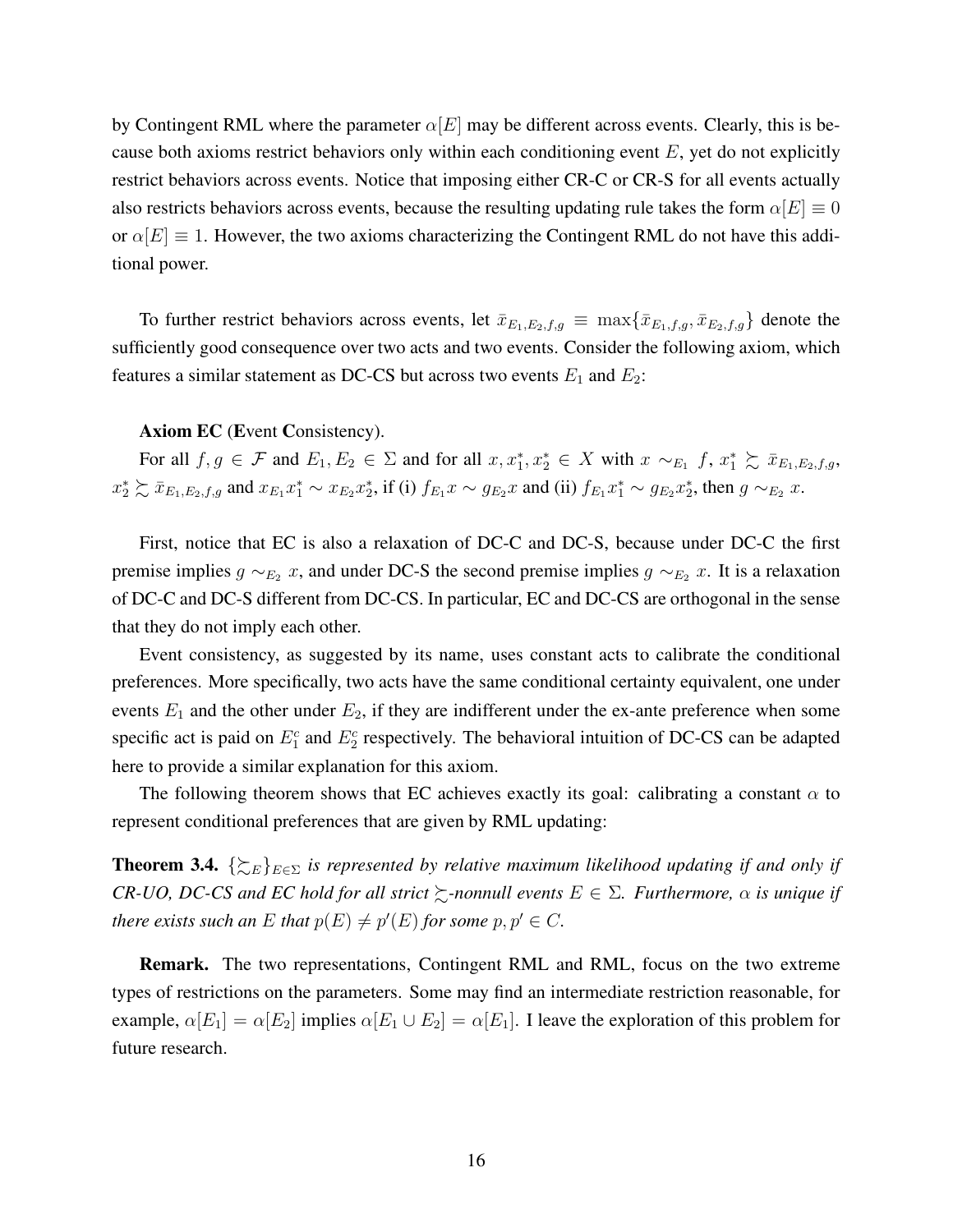# <span id="page-16-0"></span>4 Updating Ambiguous Signals

In this paper, the state space  $\Omega$  is the grand state space, which could include both payoff-relevant states and payoff-irrelevant signals. To facilitate discussions, in this section,  $\Omega$  will be explicitly written as the Cartesian product of states and signals:  $\Theta \times S$  with generic element  $\theta \times s$ . Then the event in which signal s realizes is given by  $E = \Theta \times s$ .

Given a set of priors  $C \subseteq \Delta(\Theta \times S)$ , its marginal distribution over the states<sup>14</sup>  $\Theta$  is ambiguous if there exists  $p, p' \in C$  such that  $p(A \times S) \neq p'(A \times S)$  for some  $A \times S \in \Sigma$ . Conversely, it is probabilistic over the states if  $p(A \times S) = p'(A \times S)$  for all  $A \times S \in \Sigma$  and  $p, p' \in C$ . In the latter case, ambiguity could arise only through the signals. This section illustrates the implications of RML updating in this special environment.

Though special, this environment has been adopted in various applications, for example, [Bose and Renou](#page-47-5) [\(2014\)](#page-47-5), Beauchêne, Li and Li [\(2019](#page-47-4)), [Kellner and Le Quement](#page-48-2) [\(2018\)](#page-48-2). In addition, several recent experimental papers also focus on understanding subjects' response to ambiguous signals when there is no other source of ambiguity, for example, [Liang](#page-48-1)  $(2021)$  $(2021)$ , [Shishkin](#page-49-2)  $(F)$  Ortoleva  $(2019)$  $(2019)$ , [Kellner, Le Quement and Riener](#page-48-5) [\(2019](#page-48-5)). Therefore, understanding the implications of RML updating in this specific environment will be helpful not only for comparison with other updating rules, but also for illustrating the theoretical contributions of RML for future applications.

In the following, I will use a stylized example to illustrate the theoretical predictions RML updating is able to offer here.

<span id="page-16-1"></span>**Example 4.1.** *There are two payoff-relevant states:*  $\Theta = {\theta_1, \theta_2}$  *with unambiguous marginal prior*  $p(\theta_1) = \beta \in [0, 1]$ *. The DM is evaluating a bet f that pays one at*  $\theta_1$  *and nothing at*  $\theta_2$ *. There are two signals:*  $S = \{s_1, s_2\}$  *and the signaling structure is ambiguous, meaning that there are two possible correlations between signals and states:*

$$
p(s_i|\theta_i) = \lambda_1
$$
  

$$
p(s_i|\theta_i) = \lambda_2
$$

*and which correlation generates the signal is unknown. Without loss of generality, assume*  $(\lambda_1 +$  $\lambda_2/2 \geq 1/2$  *and*  $\lambda_1 \geq \lambda_2$ *. Namely, the signal*  $s_1$  *is "on average" an informative signal for the state*  $\theta_1$ *. Moreover, the first signaling device governed by*  $\lambda_1$  *is more accurate than*  $\lambda_2$ *.* 

Suppose the DM's preference is represented by a set of priors coinciding exactly with the information given in this example. Her set of priors  $C$  can be easily parameterized by a parameter  $\mu \in [0,1]$  denoting the probability that the first signaling device governed by  $\lambda_1$  is the one generating the signals. Namely,  $C = \{p_\mu \in \Delta(\Theta \times S) : \mu \in [0, 1]\}$  where  $p_\mu$  is defined as in the

<sup>&</sup>lt;sup>14</sup>I will refer to payoff-relevant states simply as states hereafter, as doing so should cause no confusion.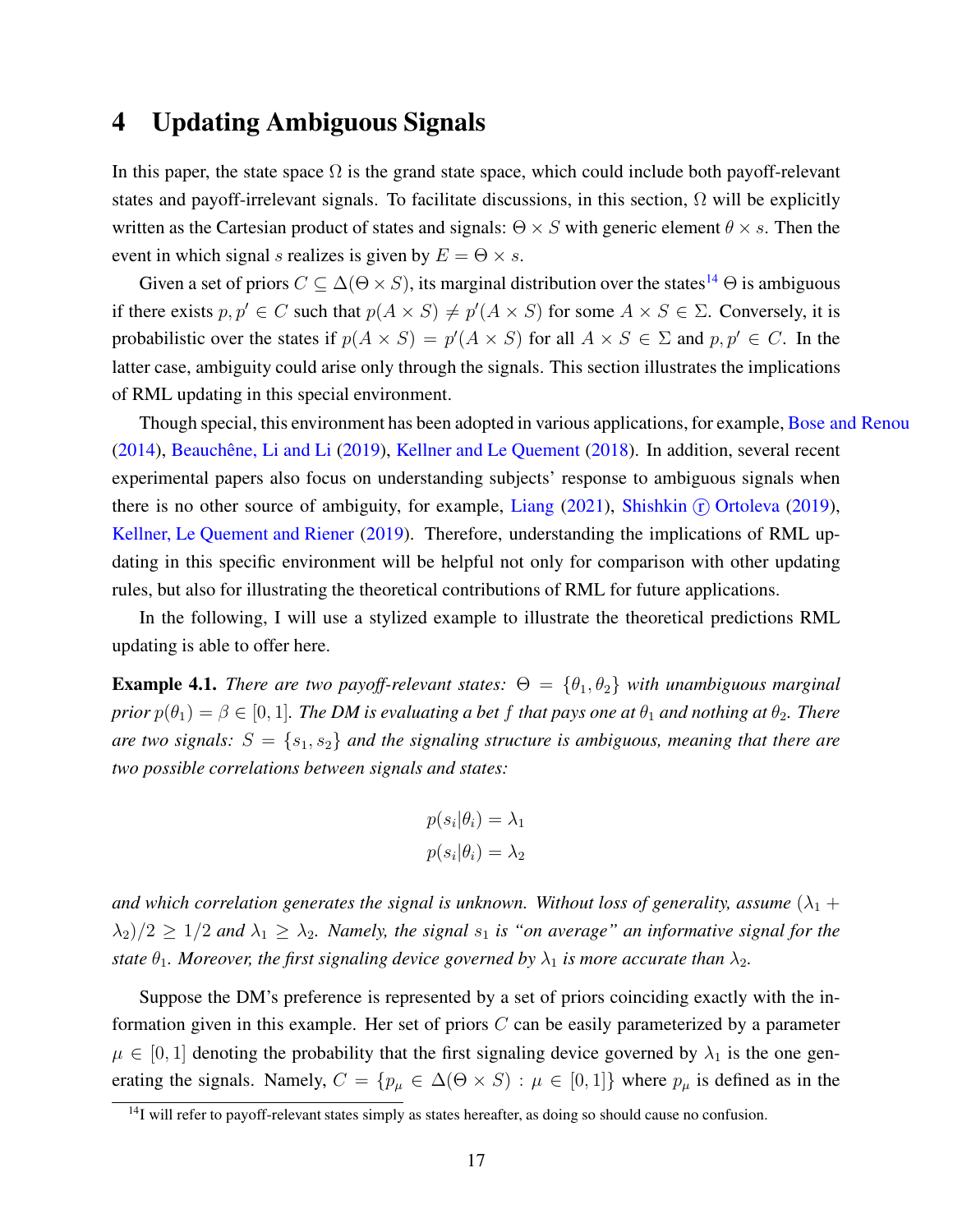following:

$$
p_{\mu}(\theta_1 \times \{s_1, s_2\}) = \beta
$$
  
\n
$$
p_{\mu}(\theta_2 \times \{s_1, s_2\}) = 1 - \beta
$$
  
\n
$$
p_{\mu}(\theta_1 \times s_1) = \beta[\mu \cdot \lambda_1 + (1 - \mu) \cdot \lambda_2]
$$
  
\n
$$
p_{\mu}(\theta_2 \times s_1) = (1 - \beta)[\mu \cdot (1 - \lambda_1) + (1 - \mu) \cdot (1 - \lambda_2)]
$$
  
\n
$$
p_{\mu}(\{\theta_1, \theta_2\} \times s_1) = p_{\mu}(\theta_1 \times s_1) + p_{\mu}(\theta_2 \times s_1)
$$

To fully characterize the DM's behavior in this example, there are in total six different cases:  $\beta > 1/2$ ,  $\beta = 1/2$  or  $\beta < 1/2$  combined with either signal  $s_1$  or  $s_2$ . Only one of the cases will be derived here in detail, and a summary of behaviors in all these cases will be provided afterwards in Table [1.](#page-18-0)

Consider the case  $\beta > 1/2$  and signal  $s_1$  is realized. Notice that when  $\beta > 1/2$ , the likelihood of signal  $s_1$ , given by  $p_\mu$ ({ $\theta_1$ ,  $\theta_2$ } ×  $s_1$ ), is maximized when  $\mu = 1$ . Moreover, thanks to the simple parametrization of the set C, for any  $\alpha \in [0, 1]$  the set  $C_{\alpha}(\{\theta_1, \theta_2\} \times s_1)$  is given by

$$
C_{\alpha}(\{\theta_1, \theta_2\} \times s_1) = \{p_{\mu} \in C : \mu \in [\alpha, 1]\}
$$

Under RML, the DM updates only the priors  $p_{\mu}$  for  $\mu \in [\alpha, 1]$ , and for each  $p_{\mu}$  the posterior about states after observing  $s_1$  is given by

$$
\pi_{\mu}(\theta_1|s_1) \equiv \frac{p_{\mu}(\theta_1 \times s_1)}{p_{\mu}(\{\theta_1, \theta_2\} \times s_1)}
$$

Therefore, the DM's set of posteriors will be the following interval<sup>15</sup>:  $[\pi_{\alpha}(\theta_1|s_1), \pi_1(\theta_1|s_1)]$ . Clearly, under FB, the DM's set of posteriors will be  $[\pi_0(\theta_1|s_1), \pi_1(\theta_1|s_1)]$ , and under ML the DM will end up with a single posterior:  $\pi_1(\theta_1|s_1)$ .

Furthermore, under MEU the DM's conditional evaluation of the bet  $f$  will be given by the lowest posterior of state  $s_1$ . Let  $x_f^{FB}$ ,  $x_f^{RML}$  and  $x_f^{ML}$  denote the conditional certainty equivalent of the bet f under FB, RML, and ML updating. Then one has  $x_f^{FB} \le x_f^{RML} \le x_f^{ML}$  for all  $\alpha \in [0,1]$ . Especially,  $x_f^{RML}$  is increasing with respect to  $\alpha$  and coincides with  $x_f^{FB}$  and  $x_f^{ML}$  when  $\alpha = 0$  and  $\alpha = 1$  respectively.

Table [1](#page-18-0) summarizes the predictions of behaviors under RML in all six cases. The first two rows are the only cases where the DM's evaluation of f depends on the value of  $\alpha$ . In other words, those are the cases where different updating rules affect one's conditional evaluation of  $f$ . Thus, RML is able to provide richer predictions than either FB or ML.

<sup>&</sup>lt;sup>15</sup>Notice that  $\pi_{\mu}(\theta_1|s_1)$  is increasing in  $\mu$ .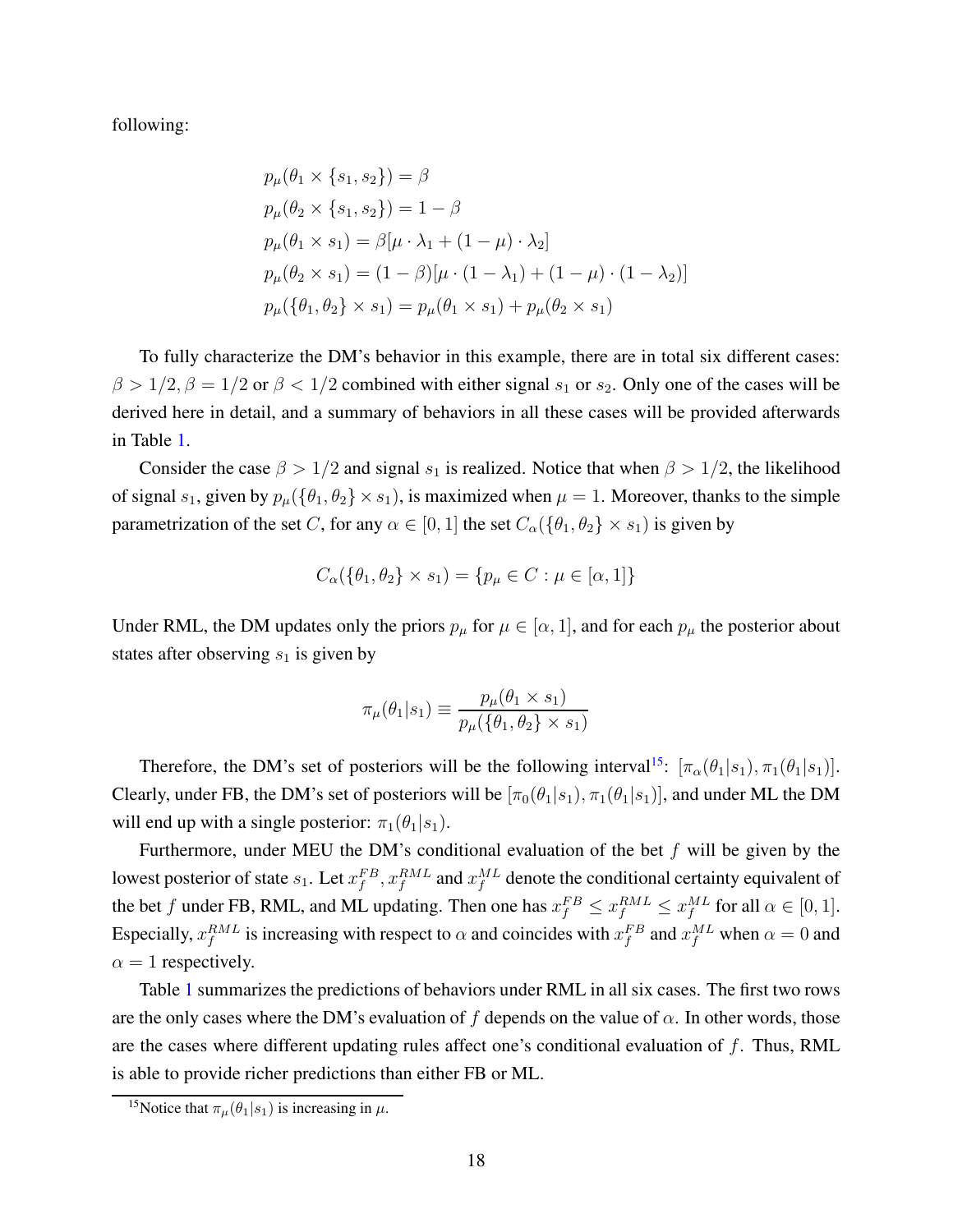The third and fourth rows are the cases where the MEU evaluation of  $f$  is given by the posteriors updated from the maximum likelihood priors. Thus, even though the updated beliefs are different under FB and ML, MEU makes their evaluations the same. For this reason, although the updated belief under RML is also different from FB and ML for any  $\alpha \in (0,1)$ , the MEU evaluation under RML is still the same.

<span id="page-18-0"></span>Finally, the fifth and sixth rows represent the same type of special case where every prior agrees on the likelihood of every signal. It is the case where FB coincides with ML, and therefore RML does not have an extra bite. All the priors will be updated under RML for all  $\alpha \in [0, 1]$ , and thus the updated belief will always be the same.

| $\beta$ | Signal         | ML prior  | Evaluation                 | Comparison with         |
|---------|----------------|-----------|----------------------------|-------------------------|
|         |                |           | of $f$                     | probabilistic signal    |
|         |                |           |                            | $\alpha$ < 1/2: lower   |
| >1/2    | S <sub>1</sub> | $\mu=1$   | $\pi_\alpha(\theta_1 s_1)$ | $\alpha = 1/2$ : equal  |
|         |                |           |                            | $\alpha > 1/2$ : higher |
|         |                |           |                            | $\alpha$ < 1/2: lower   |
| >1/2    | S <sub>2</sub> | $\mu = 0$ | $\pi_\alpha(\theta_1 s_2)$ | $\alpha = 1/2$ : equal  |
|         |                |           |                            | $\alpha > 1/2$ : higher |
| < 1/2   | S <sub>1</sub> | $\mu = 0$ | $\pi_0(\theta_1 s_1)$      | All $\alpha$ : lower    |
| < 1/2   | $S_2$          | $\mu=1$   | $\pi_1(\theta_1 s_2)$      | All $\alpha$ : lower    |
| $=1/2$  | S <sub>1</sub> | All $\mu$ | $\pi_0(\theta_1 s_1)$      | All $\alpha$ : lower    |
| $=1/2$  | $S_2$          | All $\mu$ | $\pi_1(\theta_1 s_2)$      | All $\alpha$ : lower    |

Table 1: Summary of Example [4.1](#page-16-1) under RML

The last column of Table [1](#page-18-0) presents a comparison highlighted in experiments by [Liang](#page-48-1) [\(2021](#page-48-1)). It compares the DM's s conditional evaluations of  $f$  under this ambiguous signaling structure with a probabilistic signaling structure where the correlation equals to  $(\lambda_1 + \lambda_2)/2$ . The latter is designed to reflect an average accuracy of the two signaling devices in the ambiguous signaling structure. For probabilistic signals, the DM simply follows Bayesian updating.

In the case where  $s_1$  is realized, notice that the DM's posterior under the probabilistic signaling structure is exactly given by  $\pi_{1/2}(\theta_1|s_1)$ . Therefore, for  $\beta \leq 1/2$  the DM's conditional evaluation under ambiguous signal is always lower than her conditional evaluation under the probabilistic signal. When  $\beta > 1/2$ , this comparison will depend on the value of  $\alpha$ . More specifically,  $\alpha < 1/2$ implies that the conditional evaluation under ambiguous signal is lower,  $\alpha > 1/2$  implies that the conditional evaluation under ambiguous signal is higher, and  $\alpha = 1/2$  implies they are the same. Thus, from the perspective of RML, this type of comparison actually reflects the DM's attitudes towards discarding priors based on likelihood as captured by  $\alpha$ .

For the experimental results shown by Table 4.1 in [Liang](#page-48-1) [\(2021](#page-48-1)), each row there can be catego-rized into some case in Table [1](#page-18-0) here. In his terminology,  $s_1$  is "good news" and  $s_2$  is "bad news".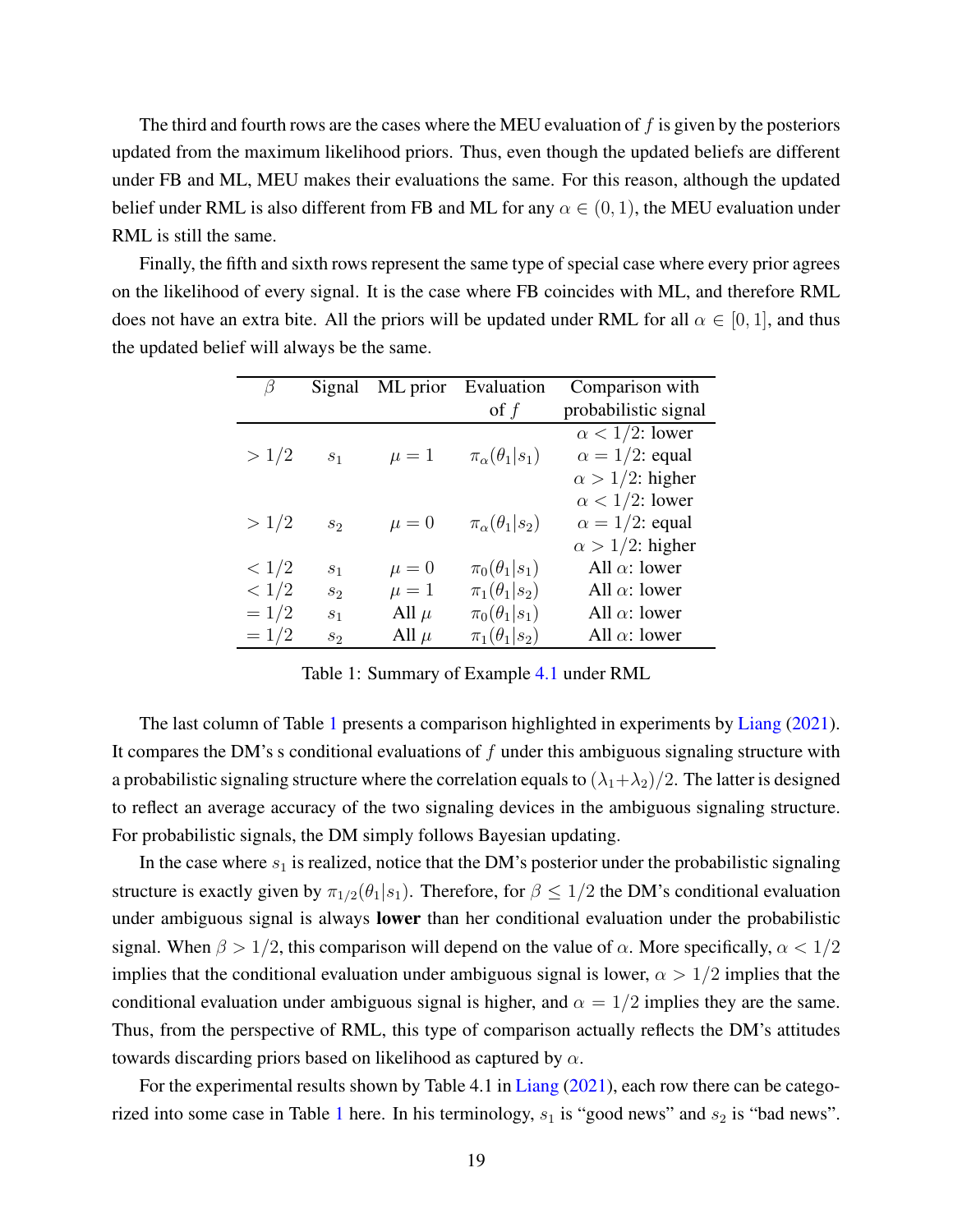A rather interesting pattern emerging from the choice data is that when  $\beta > 1/2$ , the subjects' comparison is lower after receiving good news  $(s_1)$  and higher after receiving bad news  $(s_2)$ . No-tice that in Table [1](#page-18-0) the two directions of the comparisons are aligned with  $\alpha < 1/2$  and  $\alpha > 1/2$ respectively. This implies that the subjects cannot have the same attitude towards discarding priors for all the signals. This pattern can be captured by Contingent RML, which captures exactly such flexibility in behaviors.

Moreover, the other rows of Table 4.1 correspond to the cases where  $\alpha$  is irrelevant for this comparison. The choice data there is also aligned with behaviors under RML updating.<sup>16</sup>

Therefore, not only does Contingent RML with  $\alpha[\{\theta_1,\theta_2\}\times s_1] < 1/2$  and  $\alpha[\{\theta_1,\theta_2\}\times s_2] >$ 1/2 offer an interpretation for the different directions of comparison across signals, but it also provides an approach to accommodate almost all the behavioral patterns in that experiment.<sup>17</sup>

In summary, for this special case where a DM has probabilistic belief over states and ambiguous belief over signals, RML is able to provide richer predictions. In addition, such richness also proves to be useful for applications involving ambiguous signals.

## <span id="page-19-0"></span>5 Uniform-likelihood Ambiguous Persuasion: An Example

In settings such as mechanism design or information design, many recent papers show that the designers could gain strictly more payoff by introducing ambiguity in their communications. These findings are observed primarily in the case where the agent/receiver is modeled by MEU preferences with FB updating. This section uses an example in the context of information design to explore both the robustness of such a finding once the FB assumption is relaxed to RML and how the generalization to RML may affect optimal persuasion.

Consider the persuasion game studied by [Kamenica and Gentzkow](#page-48-6) [\(2011](#page-48-6)), where the sender commits to a signaling device and the receiver takes actions contingent on the signal realizations. Bayesian persuasion describes the case where the available signaling devices for the sender are only probabilistic: Each device is a mapping from the state space to distributions over the signal space.

Suppose the sender also has access to an ambiguous device, which specifies a set of probabilistic devices. Moreover, which probabilistic device is used to generate the signals is unknown to both the sender and receiver.<sup>18</sup> Beauchêne, Li and Li  $(2019)$  (BLL henceforth) show that when the receiver's preference is represented by MEU with FB updating, the sender is able to gain strictly

<sup>&</sup>lt;sup>16</sup>Only row 8 of Table 4.1 in [Liang](#page-48-1) [\(2021](#page-48-1)) is different from the prediction of RML. The last two rows do not specify the signals and thus are ignored.

<sup>&</sup>lt;sup>17</sup>The same conclusion can be drawn also from a within-subject comparison shown in Table B.1 of [Liang](#page-48-1) [\(2021](#page-48-1))

<sup>&</sup>lt;sup>18</sup>The sender can choose a set of probabilistic devices and delegate the choice from this set to a third party or to the draw from an Ellsberg urn to make the signals ambiguous.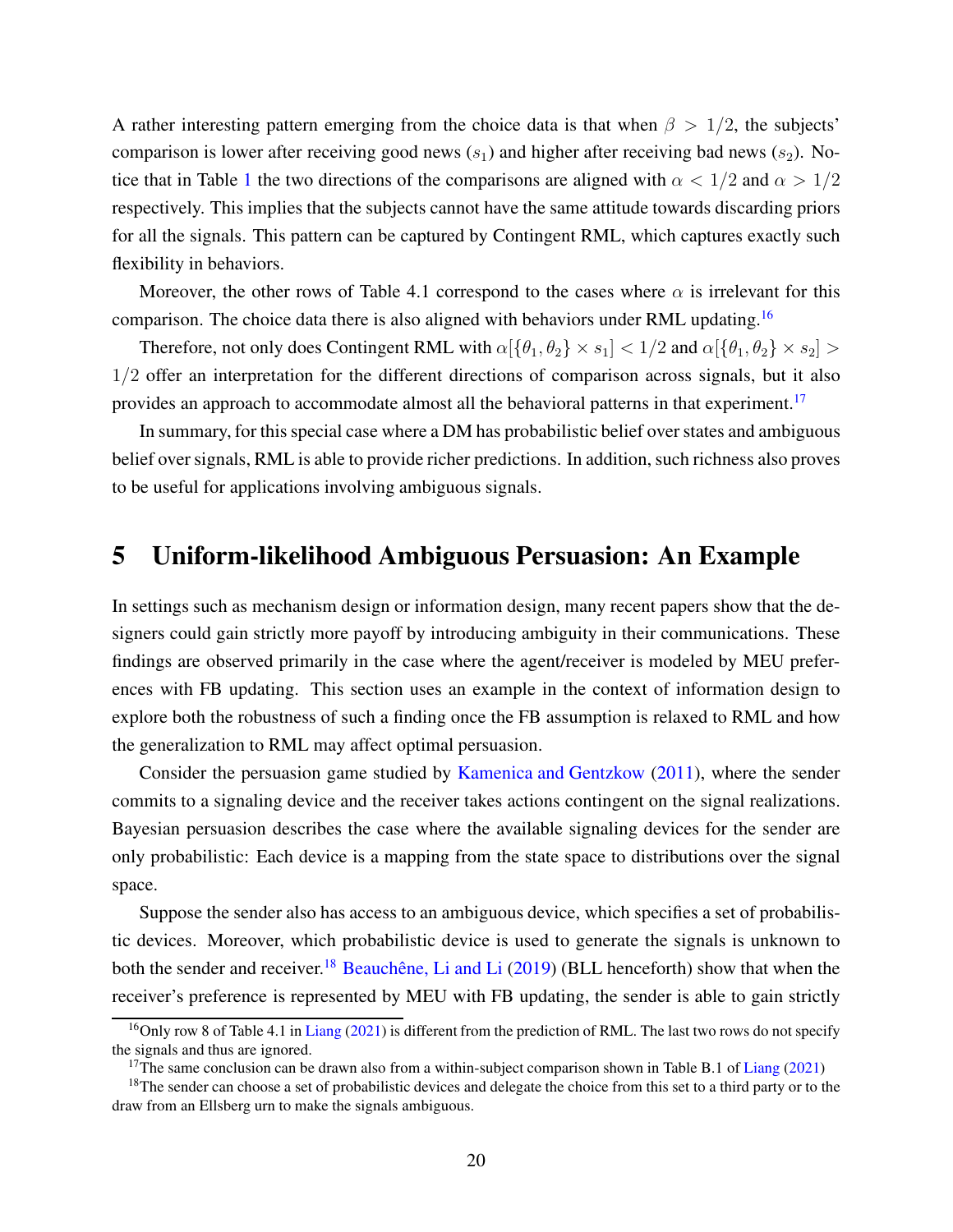more payoff by using an ambiguous device compared to the optimal probabilistic device.

Notice that once the sender commits to an ambiguous device, the receiver is facing a scenario of updating ambiguous signals extensively discussed in the previous section. Clearly, the FB assumption excludes the possibility that the receiver may be willing to make inference about the devices based on the likelihood of the realized signal. This raises the possibility that the strict gain from using ambiguous signals may hinge on assumptions concerning such inference.

RML updating provides a convenient tool to address this issue. More specifically, with the parametrization of RML, one can check for which values of the parameter  $\alpha$  the same conclusion holds.

To give an example of such analysis, I take the illustrative example from BLL and relax their FB assumption to RML. For this particular example, the ambiguous device they construct is more beneficial than the optimal probabilistic device only when  $\alpha = 0$ , i.e. only when RML reduces to FB. In other words, their finding of strict benefits from using ambiguous signals seems to crucially depend on the specific assumption of FB.

Nonetheless, in the same example, I further show that there exists a *uniform-likelihood* ambiguous device. It induces the same belief and thus action from the receiver for all possible values of  $\alpha$  under RML. Moreover, the sender gains strictly more payoff from this device than from the optimal probabilistic device. In other words, the strict benefit from using ambiguous signals in this example is robust to the possibility that the receiver may make likelihood-based inference from the realized signal.

**Example 5.1** (Illustrative Example in BLL). *There are two states*  $\{\omega_l, \omega_h\}$  *with a uniform marginal* prior, and the receiver has three feasible actions:  $\{a_l,a_m,a_h\}$ . Payoff of the sender and receiver *for each state and action is given as follows:*

$$
\begin{array}{c|cc}\n & \omega_l & \omega_h \\
a_l & (-l,3) & (-l,-l) \\
a_m & (0,2) & (0,2) \\
a_h & (l,-l) & (l,3)\n\end{array}
$$

*where in each cell, the first number is the sender's payoff and the second is the receiver's.*

Notice the sender always prefers the receiver to take higher action, yet the receiver prefers to choose the action that matches the state. The sender optimizes her ex-ante payoff under MEU preferences. Under Bayesian persuasion, the sender's optimal payoff is given by  $(u<sub>s</sub>$  stands for the sender's utility function)

$$
\frac{1}{2}u_s(a_m) + \frac{1}{2}u_s(a_h)
$$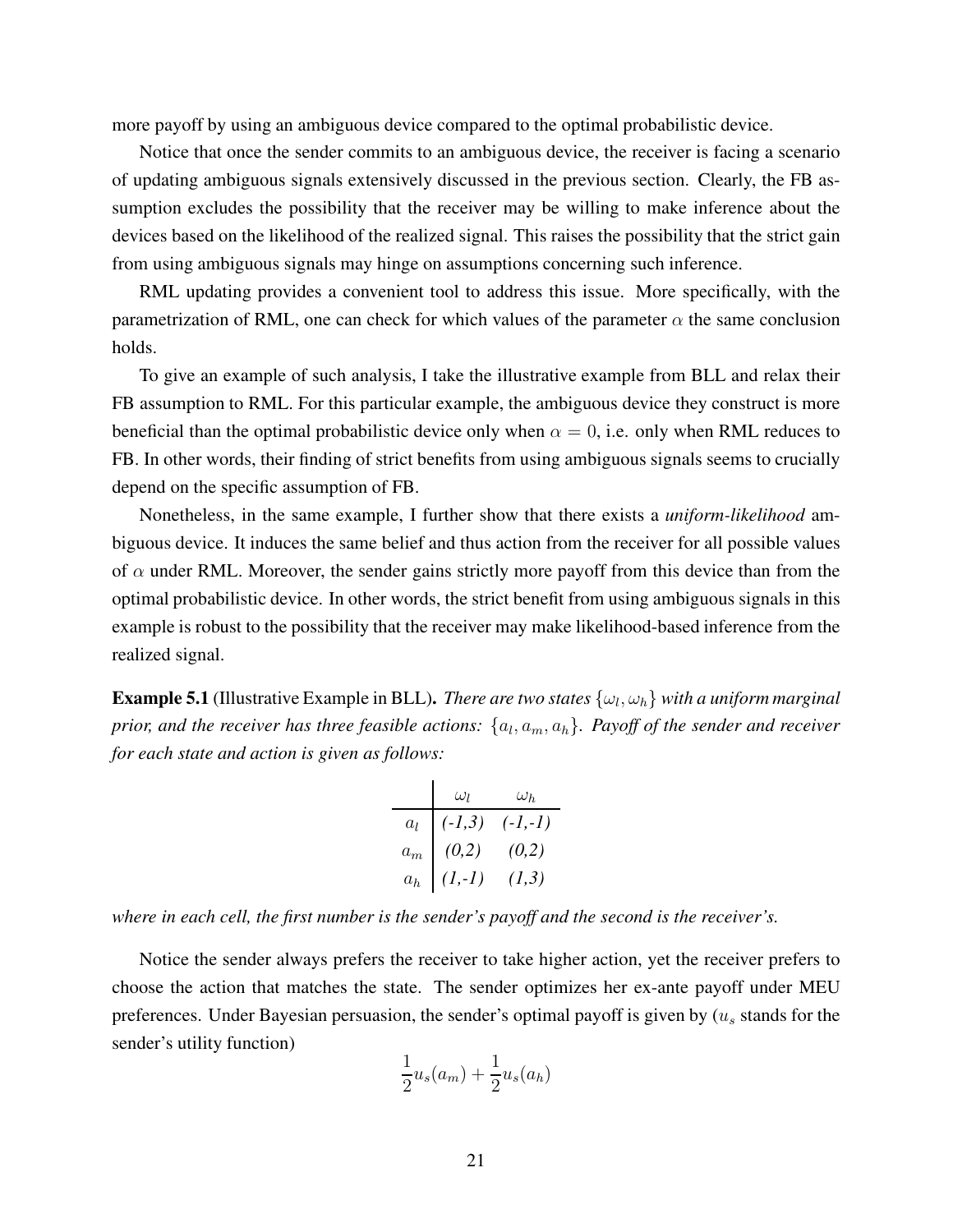BLL shows that the sender's optimal value under ambiguous persuasion is strictly higher than this value and can be achieved by the following ambiguous device.<sup>19</sup>

Let  $\{m_l, m'_l, m_h\}$  be the set of signals. Consider an ambiguous device contains the following two probabilistic devices  $\pi_1$  and  $\pi_2$ : For some  $\lambda \in [0, 1]$ ,

| $\pi_1(m \omega)$                   | $\omega_{I}$                  | $\omega_h$                 |
|-------------------------------------|-------------------------------|----------------------------|
| $m_{l}$                             | $2/3\lambda$                  |                            |
| $m_{\scriptscriptstyle I}^{\prime}$ | $3/4(1-\lambda)$              | $1/4(1-\lambda)$           |
| $m_h$                               | $1/3\lambda + 1/4(1-\lambda)$ | $\lambda + 3/4(1-\lambda)$ |

| $\pi_2(m \omega)$             | $\omega_{\rm I}$                                         | $\omega_h$       |
|-------------------------------|----------------------------------------------------------|------------------|
| $m_{\rm\scriptscriptstyle I}$ | $3/4(1-\lambda)$                                         | $1/4(1-\lambda)$ |
| $m_{I}^{\prime}$              | $2/3\lambda$                                             |                  |
| $m_h$                         | $1/3\lambda + 1/4(1-\lambda)$ $\lambda + 3/4(1-\lambda)$ |                  |

Given this device the receiver's set of posteriors updated from FB updating is:

$$
p(\omega_h|m_l) = \{0, 1/4\}
$$
  

$$
p(\omega_h|m'_l) = \{1/4, 0\}
$$
  

$$
p(\omega_h|m_h) = \{3/4, 3/4\}
$$

where the first and second posterior in each set is updated from  $\pi_1$  and  $\pi_2$  respectively. Given these posteriors, the receiver with MEU preference would take action  $a_m$  when signal  $m_l$  or  $m'_l$  is realized and takes action  $a_h$  when signal  $m_h$  is realized. The posterior  $p(\omega_h|m_l) = 1/4$  is crucial. Because any posterior assigning a smaller probability to  $\omega_h$  would induce the receiver to take action  $a_l$ , which makes the sender worse off.

Given the receiver's action for each signal, the sender's ex-ante payoff from this ambiguous device is given by

<span id="page-21-0"></span>
$$
\left[\frac{1}{2}(1-\lambda)+\frac{1}{3}\lambda\right]u_s(a_m)+\left[\frac{1}{2}(1-\lambda)+\frac{2}{3}\lambda\right]u_s(a_h)
$$
\n(5.1)

which is strictly higher than Bayesian persuasion when  $\lambda > 0$  and is increasing in  $\lambda$ . Therefore, the optimal ambiguous persuasion can be approached by letting  $\lambda \to 1$ . Notice that  $\lambda$  cannot be exactly one.

However, the overall probabilities of sending signals given each device also depend on  $\lambda$ . For

<sup>&</sup>lt;sup>19</sup>The construction here is equivalent to BLL but notationally simpler.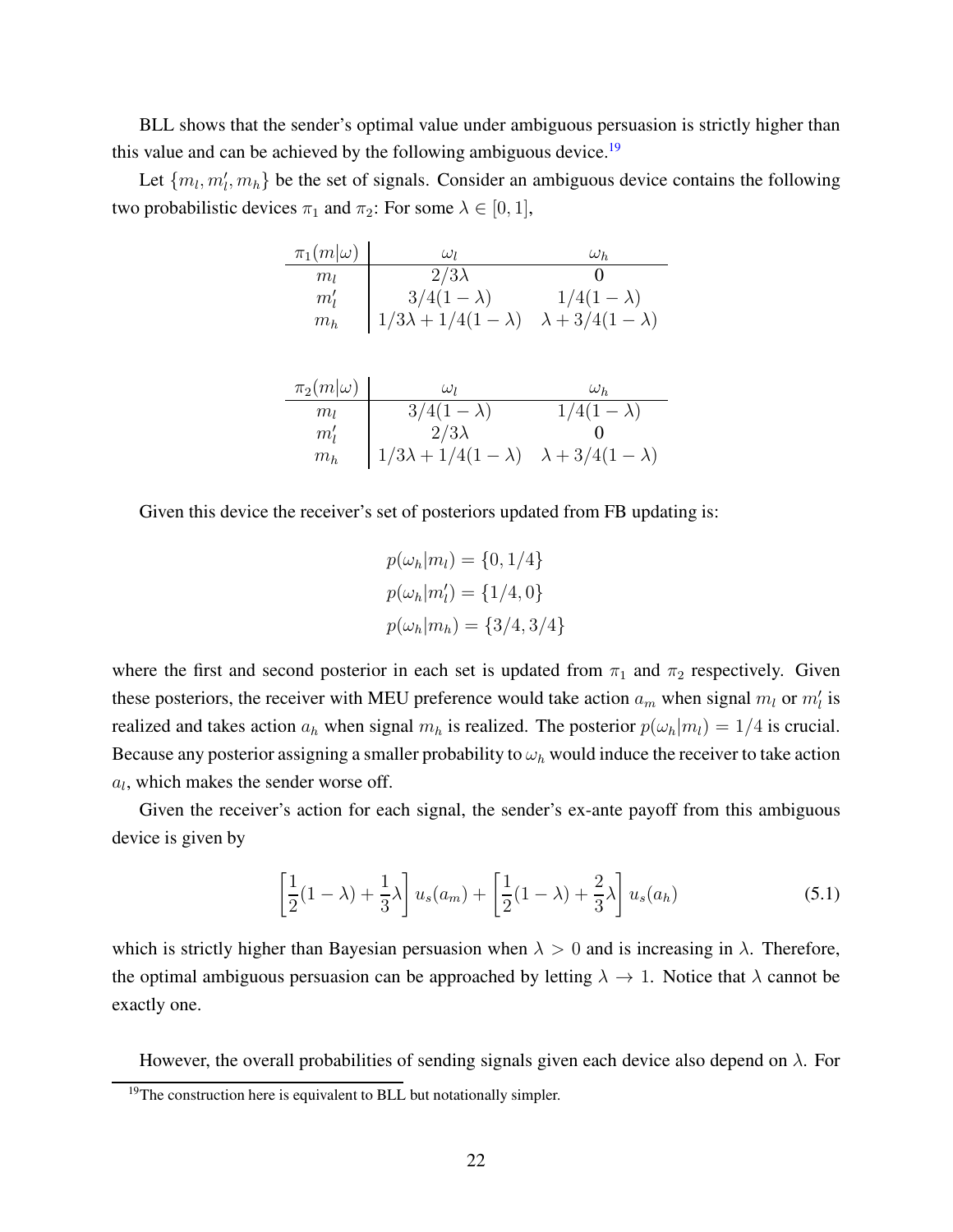example, the overall probability of  $m_l$  under the two devices are:

$$
\pi_1(m_l) = \frac{1}{2} \cdot \frac{2}{3}\lambda = \frac{1}{3}\lambda
$$
  

$$
\pi_2(m_l) = \frac{1}{2} \cdot \frac{3}{4}(1-\lambda) + \frac{1}{2} \cdot \frac{1}{4}(1-\lambda) = \frac{1}{2}(1-\lambda)
$$

Clearly, when  $\lambda \to 1$ , these two probabilities are severely different, as  $\pi_1(m_l)$  goes to  $1/3$  and  $\pi_2(m_l)$  goes to 0. Intuitively, knowing  $\lambda \to 1$ , whenever the signal  $m_l$  is observed, the receiver should be almost sure that it is generated by device  $\pi_1$ . However, the crucial posterior  $1/4$  inducing action  $a_m$  is in fact generated by the other device  $\pi_2$ .

Indeed, for RML updating with any  $\alpha > 0$ , the receiver would find  $a_l$  to be strictly better than  $a_m$ . One can also verify that the sender's payoff is equivalent to some non-optimal probabilistic device. Thus, she instead becomes strictly worse off using ambiguous signals compared to using the optimal probabilistic device when the receiver slightly deviates from FB in the direction of ML.

Nonetheless, one can make the ambiguous device uniform-likelihood by letting  $\lambda = 3/5$ . In this case, the receiver cannot use likelihood of the realized signal to make any inference about the devices. It is the case where FB and ML coincide, and the receiver will always update with respect to both devices under RML no matter what his  $\alpha$  is. As the crucial posterior 1/4 will always be updated, the sender is able to induce the action  $a_m$  when signal  $m_l$  or  $m'_l$  realizes. In addition, the sender's payoff will be given by equation [\(5.1\)](#page-21-0) with  $\lambda = 3/5$ , which is strictly higher than Bayesian persuasion.

Therefore, a uniform-likelihood ambiguous device can guarantee the sender strictly more payoff than Bayesian persuasion in this example. This result suggests that the strict benefit from using ambiguous signals is robust to the concern that the receiver may make likelihood-based inference about the devices from the realized signals.

## <span id="page-22-0"></span>6 Related Literature

This paper adds to the literature on dynamic choice under ambiguity by proposing the Relative Maximum Likelihood updating rule and providing an axiomatic foundation for it. RML is motivated by the idea of using observed information to refine the initial belief in updating. For multiple priors, Full Bayesian [\(Pires,](#page-49-0) [2002](#page-49-0)) and Maximum Likelihood [\(Gilboa and Schmeidler](#page-47-2), [1993\)](#page-47-2) are the two extremes of refining the initial set of priors according to the likelihood of the observed information. RML is able to capture intermediate behaviors between these two.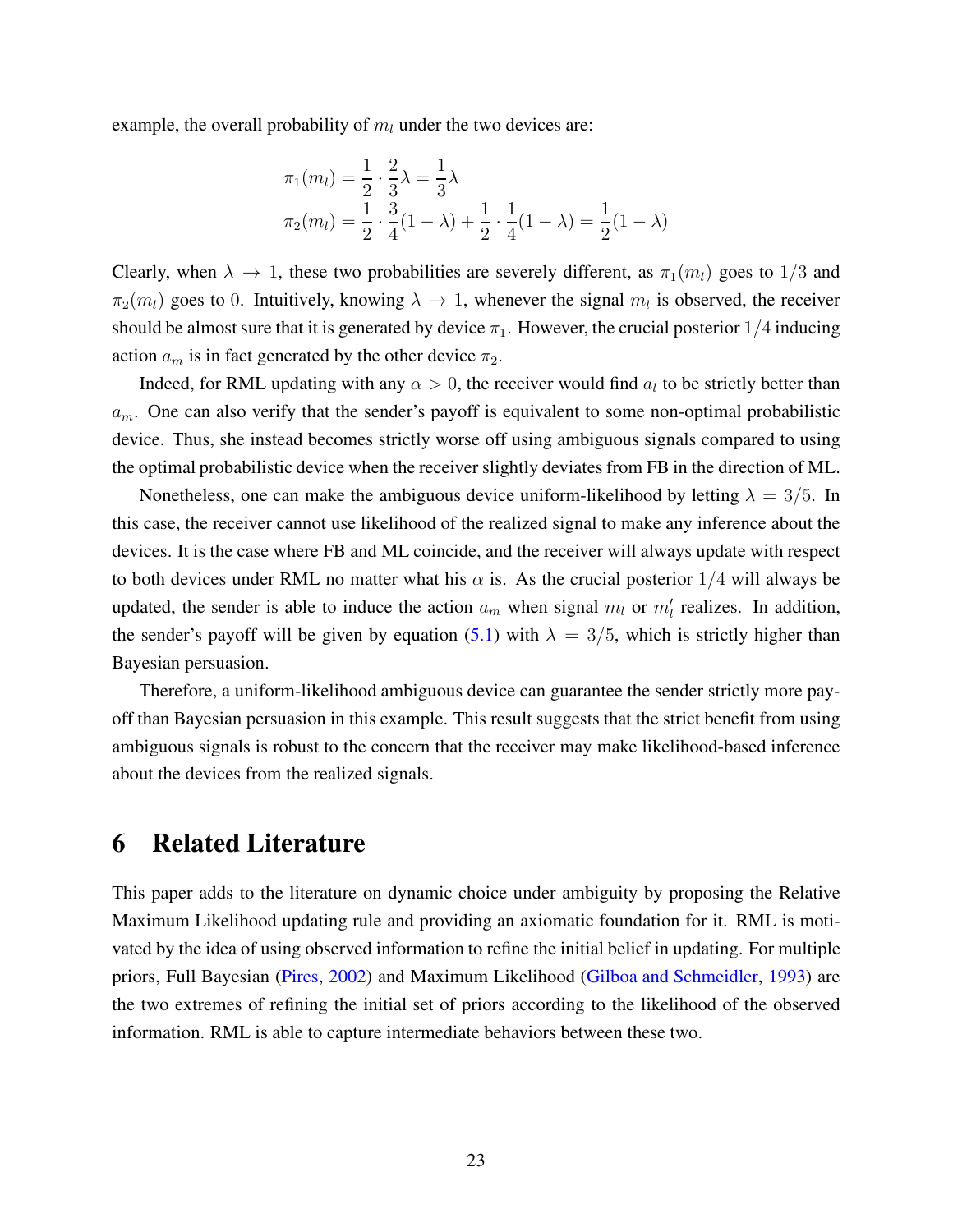## 6.1 Refining the Initial Belief in Updating

The idea of refining beliefs as new information arrives is essential in many different non-Bayesian updating rules, and it is certainly not an exclusive feature of updating multiple priors.

For example, when the initial belief is a single distribution over the states, [Ortoleva](#page-49-3) [\(2012](#page-49-3)) characterizes the hypothesis testing updating rule. Under this rule, if the probability of the observed event is too small according to the initial belief, the DM will then find another prior as her revised belief and apply Bayes' rule to this new prior for updating.

Also in the case when the initial belief is a singleton, [Zhao](#page-49-4) [\(2021](#page-49-4)) characterizes the Pseudo-Bayesian updating rule when information takes the form "event A is more likely than event  $B$ ". In the case where received information contradicts the DM's initial belief, she also finds another prior as her revised belief and applies Bayes' rule to update.

In cases where the initial belief is a set of priors, one way of refining is discarding priors from the initial set according to some criterion. RML belongs to this category. An updating rule proposed by [Epstein and Schneider](#page-47-6) [\(2007](#page-47-6)) uses likelihood ratio test in statistics as a criterion for discarding priors. More discussions about the differences between RML and their rule can be found in the following subsection.

The dynamic consistent updating rule characterized in [Hanany and Klibanoff](#page-48-4) [\(2007\)](#page-48-4) also features discarding priors, and the criterion there is to maintain the optimality of the ex-ante optimal act.

Yet another way of refining is to consider a different set of priors, where it is possible that some priors are not presented in the initial belief. [Ortoleva](#page-49-5) [\(2014\)](#page-49-5) characterizes the hypothesis testing updating rule for multiple priors: if the likelihood of the observed event is too low under some prior in the initial belief, then the DM will revise her initial belief and change to another set of priors for updating.

When the ex-ante preference admit both maxmin expected utility and Choquet expected utility representations, [Cheng](#page-47-7) [\(2021\)](#page-47-7) proposes and characterizes the related Extended Relative Maximum Likelihood updating rule. I refer to that paper for a detailed discussion about its relation to RML.

Beyond the theoretical developments regarding this idea of refining the initial belief, De Filippis, Guarino, Jehi [\(2021\)](#page-47-8) also identify such behavior in a social learning lab experiment. Their finding suggests that the non-Bayesian behavior observed in the experiment is consistent with an updating rule under which the subjects revise their initial belief according to the information received. In another experiment, Kathleen Ngangoué [\(2021](#page-48-7)) also observes that a non-negligible group of the subjects update their ambiguous belief with ML updating.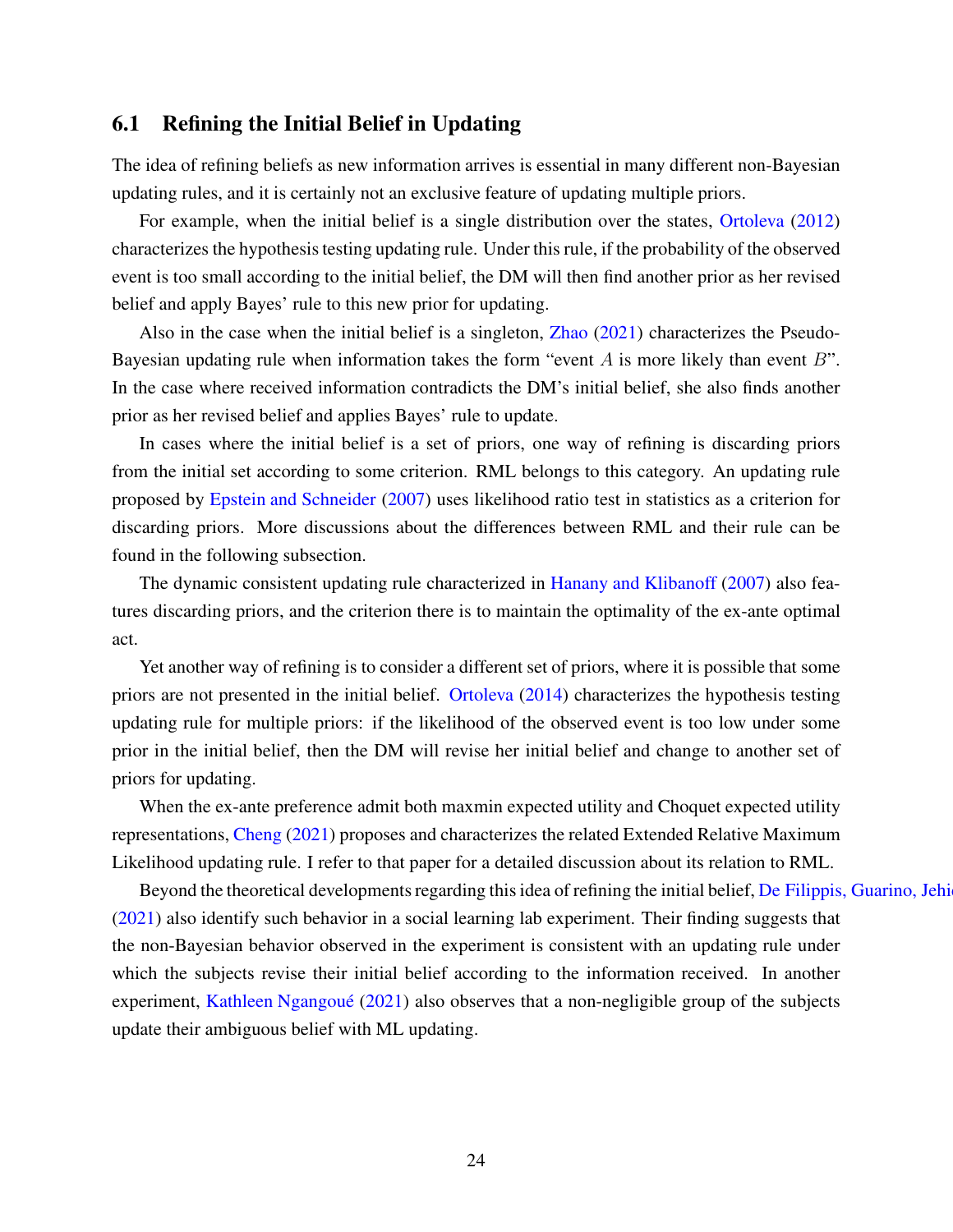#### 6.2 Comparison with Likelihood-ratio Updating

An updating rule proposed by [Epstein and Schneider](#page-47-6) [\(2007\)](#page-47-6) and axiomatized by [Kovach](#page-48-8) [\(2015](#page-48-8)) and [Hill](#page-48-9) [\(2021](#page-48-9)) is also able to capture intermediate behaviors between FB and ML. It uses a likelihood ratio test as the criterion to discard priors in updating. Formally, given a threshold  $\lambda \in [0, 1]$ , the DM applies Bayes' rule to update a prior  $p$  in the set of priors  $C$  if and only if the following inequality holds:

$$
\frac{p(E)}{\max_{p\in C} p(E)} \ge \lambda \tag{6.1}
$$

Although similar, RML updating is behaviorally different from likelihood-ratio updating (even with a single conditioning event) in the sense that they imply different conditional behaviors. An intuition for that is RML crucially depends on the the set of priors, especially its shape, but the likelihood-ratio updating does not depend on the set of priors in the same way.

<span id="page-24-0"></span>In Figure [3,](#page-24-0) let the largest triangle represent the simplex of probability distributions over the three states. The set of priors are given by the smaller triangle. Let the conditioning event be  $E = {\omega_1, \omega_2}$ ; then clearly here  $C^*(E)$  is the extreme point at the bottom of C.



Figure 3: A Graphical Illustration of RML

For RML updating with some interior value of  $\alpha$ , the set  $C_{\alpha}(E)$  is given by the blue shaded triangle. Its projection to the bottom line of the simplex is the set of posteriors.

However, under the likelihood-ratio updating, the DM updates the subset of  $C$  that is below some horizontal line. Two possible horizontal lines are depicted in the graph using dashed lines. Notice that there does not exist a horizontal line that would result in the same subset of priors as  $C_{\alpha}(E)$ ; neither does there exist a horizontal line that would yield the same set of posteriors. Therefore, the conditional preference generated by RML updating here cannot be generated by the likelihood-ratio updating rule.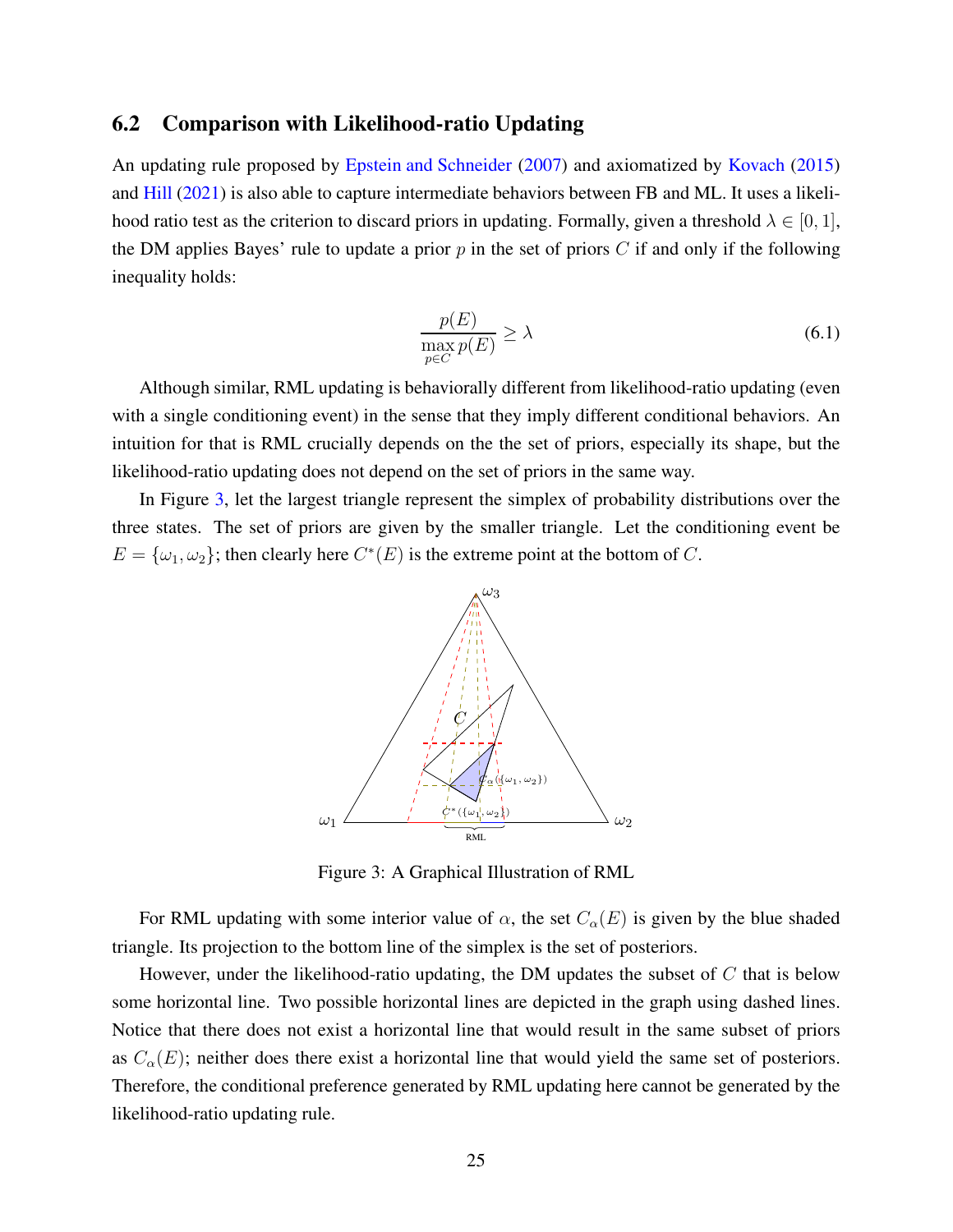More importantly, such a distinction highlights a feature of RML: it does not discard priors based *only* on likelihood. It first uses likelihood to determine the level of discarding (given by the horizontal red dashed line in Figure [3\)](#page-24-0), and then refines the initial set of priors, taking into account its shape (given by the blue shaded triangle in Figure [3\)](#page-24-0). This type of refinement may be heuristically motivated by the fact that a DM takes her initial set of priors very seriously, but I would like to highlight that it is fundamentally motivated by the behavioral axioms provided in this paper.

In fact, the difference between these two updating rules is clearer through the lens of axiomatizations. The conditional preference generated by the likelihood-ratio updating violates one of the key axioms: DC-CS.

#### 6.3 Dynamic Choice Under Ambiguity

A fundamental issue in dynamic choice under ambiguity is the fact that, for ambiguity sensitive choices, an updating rule cannot preserve both consequentialism and dynamic consistency at the same time [\(Hanany and Klibanoff](#page-48-4), [2007](#page-48-4); [Siniscalchi,](#page-49-6) [2009\)](#page-49-6).

According to the definition in [Hanany and Klibanoff](#page-48-4) [\(2007\)](#page-48-4), consequentialism means that conditional preferences should not depend on an event's not occurring or the context of the decision problem (e.g. feasible acts, etc.). Dynamic consistency (which is weaker than the DC axiom in this paper) means that the ex-ante most preferred act should remain optimal to any other acts that are both feasible and agree with it on the event's not occurring after updating. Any updating rule for ambiguous beliefs without other restrictions needs to relax either one of these two properties.

RML takes the consequentialist approach by requiring consequentialism and relaxing dynamic consistency. The essential implication of consequentialism is that the DM should update her belief in the same way regardless of the decision problem at hand. In other words, the updated belief is given by a function of only the ex-ante belief and the conditioning event.

As a result, dynamic consistency will sometimes be violated under RML. On the one hand, the violation of dynamic consistency under ambiguity is commonly observed in experiments, e.g. [Dominiak et al.](#page-47-9) [\(2012](#page-47-9)) and [Georgalos](#page-47-10) [\(2021\)](#page-47-10). On the other hand, consistent planning is proposed in the literature as a way to deal with this problem of consequentialist updating rules. With consistent planning, the DM is assumed to be sophisticated such that she is able to anticipate her future decisions and chooses an ex-ante optimal plan accordingly. A behavioral characterization of consistent planning is given by [Siniscalchi](#page-49-7) [\(2011\)](#page-49-7).

Along another route, [Hanany and Klibanoff](#page-48-4) [\(2007](#page-48-4), [2009\)](#page-48-10) axiomatize updating rules that preserve dynamic consistency yet do not require consequentialism. More specifically, the dynamic consistent updating rules for multiple priors characterized in [Hanany and Klibanoff](#page-48-4) [\(2007](#page-48-4)) explic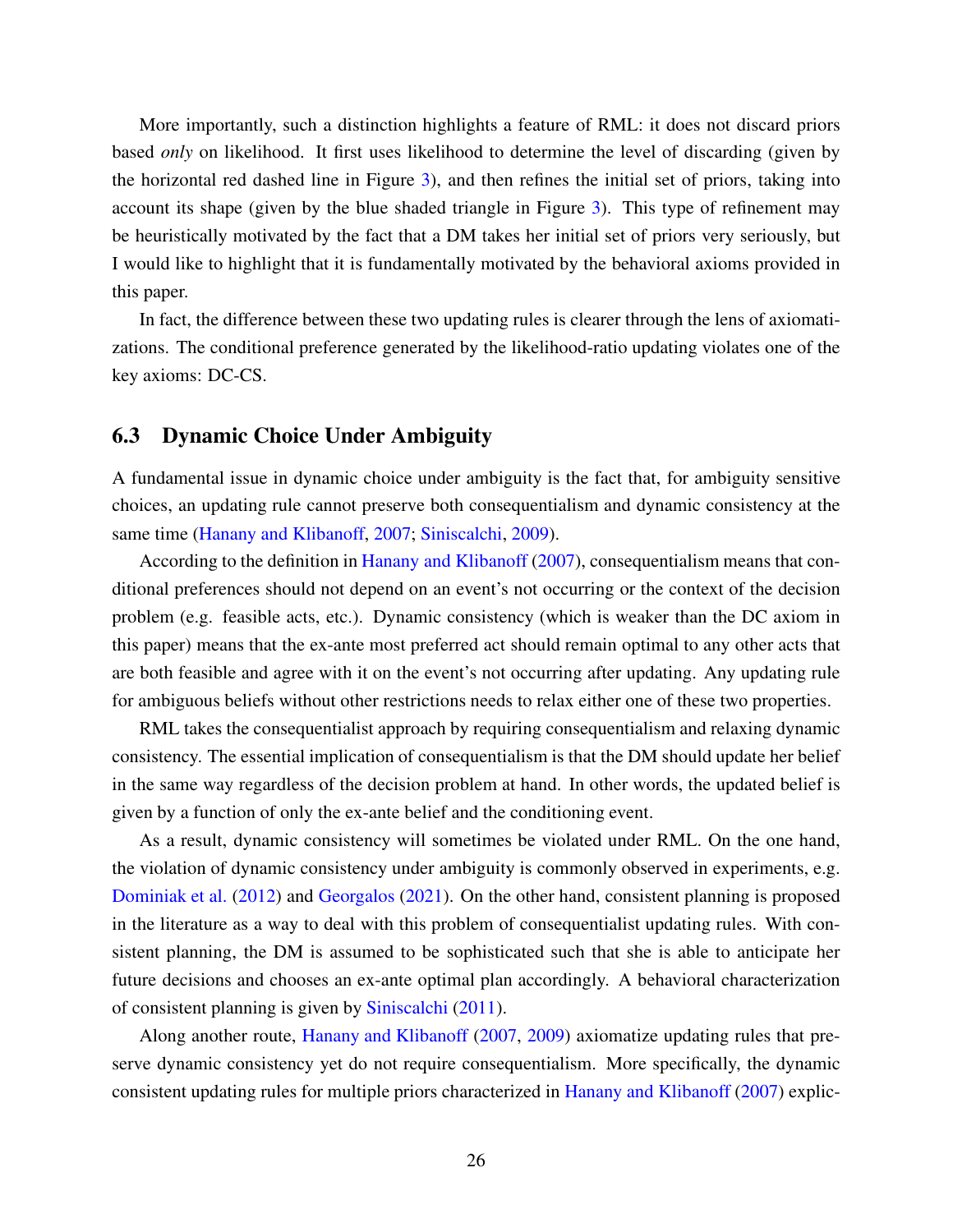itly depend on the feasible set of acts as well as the optimal acts. Therefore, different decision problems result in different updated beliefs according to this rule.

Instead of relaxing one of these two properties, [Epstein and Schneider](#page-47-11) [\(2003](#page-47-11)) characterize the rectangularity condition for the set of priors such that dynamic consistency is preserved under FB updating, i.e. consequentialism also holds. Namely, dynamic consistency and consequentialism can both be satisfied when the ex-ante belief takes a specific form. The rectangularity condition, however, imposes a restriction on the possible conditioning events to which FB updating is applicable.

Another way of keeping both consequentialism and dynamic consistency is to relax reduction of compound evaluations<sup>20</sup>, pursued by [Li](#page-48-11)  $(2020)$  and [Gul and Pesendorfer](#page-48-12)  $(2021)$ . According to this approach, the DM's ex-ante evaluation of an act will also depend on the temporal resolution of uncertainty.

# <span id="page-26-0"></span>7 Concluding Remarks

On maxmin (minimax) decision making, in a well-known comment [Good](#page-48-13) [\(1952\)](#page-48-13) says: "In what circumstances is a minimax solution reasonable? I suggest that it is reasonable if and only if the least favorable initial distribution is reasonable according to your body of beliefs."

The updating procedure proposed at the beginning of this paper echoes this idea. A prior is going to be updated and thus used to evaluate decisions only if the DM still finds it reasonable upon observing the realized information.

In this sense, Bayesian updating of a single prior belief is a special case where the initial belief is never revised. In the case where the true probability law governing the uncertainty is known, Bayesian updating is reasonable because one cannot further refine the belief but can only update it conditional on the information received.

However, in scenarios where the underlying probability law is unknown, the DM needs to form a conjecture about the uncertainty for decision making. Whether the conjecture is a singleton or a set of probabilities, it seems too stringent to require the DM always to stick with her initial conjecture despite new information she might receive. Thus, applying Bayes' rule to the conjecture belief actually reflects confidence about her initial belief. Accordingly, updating rules that do not reflect such confidence and allow for revising the initial belief might also be reasonable.

Several different updating rules have been proposed in the literature to capture the situation in which initial conjecture is a singleton and may be revised after seeing new information. For when the initial beliefs are multiple priors, this paper proposes the RML updating rule, in which the initial beliefs are revised based on the likelihood of the information observed. More importantly, this

 $20$ Or the law of iterated expectation in [Gul and Pesendorfer](#page-48-12) [\(2021\)](#page-48-12)'s terminology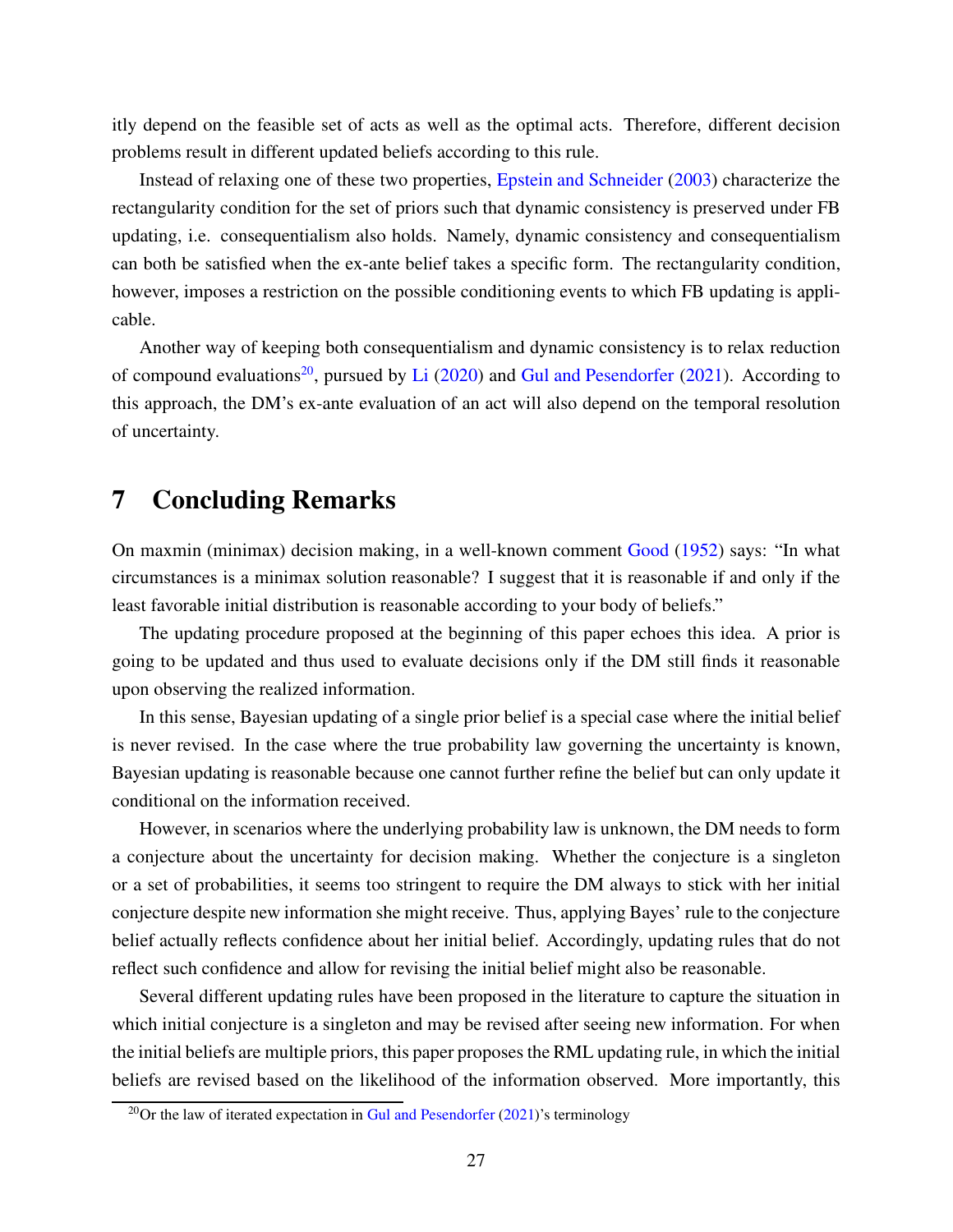paper pinpoints the behaviors that are equivalent to such an updating rule, providing a preference foundation for using likelihood as a criterion in updating.

This paper also uses RML to address applications involving ambiguity in information design and mechanism design. Many existing results in these areas are derived based on the specific assumption of FB. I have shown RML to be useful for identifying the extent of deviation from FB allowed for those results to still hold. Last but not least, I illustrate through an example that adopting RML instead of FB as the model of updating helps robustify results from the literature while also maintaining tractability.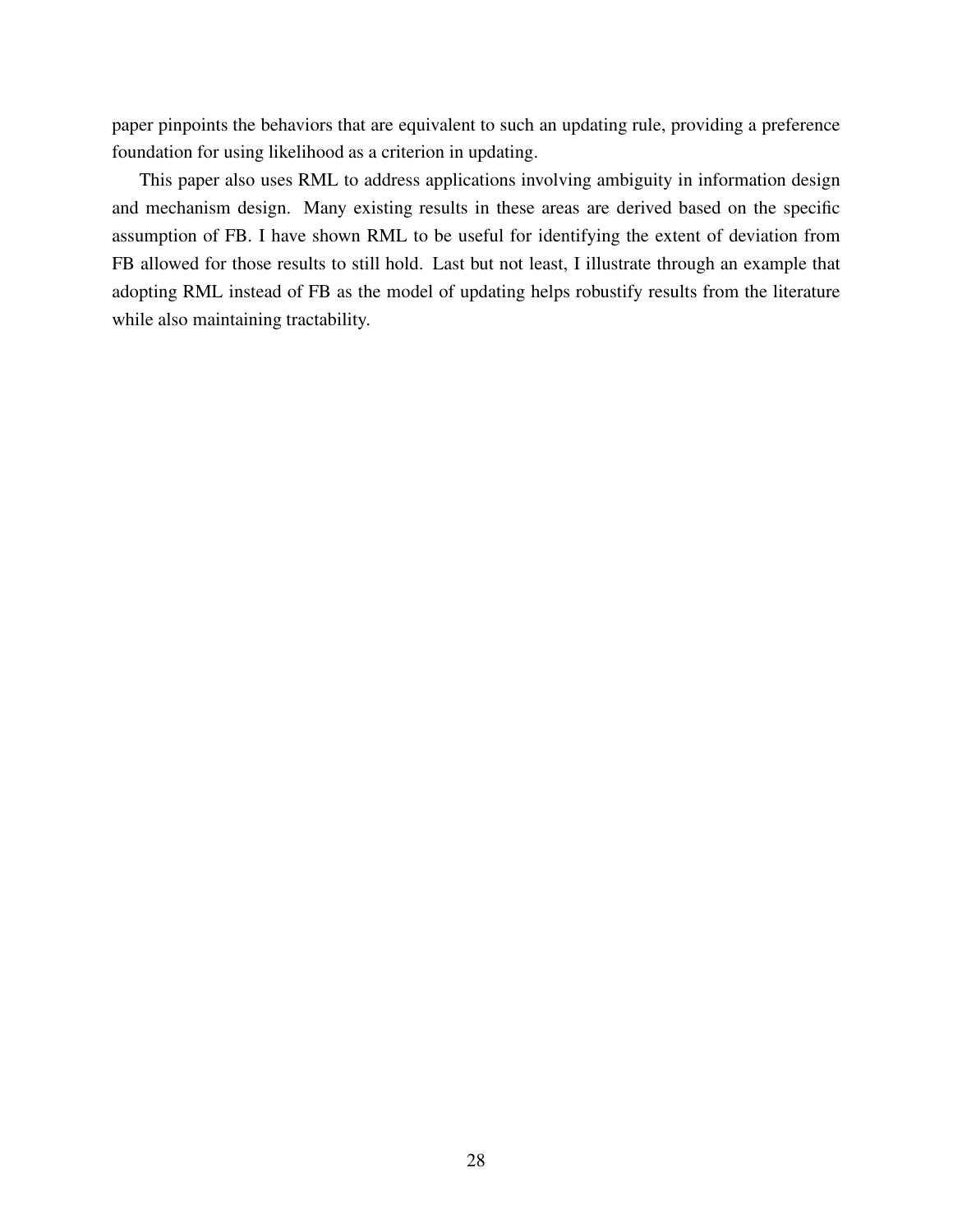## <span id="page-28-0"></span>Appendix A Proofs of Results

Throughout all the proofs, let  $C$  denote the convex and closed set of priors representing the ex-ante preference; let  $C^*(E)$  denote the subset of C attaining the maximum likelihood of the event E:  $C^*(E) \equiv \{p \in C : p(E) \geq p'(E) \,\forall p' \in C\}$  and let  $p^*(E)$  denote the maximal probability of event E given C:  $p^*(E) \equiv \max_{p \in C} p(E)$ .

#### A.1 Sufficiently Good Consequences

Since the characterization results rely largely on the threshold for sufficiently good consequences, I will first derive some useful results here to simplify notations in the proof. First, consider the following lemma.

<span id="page-28-1"></span>**Lemma A.1.** For all strict  $\succeq$ -nonnull  $E \in \Sigma$ , for all  $f \in \mathcal{F}$ .  $\bar{x}_{E,f}$  is a threshold for sufficiently *good consequences if and only if*

$$
\min_{p \in C} \int_{\Omega} u(f_E \bar{x}_{E,f}) dp = \min_{p \in C^*(E)} \int_{\Omega} u(f_E \bar{x}_{E,f}) dp
$$

*Moreover, any*  $x^* \succsim \bar{x}_{E,f}$  *is also such a threshold.* 

*Proof of Lemma [A.1.](#page-28-1)* Sufficiency. Fix any such  $f_E\bar{x}_{E,f}$  and find x such that  $f_E\bar{x}_{E,f} \sim x_E\bar{x}_{E,f}$ . For any  $y \prec z$  and  $\lambda \in [0, 1]$ , by concavity one has,

<span id="page-28-2"></span>
$$
\min_{p \in C} \int_{\Omega} \lambda u(f_E \bar{x}_{E,f}) dp + \min_{p \in C} \int_{\Omega} (1 - \lambda) u(y_E z) dp \le \min_{p \in C} \int_{\Omega} u(\lambda f_E \bar{x}_{E,f} + (1 - \lambda) y_E z) dp
$$
 (A.1)

By presumption, the LHS can be obtained by a unique  $p \in C^*(E)$ , therefore the equality holds. Notice that the same also holds for  $\lambda x_E \bar{x}_{E,f} + (1 - \lambda) y_E z$ , thus the conclusion.

Necessity. This direction is proved by the contrapositive statement. If

$$
\min_{p \in C} \int_{\Omega} u(f_E \bar{x}_{E,f}) dp \neq \min_{p \in C^*(E)} \int_{\Omega} u(f_E \bar{x}_{E,f}) dp
$$

then as  $u(X)$  is unbounded from above, one can always find  $y \prec z$  and  $\lambda \in [0,1]$  such that the RHS of [\(A.1\)](#page-28-2) is obtained at some  $p \in C^*(E)$ , and hence strict inequality holds.  $\Box$ 

The second statement suggests that for all events  $E_1, E_2$  and acts  $f, g$ , one can always find the consequence  $x^* \equiv \max\{\bar{x}_{E_1,f}, \bar{x}_{E_1,g}, \bar{x}_{E_2,f}, \bar{x}_{E_2,g}\}$  such that is a threshold for any combination of event and act. As a result, all the axioms can be equivalently stated in terms of some  $x^*$  that is sufficiently good. Therefore, throughout all the remaining proofs, I will use  $x^*$  to denote such sufficiently good consequence as it should cause no confusion.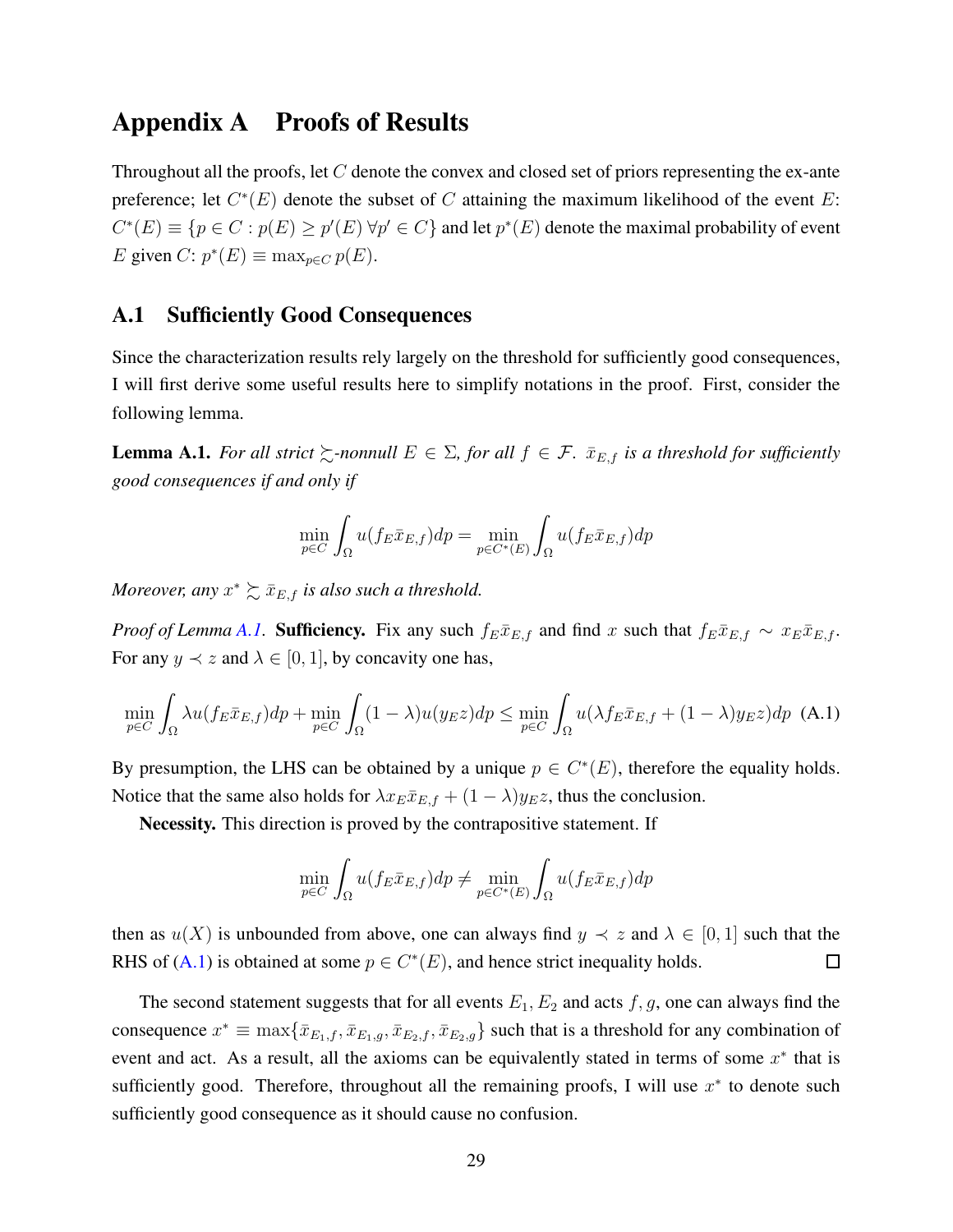Next, a threshold  $\bar{x}_{E,f}$  always exists given Assumption [2.1.](#page-4-1)

<span id="page-29-0"></span>**Lemma A.2.** If  $\succsim$  *admits MEU representation with* C *having finitely many extreme points and*  $u(X)$  *being unbounded from above, then for all strict*  $\succsim$ -nonnull  $E \in \Sigma$  and  $f \in \mathcal{F}$ *, the threshold*  $\bar{x}_{E,f} \in X$  with  $u(\bar{x}_{E,f})$  *finite always exists.* 

*Proof of Lemma [A.2.](#page-29-0)* First show that when C contains only finitely many extreme points, an  $\bar{x}_{E,f}$ such that  $f_E \bar{x}_{E,f}$  is evaluated at some extreme point in  $C^*(E)$  always exists.

Let q be any extreme point of  $C^*(E)$  and let p be any extreme point of C. The act  $f_E \bar{x}_{E,f}$  is evaluated at q if for all extreme points  $p$  of  $C$ ,

<span id="page-29-1"></span>
$$
\int_{E} u(f) dq + (1 - q(E))u(\bar{x}_{E,f}) \le \int_{E} u(f) dp + (1 - p(E))u(\bar{x}_{E,f})
$$
\n(A.2)

Notice that the first term of both LHS and RHS does not depend on  $\bar{x}_{E,f}$ , furthermore,  $(1-q(E)) \leq$  $(1 - p(E))$  as  $q \in C^*(E)$ . When p is also in  $C^*(E)$ , the value of  $\bar{x}_{E,f}$  does not matter and one can pin down the  $q \in C^*(E)$  such that minimizes the evaluation of  $f_E \bar{x}_{E,f}$  among all extreme points in  $C^*(E)$ . Denote the minimizing q by  $q^*$ .

Fix  $q^*$ , for an extreme point p not in  $C^*(E)$ , the following inequality becomes strict:  $(1$  $q^*(E)$  <  $(1 - p(E))$ . Then for all E, f and such an extreme point p, inequality [\(A.2\)](#page-29-1) holds if

$$
u(\bar{x}_{E,f,p}) \ge \frac{\int_E u(f) dq^* - \int_E u(f) dp}{q^*(E) - p(E)}
$$

Since  $u(X)$  is unbounded from above, such an  $\bar{x}_{E,f,p}$  always exist. Then it suffices to let  $\bar{x}_{E,f}$  =  $\max\{\max_p \bar{x}_{E,f,p}, x\}$  for  $x \sim_E f$  where both "max" are according to the ex-ante preference. Since there are only finitely many extreme points p in C, the maximum over a finite set always exists.  $\Box$ 

#### A.2 Proof of Theorem [2.7](#page-10-0)

Necessity. Suppose the conditional preferences are given by ML updating. For any strict  $\succsim$ -nonnull  $E \in \Sigma$ , fix any  $f \in \mathcal{F}$  and  $x \in X$  such that  $f \sim_E x$ . Then

$$
\min_{p \in C^*(E)} \int_E u(f) \frac{dp}{p(E)} = u(x)
$$

and one can further derive

$$
\min_{p \in C} \int_{\Omega} u(f_E x^*) dp = \min_{p \in C^*(E)} \int_{\Omega} u(f_E x^*) dp
$$
  
= 
$$
\min_{p \in C^*(E)} \left[ \int_{E} u(f_E x^*) \frac{dp}{p(E)} \cdot p(E) + (1 - p(E))u(x^*) \right]
$$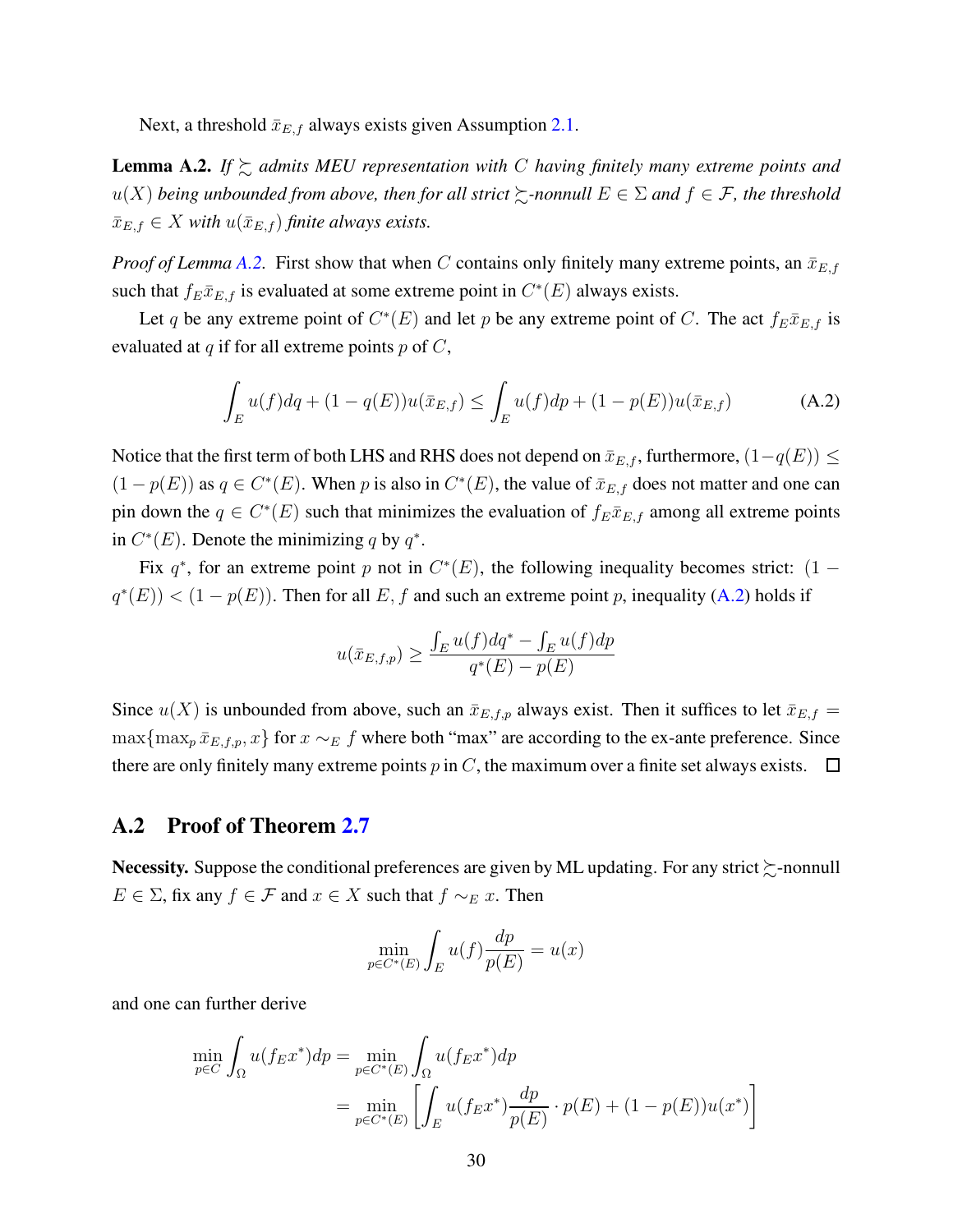$$
= p^*(E) \cdot \min_{p \in C^*(E)} \int_E u(f) \frac{dp}{p^*(E)} + (1 - p^*(E))u(x^*)
$$
  
=  $p^*(E)u(x) + (1 - p^*(E))u(x^*) = \min_{p \in C} \int_{\Omega} u(x_E x^*) dp$ 

where the third equality follows from  $p(E) = p^*(E)$  for all  $p \in C^*(E)$ , the last equality follows from the fact that  $x^* \succsim x$ .

**Sufficiency.** For the sufficiency of CR-S, fix any strict  $\succeq$ -nonnull  $E \in \Sigma$ , consider the contra positive statement: not ML updating implies not CR-S.

Let  $C_E$  be the closed and convex set of posteriors representing the conditional preference  $\succeq_E$ . Not ML updating implies that  $C_E \neq \{p/p(E) : p \in C^*(E)\}\$ . In other words, either there exists  $\tilde{p} \in C^*(E)$  such that  $\tilde{p}/\tilde{p}(E) \notin C_E$ , or there exists  $q \in C_E$  such that  $q \notin \{p/p(E) : p \in C^*(E)\}\$ or both.

For the two different cases of not ML, since both  $C_E$  and  $\{p/p(E) : p \in C^*(E)\}\)$  are convex and closed set, the same type of separating hyperplane argument can be applied to both cases. Thus the proof here only shows the implication of the first case, while the same argument applies to the other one.

Formally, in the first case, there exists  $\tilde{p} \in C^*(E)$  such that  $\tilde{p}/\tilde{p}(E) \notin C_E$ . As  $\{\tilde{p}/\tilde{p}(E)\}$  is compact and  $C_E$  is convex and closed, the strict separating hyperplane theorem implies that there exists an act  $f \in \mathcal{F}$  such that

$$
\min_{p \in C^*(E)} \int_E u(f) \frac{dp}{p(E)} \le \int_E u(f) \frac{d\tilde{p}}{\tilde{p}(E)} < \min_{p \in C_E} \int_E u(f) dp = u(x)
$$

Then it further implies

$$
\min_{p \in C} \int_{\Omega} u(f_E x^*) dp = \min_{p \in C^*(E)} \left[ \int_{E} u(f) \frac{dp}{p(E)} \cdot p(E) + u(x^*)(1 - p(E)) \right]
$$
  
=  $p^*(E) \min_{p \in C^*(E)} \int_{E} u(f) \frac{dp}{p(E)} + u(x^*)(1 - p^*(E))$   
<  $p^*(E) \cdot u(x) + u(x^*)(1 - p^*(E)) = \min_{p \in C} \int_{\Omega} u(x_E x^*) dp$ 

 $\Box$ 

Therefore, CR-S is not true. The proof of the other case is analogously the same.

## A.3 Proof of Theorem [3.3](#page-13-0)

The necessity of CR-UO is given in the main text. For DC-CS, reversing the arguments in step 4 of proving sufficiency shows that equation [\(A.11\)](#page-37-0) is necessary under Contingent RML. It then immediately implies that DC-CS needs to be true.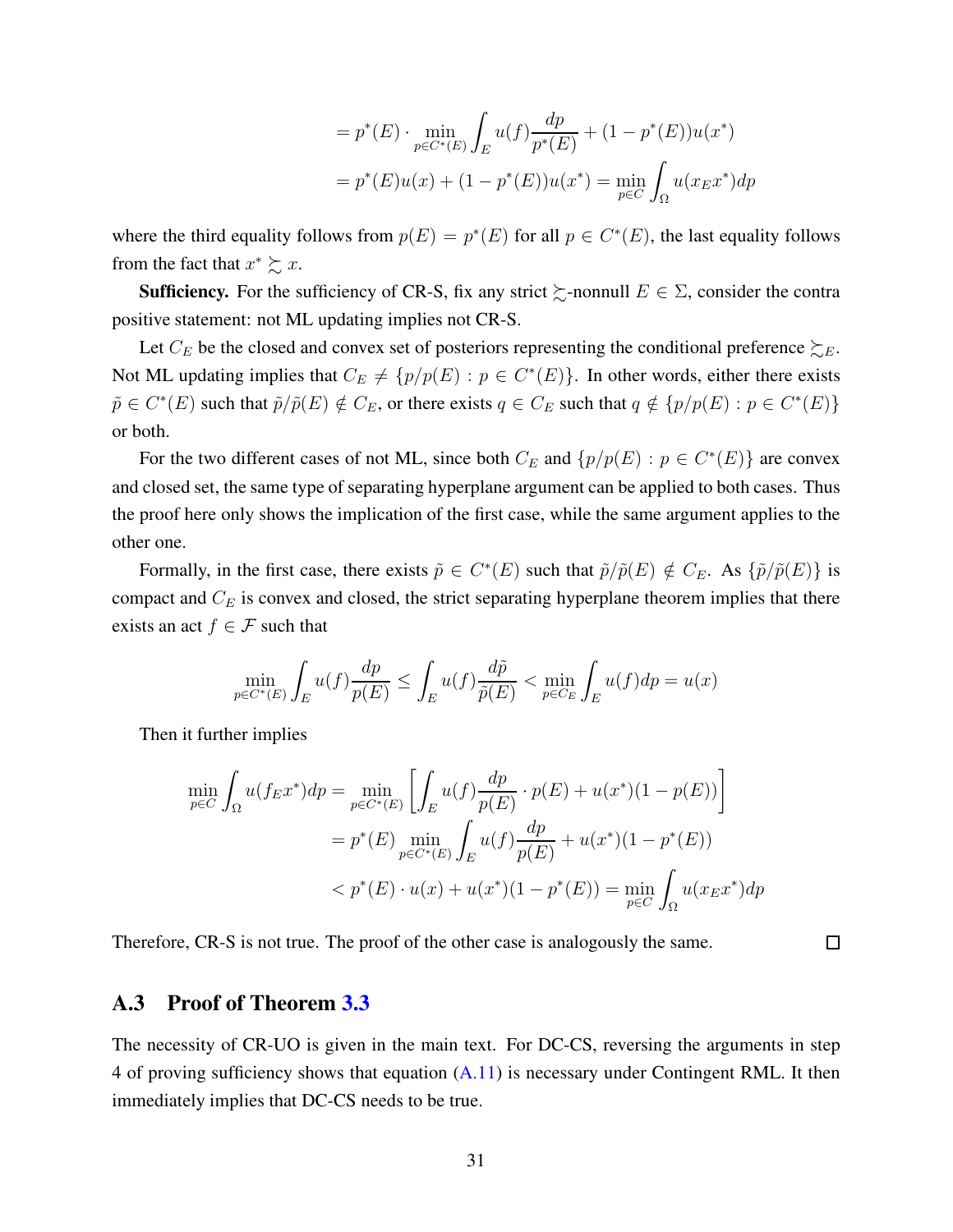For the sufficiency, fix any strict  $\succeq$ -nonnull  $E \in \Sigma$ , the proof proceeds by the following steps: Step 1. When CR-UO is true, the following inequalities holds:  $f_{E}x^* \gtrsim x_{E}x^* \gtrsim x \gtrsim f_{E}x$ , which further implies that there always exists an  $\alpha[E, f] \in [0, 1]$  such that: (see Figure [2\)](#page-14-0)

<span id="page-31-0"></span>
$$
\alpha[E, f]U(f_{E}x^{*}) + (1 - \alpha[E, f])U(f_{E}x) = \alpha[E, f]U(x_{E}x^{*}) + (1 - \alpha[E, f])U(x)
$$
 (A.3)

 $\alpha[E, f]$  is independent of the value of  $x^*$  as  $f_{E}x^*$  is always evaluated at extreme points in  $C^*(E)$ . Then both  $U(f_{E}x^*)$  and  $U(x_{E}x^*)$  have the common term  $u(x^*)(1 - p^*(E))$  which cancels out. Furthermore, it is easy to see that this  $\alpha[E, f]$  is unique if either  $f_{E}x \prec x$  or  $f_{E}x^* \succ x_{E}x^*$  hold.

Step 2. Construction of acts satisfying the premises of DC-CS.

**Equivalence Class.** First, for any two acts f, f', denote them by  $f \equiv_E f'$  if  $f(\omega) = f'(\omega)$  for all  $\omega \in E$ . Then an equivalence class of acts can be accordingly defined:

$$
[f] = \{f' \in \mathcal{F} : f' \equiv_E f\}
$$

By step 1,  $\alpha[E, f] = \alpha[E, f']$  whenever  $f' \in [f]$ . Hereafter, I use f to denote the whole class of acts  $[f]$ , as it should cause no confusion.

When  $\alpha[E]$  is not unique. If there does not exist any  $f \in \mathcal{F}$  with  $\alpha[E, f]$  being unique. Then by step 1, for all  $f \in \mathcal{F}$  and  $x \in X$  with  $f \sim_E x$ , it implies that both  $f_{E}x \sim x$  and  $f_{E}x^* \sim x_{E}x^*$ hold.

Then it is the case in which both CR-C and CR-S hold at the same time. Namely, the conditional preference  $\succsim_E$  can be represented by both FB and ML. As E is strict  $\succsim$ -nonnull, it implies that  $C = C^*(E)$ . In other words,  $C \neq C^*(E)$  implies there exists at least an  $f \in \mathcal{F}$  such that  $\alpha[E, f]$  is unique.

When unique  $\alpha[E, f]$  exists, fix some  $f \in \mathcal{F}$  such that  $\alpha[E, f]$  is unique.

 $\alpha[E, f]$  is unchanged under mixture with constant acts. For any  $y \in X$ , for any  $\lambda \in (0, 1]$ consider the act  $f_{\lambda}y = \lambda f + (1 - \lambda)y$ , which is an Anscombe-Aumann mixture of acts.<sup>21</sup> By certainty independence,  $f \sim_E x$  implies that  $f_{\lambda}y \sim_E \lambda x + (1 - \lambda)y$ . Let  $x_{\lambda}y \in X$  denote the consequence indifferent to  $\lambda x + (1 - \lambda)y$ . Then for all  $x^*$  that is sufficiently good for f and  $f_{\lambda}y$ , equation [\(A.3\)](#page-31-0) for  $f_{\lambda}y$  implies that

<span id="page-31-1"></span>
$$
\alpha[E, f_{\lambda}y]U([f_{\lambda}y]_Ex^*) + (1 - \alpha[E, f_{\lambda}y])U([f_{\lambda}y]_Ex_{\lambda}y) = \alpha[E, f_{\lambda}y]U([x_{\lambda}y]_Ex^*) + (1 - \alpha[E, f_{\lambda}y])U(x_{\lambda}y)
$$
\n(A.4)

<sup>&</sup>lt;sup>21</sup>The case  $\lambda = 0$  is excluded since when  $\lambda = 0$ ,  $f_{\lambda}y$  coincides with y, and then  $\alpha[E, y]$  is not unique.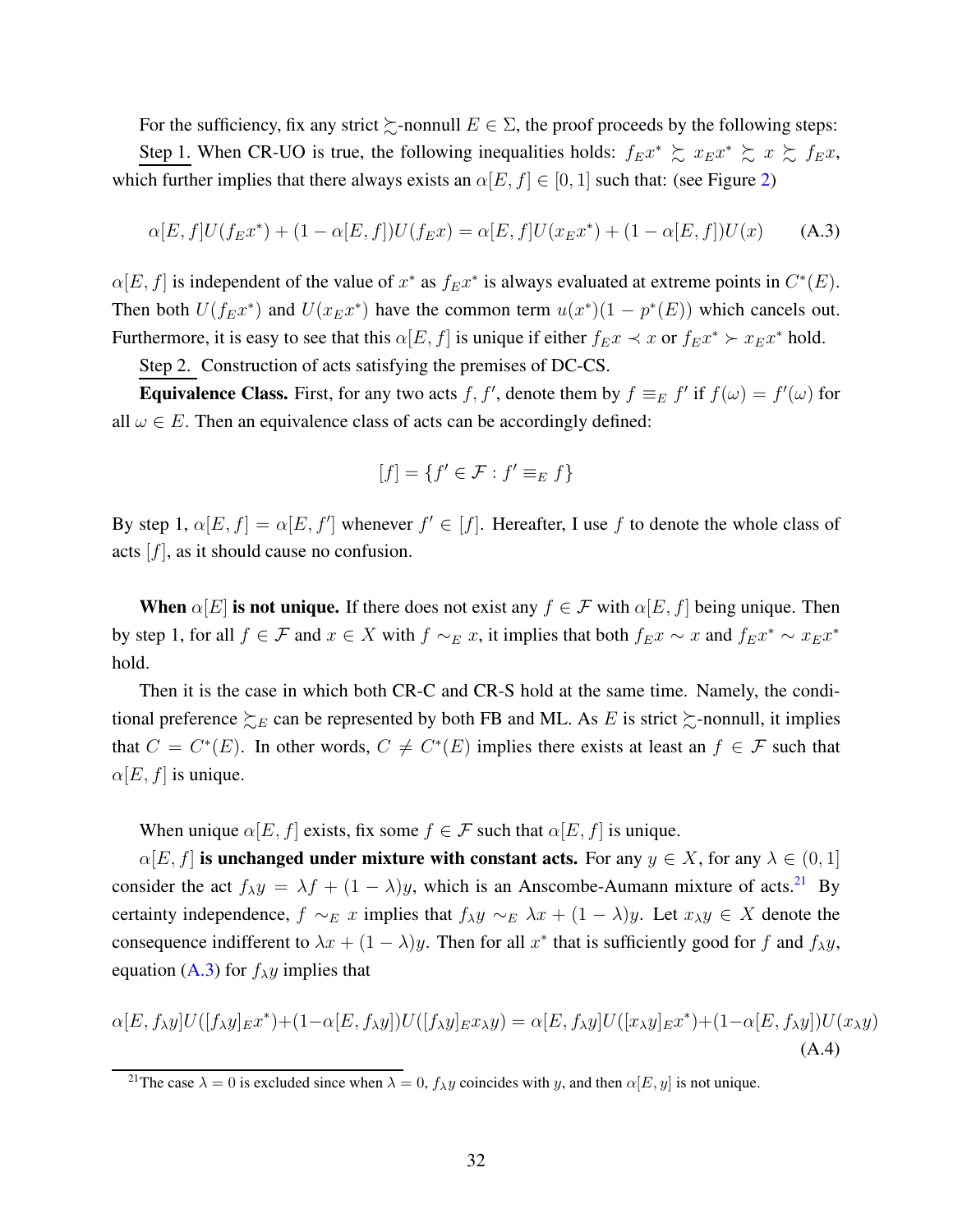Moreover,  $\alpha[E, f_{\lambda}y]$  is unique. Notice that

$$
U([f_{\lambda}y]_{E}x_{\lambda}y) = U([f_{E}x]_{\lambda}y) = \lambda U(f_{E}x) + (1 - \lambda)U(y)
$$

where the first equality follows from Anscombe-Aumann mixture, the second equality follows from certainty independence. Then one can write equation  $(A.4)$  as

$$
\alpha[E, f_{\lambda}y] \min_{p \in C^*(E)} \int_E u(f_{\lambda}y) dp + (1 - \alpha[E, f_{\lambda}y])[\lambda U(f_E x) + (1 - \lambda)U(y)]
$$
  
=  $\alpha[E, f_{\lambda}y]u(x_{\lambda}y)p^*(E) + (1 - \alpha[E, f_{\lambda}y])[\lambda U(x) + (1 - \lambda)U(y)]$ 

which further implies that

$$
\alpha[E, f_{\lambda}y]U(f_{E}x^{*}) + (1 - \alpha[E, f_{\lambda}y])U(f_{E}x) = \alpha[E, f_{\lambda}y]U(x_{E}x^{*}) + (1 - \alpha[E, f_{\lambda}y])U(x)
$$

As  $f \sim_E x$  one also has

$$
\alpha[E, f]U(f_{E}x^{*}) + (1 - \alpha[E, f])U(f_{E}x) = \alpha[E, f]U(x_{E}x^{*}) + (1 - \alpha[E, f])U(x)
$$

Since  $\alpha[E, f]$  is unique, it has to be the case that  $\alpha[E, f_{\lambda}y] = \alpha[E, f]$  for all  $\lambda \in (0, 1]$  and  $y \in X$ .

**Construction of acts satisfying premises of DC-CS.** Recall that the utility function  $u(\cdot)$  is normalized such that  $u(X) = (\underline{u}, \infty)$  for some  $\underline{u} \in \mathbb{R}_{< 0} \cup \{-\infty\}.$ 

For the fixed  $f \in \mathcal{F}$ , for any  $\epsilon > 0$ , there always exists an act  $f_{\epsilon}$  given by taking mixtures between f and some constant act such that  $u(f_\epsilon(\omega)) \in [0, \epsilon]$  for all  $\omega \in \Omega$ . By previous argument, one has  $\alpha[E, f_{\epsilon}] = \alpha[E, f]$ .

Take any act  $g \in \mathcal{F}$  that cannot be obtained from f by taking mixtures with constant acts. (If can, then  $\alpha[E, g] = \alpha[E, f]$  For any  $\lambda \in (0, 1]$  and  $y \in X$ , consider the act  $g_{\lambda}y$ , i.e. the  $\lambda$  mixture between  $q$  and  $y$ .

For the two premises of DC-CS<sup>22</sup>, it suffices to find  $\lambda \in (0,1]$  and  $y \in X$  such that the following two equations hold:

<span id="page-32-1"></span>
$$
U(f_{\epsilon E}x) = U([g_{\lambda}y]_{E}x)
$$
\n(A.5)

for  $x \sim_E f_\epsilon$  and

<span id="page-32-0"></span>
$$
U(f_{\epsilon E}x^*) = U([g_{\lambda}y]_{E}x^*)
$$
\n(A.6)

for some  $x^*$  that is sufficiently good for  $f_\epsilon$  and  $g_\lambda y$ . The sufficiently good  $x^*$  can be chosen after  $f_{\epsilon}$  and  $g_{\lambda}y$  are pinned down such that both  $U(f_{\epsilon E}x^*)$  and  $U([g_{\lambda}y]_E x^*)$  will both be evaluated at

<sup>&</sup>lt;sup>22</sup>Notice here  $f_{\epsilon}$  takes the role of f and  $g_{\lambda}y$  takes the role of g in the statement of this axiom.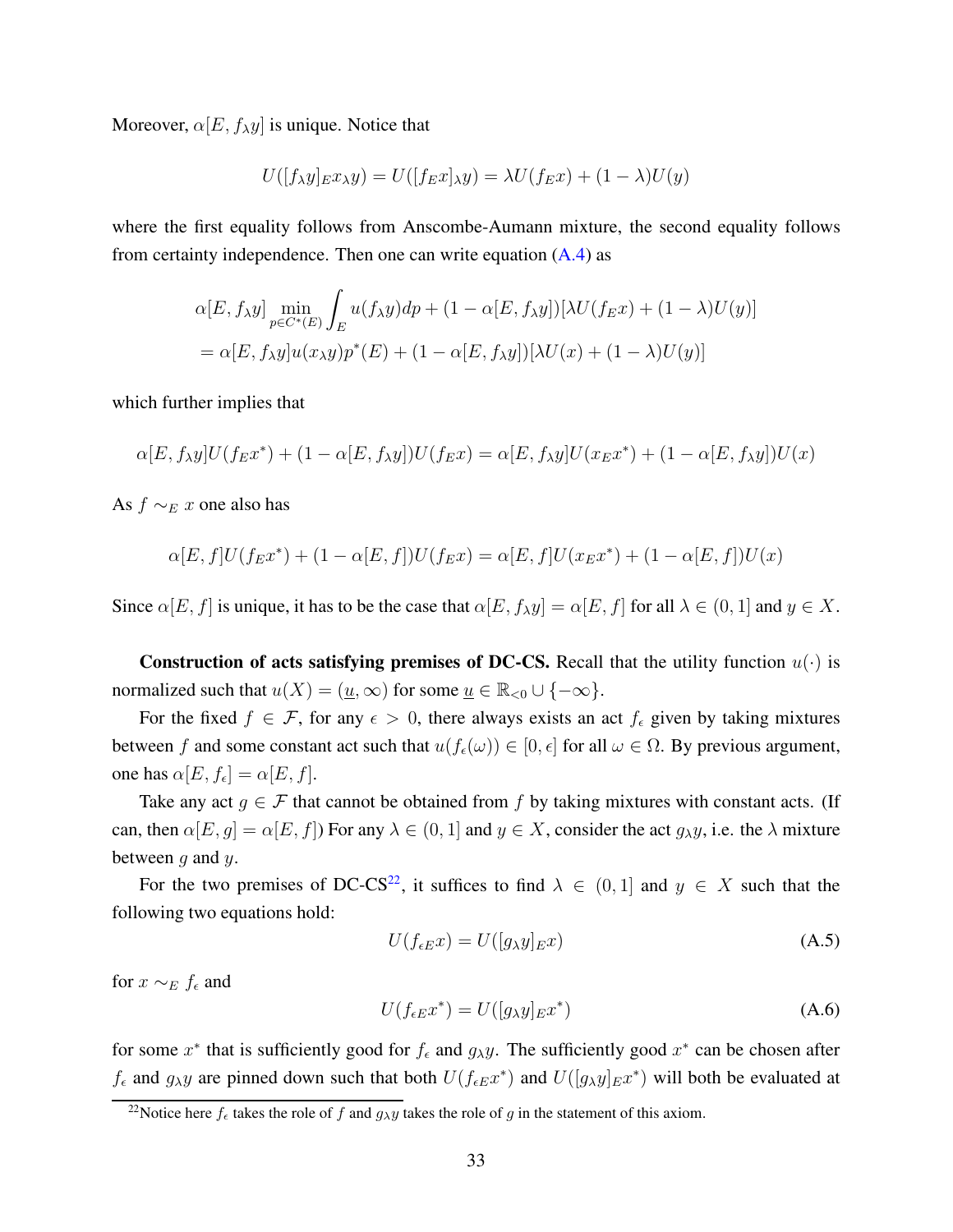extreme points in  $C^*(E)$ .

Consider the extreme points of the set of posteriors of  $C^*(E)$ , let  $q_f$  and  $q_g$  denote the two of them evaluating  $f_{\epsilon}$  and  $g_{\lambda}y$  respectively, then from equation [\(A.6\)](#page-32-0) one can derive

$$
U(f_{eE}x^*) = U([g_{\lambda}y]_{E}x^*)
$$
  
\n
$$
\min_{p \in C^*(E)} \int_{\Omega} u(f_{eE}x^*) dp = \min_{p \in C^*(E)} \int_{\Omega} u([g_{\lambda}y]_{E}x^*) dp
$$
  
\n
$$
\min_{p \in C^*(E)} \int_{E} u(f) dp + u(x^*)(1 - p^*(E)) = \min_{p \in C^*(E)} \int_{E} u(g_{\lambda}y) dp + u(x^*)(1 - p^*(E))
$$
  
\n
$$
\min_{p \in C^*(E)} \int_{E} u(f) dp = \min_{p \in C^*(E)} \int_{E} u(g_{\lambda}y) dp
$$
  
\n
$$
\min_{p \in C^*(E)} \int_{E} u(f) \frac{dp}{p^*(E)} = \min_{p \in C^*(E)} \int_{E} u(g_{\lambda}y) \frac{dp}{p^*(E)}
$$

i.e.

$$
u(f_{\epsilon}) \cdot q_f = \lambda u(g) \cdot q_g + (1 - \lambda)u(y)
$$

Thus, for each  $\lambda \in (0, 1]$ , the constant act y could be pinned down by letting

<span id="page-33-0"></span>
$$
(1 - \lambda)u(y) = u(f_{\epsilon}) \cdot q_f - \lambda u(g) \cdot q_g \tag{A.7}
$$

and y is arbitrary if  $\lambda = 1$ .

Next consider equation  $(A.5)$ :

$$
\min_{p \in C} \int_{\Omega} u(f_{\epsilon E}x) dp = \min_{p \in C} \left\{ \lambda \int_{E} u(g) dp + (1 - \lambda)u(y)p(E) + (1 - p(E))u(x) \right\}
$$

Consider the RHS of this equation and plug into  $(1 - \lambda)u(y)$  from equation [\(A.7\)](#page-33-0) yields

$$
\min_{p \in C} \left\{ \lambda \int_{E} u(g) dp + [u(f_{\epsilon}) \cdot q_{f} - \lambda u(g) \cdot q_{g}] p(E) + (1 - p(E)) u(x) \right\}
$$
\n
$$
= \min_{p \in C} \left\{ u(f_{\epsilon}) \cdot q_{f} p(E) + (1 - p(E)) u(x) + \lambda \left[ \int_{E} u(g) dp - u(g) \cdot q_{g} p(E) \right] \right\}
$$

i.e.

<span id="page-33-1"></span>
$$
\min_{p \in C} \int_{\Omega} u(f_{\epsilon E}x) dp = \min_{p \in C} \left\{ u(f_{\epsilon}) \cdot q_f p(E) + (1 - p(E))u(x) + \lambda \left[ \int_{E} u(g) dp - u(g) \cdot q_g p(E) \right] \right\}
$$
\n(A.8)

Therefore, equation [\(A.5\)](#page-32-1) holds if there exists  $\lambda \in (0, 1]$  that solves equation [\(A.8\)](#page-33-1). Notice that the LHS of equation [\(A.8\)](#page-33-1) does not depend on  $\lambda$ , meanwhile the RHS is a continuous function of  $\lambda$ , which I further denoted it by  $R(\lambda)$ .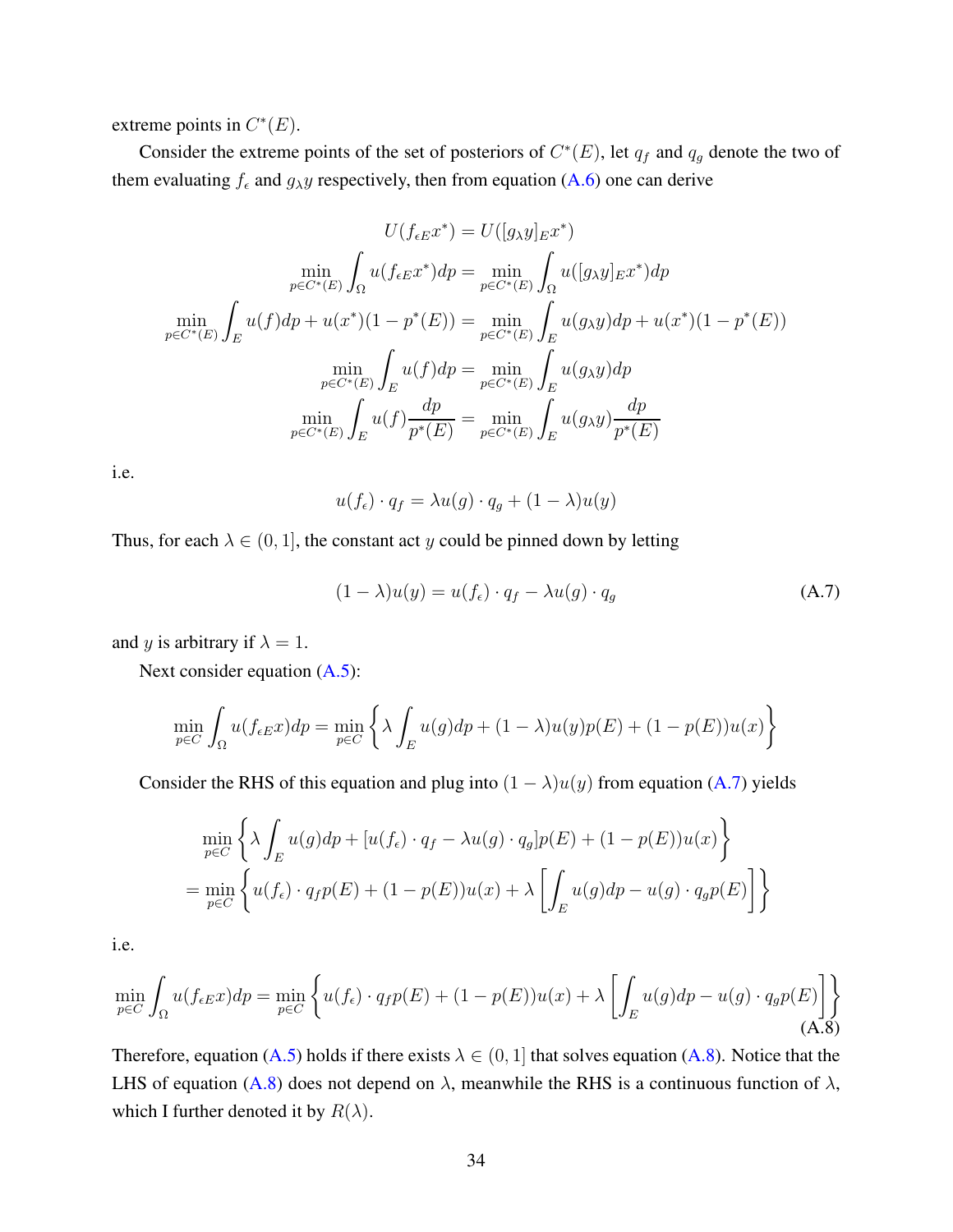Given continuity, the existence of a solution to equation  $(A.8)$  can be proved by showing that  $R(0)$  > LHS and  $R(1)$  < LHS.

First consider  $R(0)$ :

$$
R(0) = \min_{p \in C} \{u(f_{\epsilon}) \cdot q_{f}p(E) + (1 - p(E))u(x)\}
$$
  
\n
$$
\geq \min_{p \in C} \{u(x)p(E) + (1 - p(E))u(x)\}
$$
  
\n
$$
= u(x)
$$
  
\n
$$
> \min_{p \in C} \int_{\Omega} u(f_{\epsilon E}x) dp = \text{LHS}
$$

where the second and forth inequality comes from  $f_{\epsilon E}x^* \succsim x_Ex^*$  and  $x \succsim f_{\epsilon E}x$  respectively. The forth inequality is strict because of the fact that  $\alpha[E, f]$  is unique, thus one of the inequalities has to be strict.

Next consider  $R(1)$ :

$$
R(1) = \min_{p \in C} \left\{ u(f_{\epsilon}) \cdot q_{f}p(E) + (1 - p(E))u(x) + \int_{E} u(g)dp - u(g) \cdot q_{g}p(E) \right\}
$$
  
\n
$$
\leq \epsilon + \min_{p \in C} \left\{ \int_{E} u(g)dp - u(g) \cdot q_{g}p(E) \right\}
$$
  
\n
$$
= \epsilon + \min_{p \in C} \left\{ p(E) \cdot \left[ \int_{E} u(g) \frac{dp}{p(E)} - u(g) \cdot q_{g} \right] \right\}
$$

where the inequality follows from  $u(f_\epsilon) \leq \epsilon$ .

For the second term, its minimum is 0 if it is the case  $\min_{p \in C} \int_E u(g) \frac{dp}{p(E)} - u(g) \cdot q_g = 0$ . In this case, notice that conditional evaluation of  $g$  coincides under FB and ML updating. That is, both CR-C and CR-S holds for g, then  $\alpha[E, g]$  is not unique. It suffices to let  $\alpha[E, g] = \alpha[E, f]$ .

On the other hand, if it is the case  $\min_{p \in C} \int_E u(g) \frac{dp}{p(E)} - u(g) \cdot q_g < 0$ , the minimum of the second term is negative. Then it suffices to find  $\epsilon > 0$  such that

$$
\epsilon < -\min_{p \in C} \left\{ p(E) \cdot \left[ \int_E u(g) \frac{dp}{p(E)} - u(g) \cdot q_g \right] \right\}
$$

Given this  $\epsilon$ , it further implies that

$$
R(1) < \epsilon - \epsilon = 0 \le \min_{p \in C} \int_{\Omega} u(f_{\epsilon E} x) dp = \text{LHS}
$$

Therefore, the existence of  $\lambda \in (0,1)$  that solves equation [\(A.8\)](#page-33-1) is guaranteed.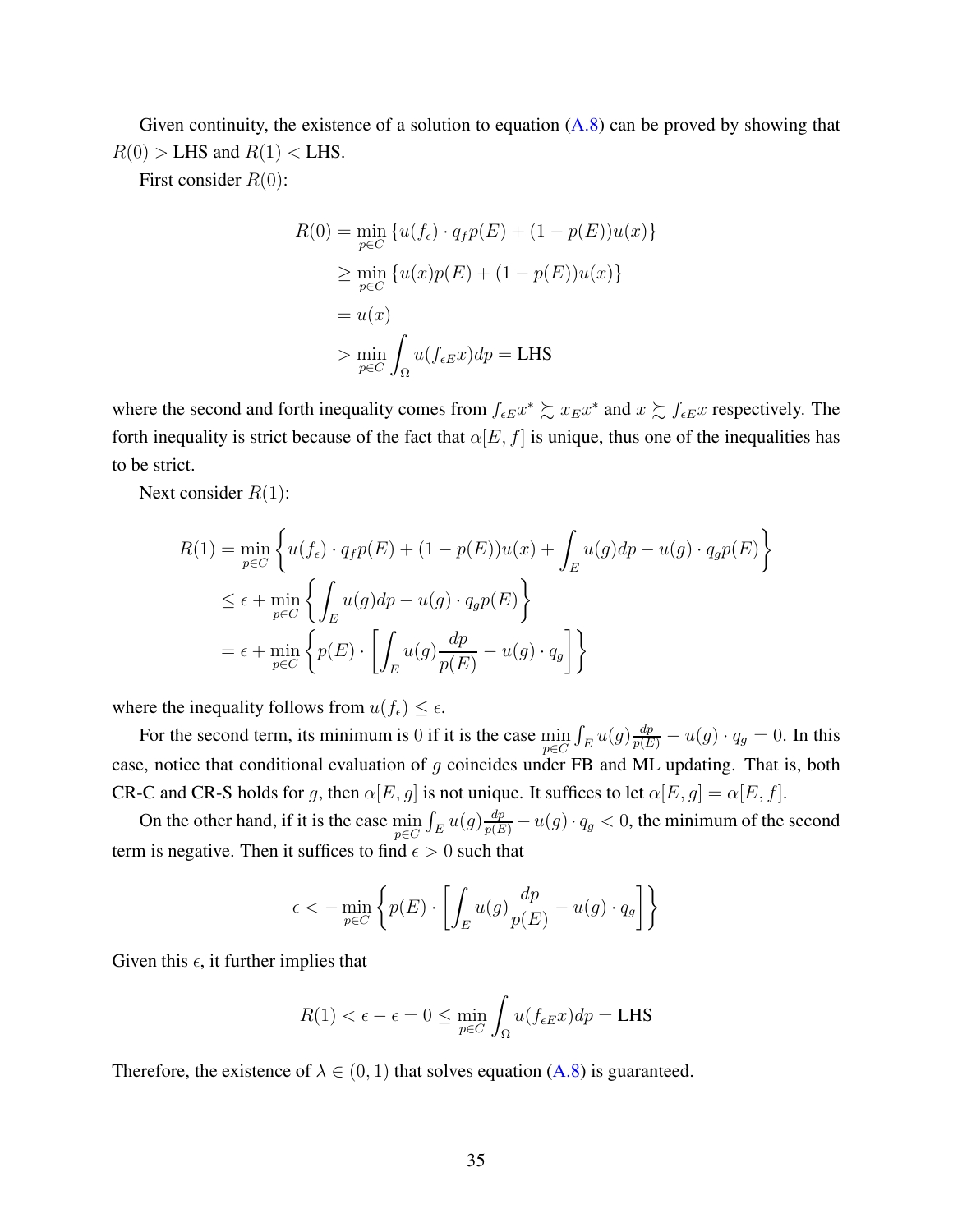Finally, once  $\lambda$  is solved,  $u(y)$  is given by equation [\(A.7\)](#page-33-0):

$$
u(y) = \frac{u(f_{\epsilon}) \cdot q_f - \lambda u(g) \cdot q_g}{1 - \lambda} \ge -\frac{\lambda}{1 - \lambda} u(g) \cdot q_g
$$

where the last inequality comes from  $u(f_\epsilon(\omega)) \geq 0$ . It remains to show that  $u(y) > u$  to guarantee the existence of this construction. It suffices to transform  $q$  by taking mixtures with constant acts before the construction to get  $u(g) \cdot q_g \le 0$ , then it would imply  $u(y) \ge 0 > u$  as desired.

Step 3. DC-CS implies  $\alpha[E, f]$  to be a constant across all  $f \in \mathcal{F}$ , and it is unique if  $C \neq C^*(E)$ .

In the following, I abuse notation to use f to denote  $f_{\epsilon}$  and g to denote  $g_{\lambda}y$  be the pair of acts constructed in the last step satisfying the two premises of DC-CS.

By step 1,  $f \sim_E x$  implies that

<span id="page-35-1"></span>
$$
\alpha[E, f]U(f_{E}x^{*}) + (1 - \alpha[E, f])U(f_{E}x) = \alpha[E, f]U(x_{E}x^{*}) + (1 - \alpha[E, f])U(x)
$$
 (A.9)

DC-CS implies  $g \sim_E x$  and thus,

<span id="page-35-0"></span>
$$
\alpha[E,g]U(g_{E}x^{*}) + (1 - \alpha[E,g])U(g_{E}x) = \alpha[E,g]U(x_{E}x^{*}) + (1 - \alpha[E,g])U(x)
$$
 (A.10)

Consider the LHS of equation  $(A.10)$  and denote it by  $L$ :

$$
L = \alpha[E, g]U(g_{E}x^{*}) + (1 - \alpha[E, g])U(g_{E}x)
$$
  
=  $\alpha[E, f]U(g_{E}x^{*}) + (1 - \alpha[E, f])U(g_{E}x) + [\alpha[E, g] - \alpha[E, f]](U(g_{E}x^{*}) - U(g_{E}x))$   
 $\equiv L' + [\alpha[E, g] - \alpha[E, f]]M_{1}$ 

Meanwhile the RHS of equation  $(A.10)$  denoted by R can be further derived as

$$
R = \alpha[E, g]U(x_{E}x^{*}) + (1 - \alpha[E, g])U(x)
$$
  
=  $\alpha[E, f]U(x_{E}x^{*}) + (1 - \alpha[E, f])U(x) + [\alpha[E, g] - \alpha[E, f]](U(x_{E}x^{*}) - U(x))$   
 $\equiv R' + [\alpha[E, g] - \alpha[E, f]]M_2$ 

Notice that by equation [\(A.9\)](#page-35-1), R' also equals to  $(1 - \alpha[E, f])U(f_{E}x) + \alpha[E, f]U(f_{E}x^{*})$ . Thus  $L' = R'$  as  $f_{E}x \sim g_{E}x$  and  $f_{E}x^{*} \sim g_{E}x^{*}$  hold.

Then the fact  $L = R$  implies

$$
L - R = L' + [\alpha[E, g] - \alpha[E, f]]M_1 - R' - [\alpha[E, g] - \alpha[E, f]]M_2 = 0
$$
  
\n
$$
\Rightarrow L' - R' = [\alpha[E, f] - \alpha[E, g]][M_1 - M_2]
$$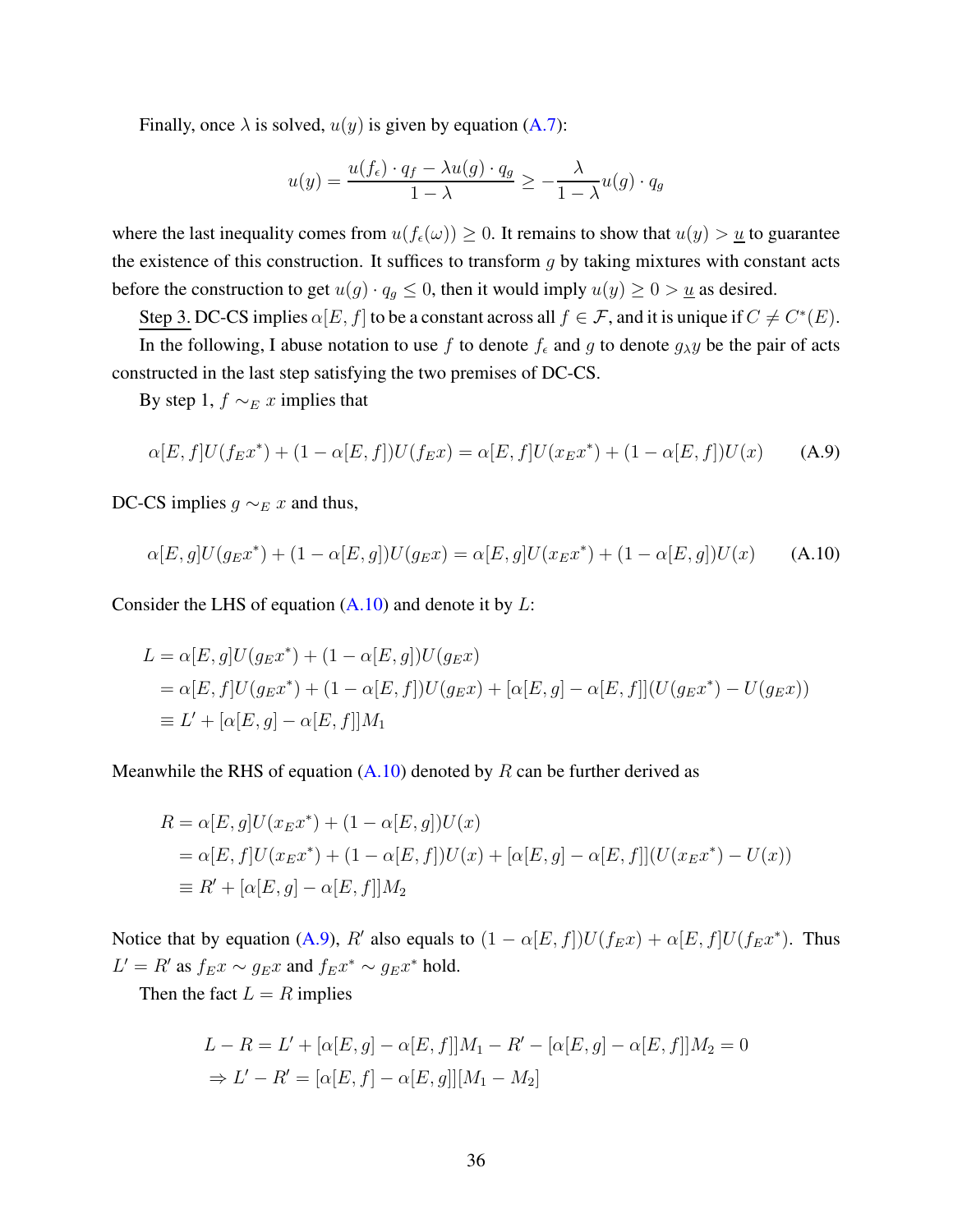Further notice that

$$
M_1 - M_2 = [U(g_E x^*) - U(g_E x)] - [U(x_E x^*) - U(x)]
$$
  
\n
$$
= \left[ \min_{p \in C} \int_{\Omega} u(g_E x^*) dp - \min_{p \in C} \int_{\Omega} u(g_E x) dp \right] - [u(x)p^*(E) + u(x^*)(1 - p^*(E)) - u(x)]
$$
  
\n
$$
= \left[ \min_{p \in C^*(E)} \int_{\Omega} u(g_E x^*) dp - \min_{p \in C} \int_{\Omega} u(g_E x) dp \right] - [u(x^*) - u(x)](1 - p^*(E))
$$
  
\n
$$
= \left[ \min_{p \in C^*(E)} \int_{\Omega} u(g_E x^*) dp - \min_{p \in C^*(E)} \int_{\Omega} u(g_E x) dp \right] - [u(x^*) - u(x)](1 - p^*(E))
$$
  
\n
$$
+ \left[ \min_{p \in C^*(E)} \int_{\Omega} u(g_E x) dp - \min_{p \in C} \int_{\Omega} u(g_E x) dp \right]
$$
  
\n
$$
= \min_{p \in C^*(E)} \int_{\Omega} u(g_E x) dp - \min_{p \in C} \int_{\Omega} u(g_E x) dp
$$

where the last equality follows from

$$
\min_{p \in C^*(E)} \int_{\Omega} u(g_E x^*) dp - \min_{p \in C^*(E)} \int_{\Omega} u(g_E x) dp
$$
\n
$$
= \left[ \min_{p \in C^*(E)} \int_{E} u(g) \frac{dp}{p(E)} - \min_{p \in C^*(E)} \int_{E} u(g) \frac{dp}{p(E)} \right] p^*(E) + [u(x^*) - u(x)](1 - p^*(E))
$$

Next, consider the following lemma:

<span id="page-36-0"></span>**Lemma A.3.** *For any*  $f \in \mathcal{F}$  *such that*  $\alpha[E, f]$  *is unique, if*  $f \sim_{E} x$  *then* 

$$
\min_{p \in C} \int_{\Omega} u(f_{E}x) dp < \min_{p \in C^{*}(E)} \int_{\Omega} u(f_{E}x) dp
$$

*Proof of Lemma [A.3.](#page-36-0)* Since if  $\alpha[E, f]$  is unique, it implies that for  $f \sim_{E} x$ , one of the inequalities  $f_{E}x^* \succsim x_{E}x^*$  and  $x \succsim f_{E}x$  is strict. Notice that the first inequality implies

$$
\min_{p \in C^*(E)} \int_{\Omega} u(f) dp \ge u(x) p^*(E)
$$

and the second implies that

$$
u(x) \ge \min_{p \in C} \int_{\Omega} u(f_{E}x) dp
$$

Add the term  $u(x)(1 - p^*(E))$  to both sides of the first inequality, then combine both inequalities and recall that one of them has to be strict yield:

$$
\min_{p \in C^*(E)} \int_{\Omega} u(f) dp + u(x) (1 - p^*(E)) > \min_{p \in C} \int_{\Omega} u(f_E x) dp
$$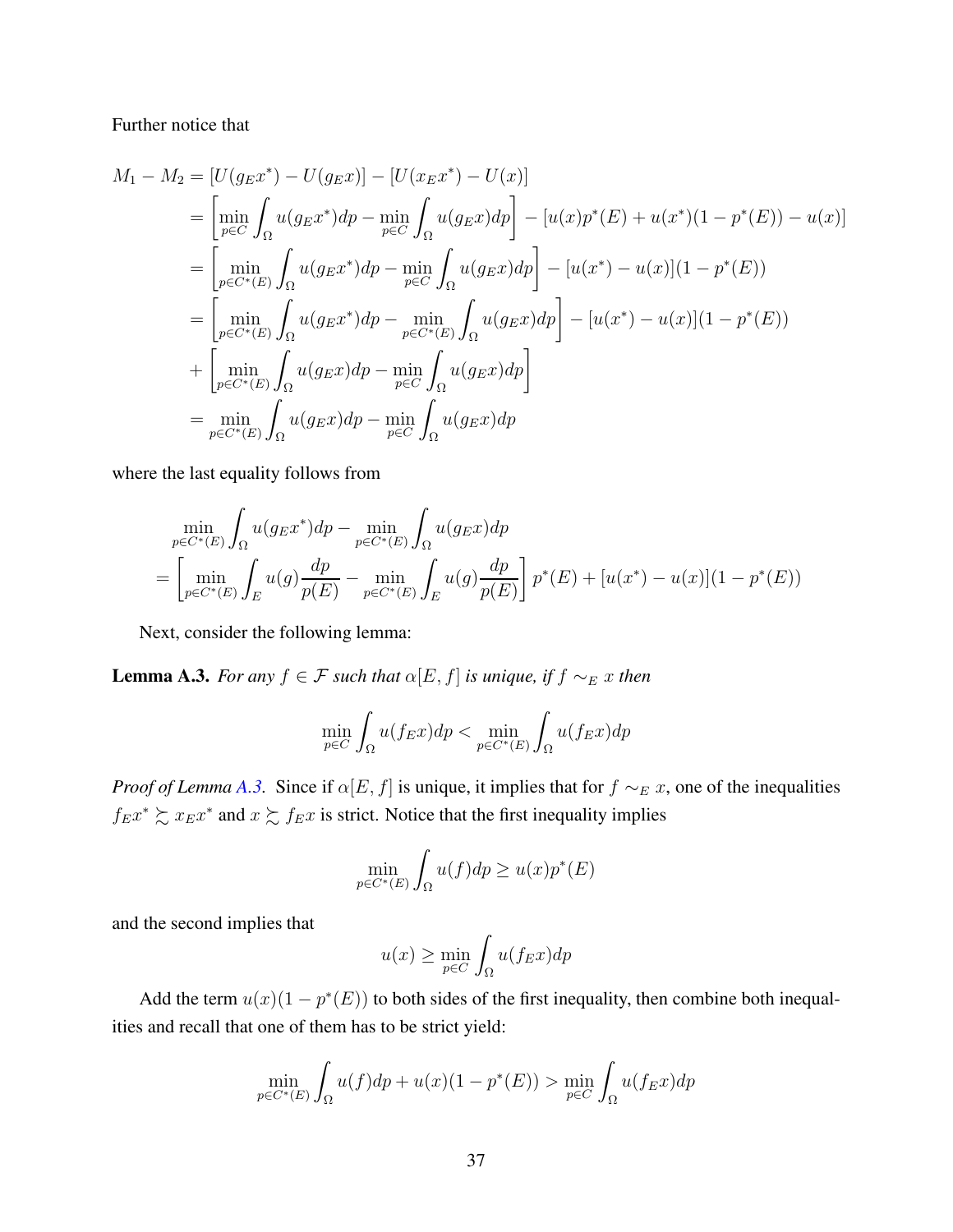which is equivalent to  $\min_{p \in C^*(E)} \int_{\Omega} u(f_E x) dp > \min_{p \in C} \int_{\Omega} u(f_E x) dp.$ 

Define

$$
\Delta f_E x \equiv \min_{p \in C^*(E)} \int_{\Omega} u(f_E x) dp - \min_{p \in C} \int_{\Omega} u(f_E x) dp
$$

If  $\alpha[E, g]$  is not unique, then it suffice to let  $\alpha[E, g] = \alpha[E, f]$ . If it is also unique, given Lemma [A.3,](#page-36-0)  $g \sim_E x$  implies that

$$
\Delta g_E x > 0
$$

Therefore the difference

$$
L' - R' = [\alpha[E, f] - \alpha[E, g]] [M_1 - M_2] = [\alpha[E, f] - \alpha[E, g]] \cdot \Delta g_{E} x
$$

is 0 if and only if  $\alpha[E, f] = \alpha[E, g]$ .

Notice that the construction in step 2 can be applied to any  $g \in \mathcal{F}$ . It then implies that  $\alpha[E, f]$ needs to be a constant across all  $f \in \mathcal{F}$ . Therefore, equation [\(A.3\)](#page-31-0) now can be written as

<span id="page-37-0"></span>
$$
\alpha[E]U(f_{E}x^{*}) + (1 - \alpha[E])U(f_{E}x) = \alpha[E]U(x_{E}x^{*}) + (1 - \alpha[E])U(x)
$$
 (A.11)

Step 4. Equation [\(A.11\)](#page-37-0) implies that the DM's conditional evaluation of any  $f \in \mathcal{F}$  can be represented by

$$
\min_{p \in C_{\alpha[E]}(E)} \int_{E} u(f) \frac{dp}{p(E)} = u(x)
$$

i.e. is given by RML updating with  $\alpha[E]$ .

For any sufficiently good  $x^*$ , the LHS of equation  $(A.11)$  can further be derived as:

$$
\alpha[E]U(f_{E}x^{*}) + (1 - \alpha[E])U(f_{E}x)
$$
\n
$$
= \alpha[E] \min_{q \in C^{*}(E)} \int_{\Omega} u(f_{E}x^{*})dq + (1 - \alpha[E]) \min_{p \in C} \int_{\Omega} u(f_{E}x)dp
$$
\n
$$
= \alpha[E] \left[ \min_{q \in C^{*}(E)} \int_{E} u(f) \frac{dq}{p^{*}(E)} \cdot p^{*}(E) + (1 - p^{*}(E))u(x^{*}) \right]
$$
\n
$$
+ (1 - \alpha[E]) \min_{p \in C} \int_{\Omega} u(f_{E}x)dp
$$
\n
$$
= \alpha[E] \left[ \min_{q \in C^{*}(E)} \int_{E} u(f) \frac{dq}{p^{*}(E)} \cdot p^{*}(E) + (1 - p^{*}(E))u(x) \right]
$$
\n
$$
+ \alpha[E][u(x^{*}) - u(x)][1 - p^{*}(E)] + (1 - \alpha[E]) \min_{p \in C} \int_{\Omega} u(f_{E}x)dp
$$

 $\Box$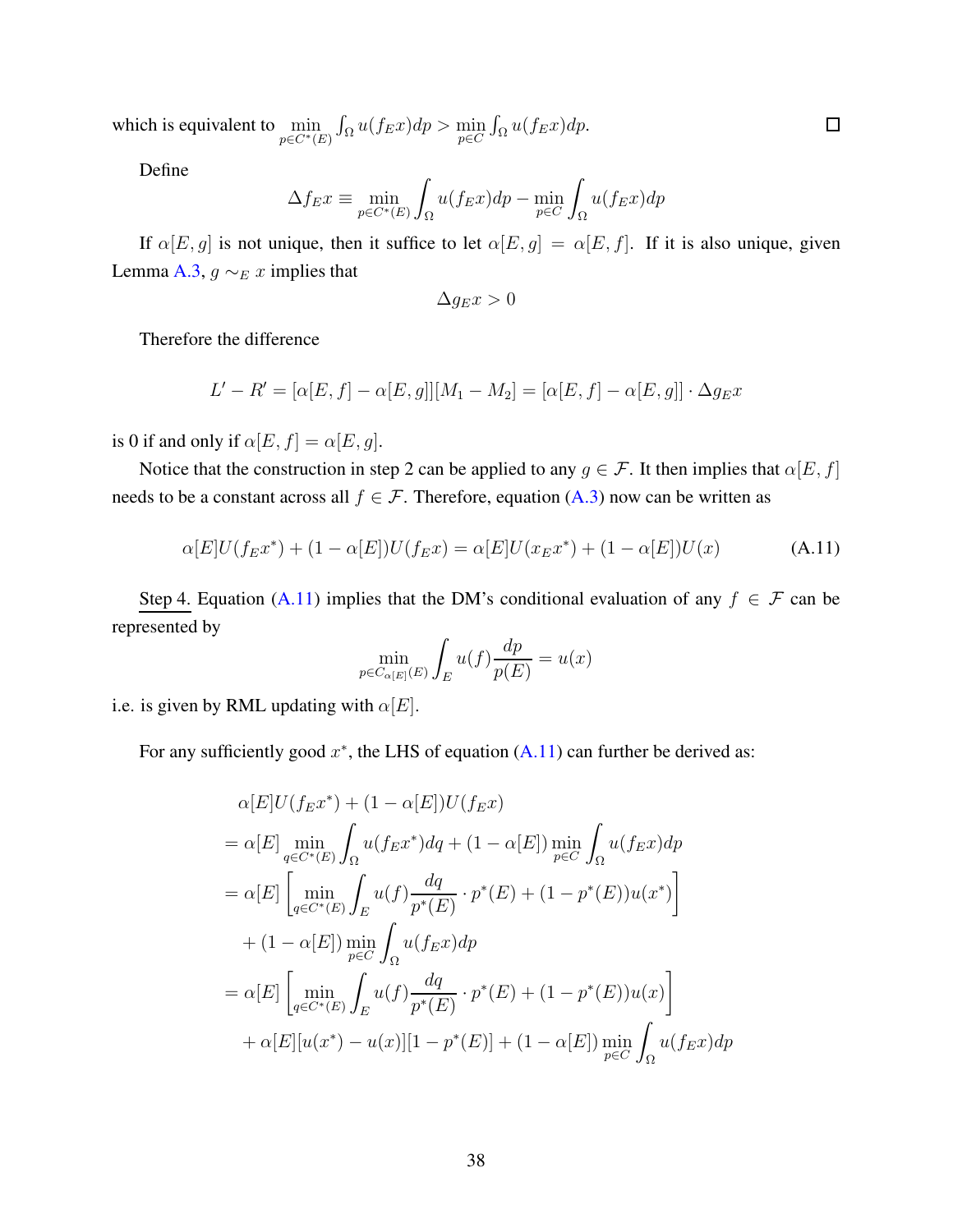On the other hand, the RHS of equation  $(A.11)$  can also be derived as

$$
\alpha[E]U(x_{E}x^{*}) + (1 - \alpha[E])U(x) = \alpha[E][u(x^{*}) - u(x)][1 - p^{*}(E)] + u(x)
$$

Observe that now equalizing the LHS and RHS of equation [\(A.11\)](#page-37-0) implies

$$
u(x) = \alpha[E] \left[ \min_{q \in C^*(E)} \int_E u(f) \frac{dq}{p^*(E)} \cdot p^*(E) + (1 - p^*(E))u(x) \right] + (1 - \alpha[E]) \min_{p \in C} \int_{\Omega} u(f_E x) dp
$$
  
\n
$$
= \alpha[E] \min_{q \in C^*(E)} u(f_E x) dq + (1 - \alpha[E]) \min_{p \in C} \int_{\Omega} u(f_E x) dp
$$
  
\n
$$
= \min_{q \in C^*(E)} \min_{p \in C} \int_{\Omega} u(f_E x) d((\alpha[E])q + (1 - \alpha[E])p)
$$
  
\n
$$
= \min_{p \in C_{\alpha[E]}(E)} \int_{\Omega} u(f_E x) dp
$$

where  $C_{\alpha[E]}(E) = \alpha[E]C^*(E) + (1 - \alpha[E])C$ .

From the last equality one can further derive

$$
0 = \min_{p \in C_{\alpha[E]}(E)} \int_{\Omega} u(f_E x) dp - u(x)
$$
  
= 
$$
\min_{p \in C_{\alpha[E]}(E)} \int_{\Omega} [u(f_E x) - u(x)] dp
$$
  
= 
$$
\min_{p \in C_{\alpha[E]}(E)} \int_{E} [u(f) - u(x)] dp
$$
  
= 
$$
\min_{p \in C_{\alpha[E]}(E)} \left[ \int_{E} u(f) dp - u(x) p(E) \right]
$$

When E is strict  $\gtrsim$ -nonnull,  $p(E) > 0$  for all  $p \in C_{\alpha[E]}(E)$ , then the last equality further implies

$$
\min_{p \in C_{\alpha[E]}(E)} \int_{E} u(f) \frac{dp}{p(E)} = u(x)
$$

which represents the conditional evaluation of f under  $\succsim_E$  since  $f \sim_E x$ .

Therefore, the conditional preference  $\succsim_E$  for each strict  $\succsim$ -nonnull event E is given by RML updating with  $\alpha[E]$ .

 $\Box$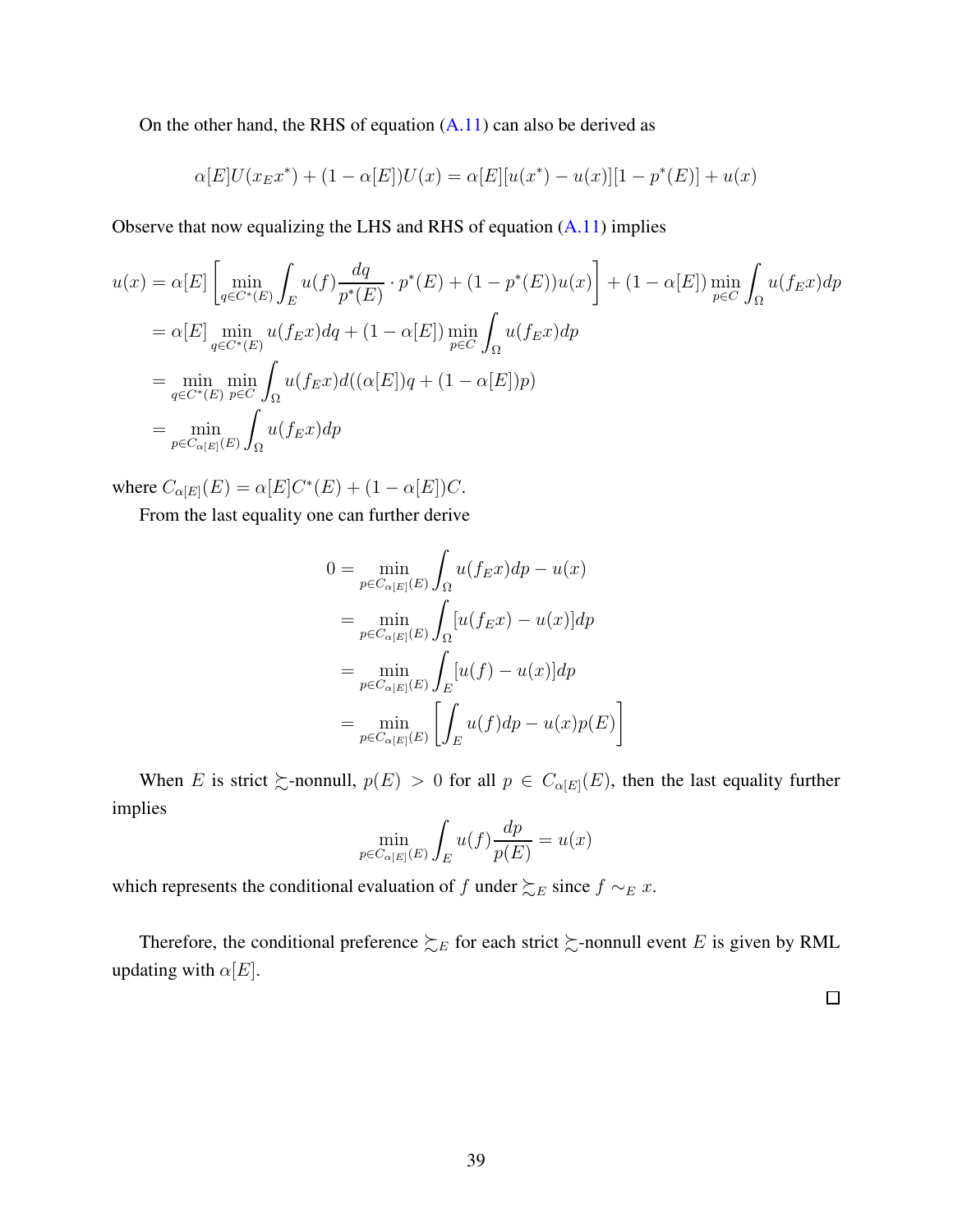#### A.4 Proof of Theorem [3.4](#page-15-0)

Given Theorem [3.3,](#page-13-0) the only remaining proof here is to show that  $\alpha[E]$  is a constant across all events if and only if the EC axiom holds.

The necessity of the EC axiom is also immediate when one plugs a constant  $\alpha$  into equation [\(A.11\)](#page-37-0).

In the following I show that EC implies  $\alpha[E]$  to be a constant across all strict  $\succsim$ -nonnull events.

First of all, consider the case that there does not exist any strict  $\succeq$ -nonnull  $E \in \Sigma$  such that  $C \neq C^*(E)$ . Then it implies that all  $p \in C$  agree with the probability of all strict  $\succsim$ -nonnull event E.

Thus, if there exists only one strict  $\succsim$ -nonnull event E such that  $C \neq C^*(E)$ , i.e.  $\alpha[E]$  is unique, then it suffices to let this  $\alpha[E]$  to be the constant  $\alpha$  across all events.

Next, when there exists at least two strict  $\succeq$ -nonnull events,  $E_1$  and  $E_2$ , such that both  $\alpha[E_1]$ and  $\alpha[E_2]$  are unique.

Similar to the construction in the proof of Theorem [3.3,](#page-13-0) fix any  $f \in \mathcal{F}$ . For any  $\epsilon > 0$ , let  $f_{\epsilon}$ denote the act given by taking mixtures between f and some constant act such that  $u(f_\epsilon(\omega)) \in [0, \epsilon]$ for all  $\omega \in \Omega$ .

Take any  $g \in \mathcal{F}$ , let  $g_{\lambda}y$  denote the act given by taking mixtures between g and  $y \in X$  with  $\lambda \in (0,1].$ 

Then for the two premises of EC, it suffices to find  $\lambda$  and y such that the following equations hold:

<span id="page-39-1"></span>
$$
U(f_{\epsilon E_1}x) = U([g_{\lambda}y]_{E_2}x) \tag{A.12}
$$

for  $x \sim_{E_1} f_{\epsilon}$  and

<span id="page-39-0"></span>
$$
U(f_{\epsilon E_1}x_1^*) = U([g_{\lambda}y]_{E_2}x_2^*)
$$
\n(A.13)

for some sufficiently large  $x_1^*$  and  $x_2^*$  with  $x_{E_1}x_1^* \sim x_{E_2}x_2^*$ .

As  $x_1^*$  and  $x_2^*$  can be chosen after  $f_\epsilon$  and  $g_\lambda y$  are pinned down, thus both  $U(f_{\epsilon E_1}x_1^*)$  and  $U([g_{\lambda}y]_{E_2}x_2^*)$  can be guaranteed to be evaluated at an extreme point of  $C^*(E_1)$  and an extreme point of  $C^*(E_2)$  respectively.

Then from equation  $(A.13)$  one can further derive

$$
\min_{p \in C} \int_{\Omega} u(f_{\epsilon E_1} x_1^*) dp = \min_{p \in C} \int_{\Omega} u([g_{\lambda} y]_{E} x_2^*) dp
$$
  
\n
$$
\Rightarrow \min_{p \in C^*(E_1)} \int_{E_1} u(f_{\epsilon}) dp + u(x_1^*) (1 - p^*(E_1)) = \min_{p \in C^*(E_2)} \int_{E_2} u(g_{\lambda} y) dp + u(x_2^*) (1 - p^*(E_2))
$$

Let  $q_f$  and  $q_g$  be the two extreme points in the set of posteriors of  $C^*(E_1)$  and  $C^*(E_2)$  that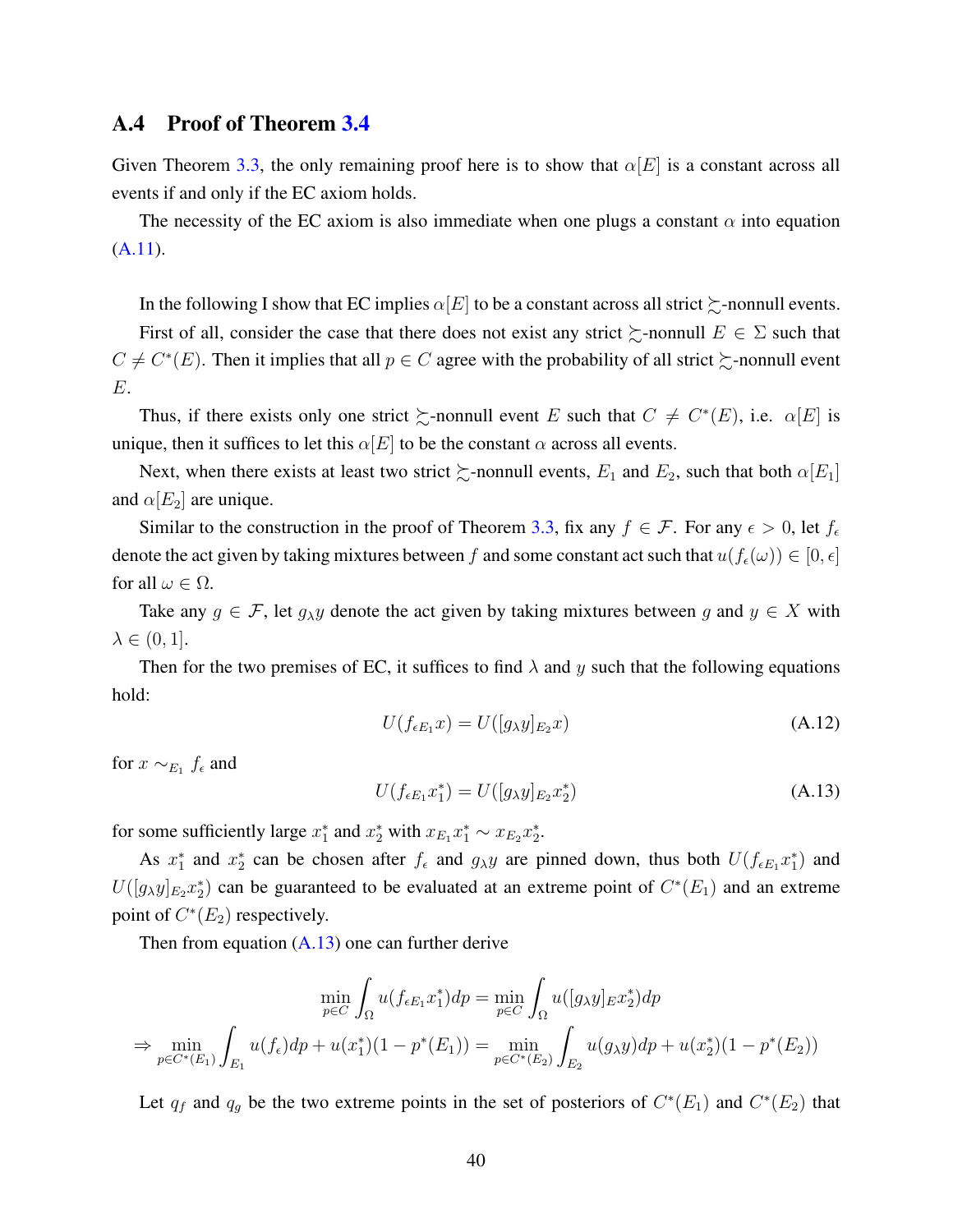evaluate  $f_{\epsilon}$  and  $g_{\lambda}y$  respectively, then the last equality can be written as:

$$
u(f_{\epsilon}) \cdot q_f + u(x_1^*)(1 - p^*(E_1)) = u(g_{\lambda}y) \cdot q_g + u(x_2^*)(1 - p^*(E_2))
$$

Furthermore as the condition  $x_{E_1}x_1^* \sim x_{E_2}x_2^*$  implies that

$$
u(x)p^*(E_1) + u(x_1^*)(1 - p^*(E_1)) = u(x)p^*(E_2) + u(x_2^*)(1 - p^*(E_2))
$$

i.e.

$$
u(x_1^*)(1 - p^*(E_1)) - u(x_2^*)(1 - p^*(E_2)) = u(x)[p^*(E_2) - p^*(E_1)]
$$

As  $E_1$  and  $E_2$  are chosen arbitrarily, without loss of generality, let  $p^*(E_2) - p^*(E_1) \ge 0$  and also notice that  $u(x) \ge 0$ . In the following, let  $M \equiv u(x)[p^*(E_2) - p^*(E_1)]$ . Notice that  $M \in [0, \epsilon]$ .

Then equation  $(A.12)$  is further equivalent to

$$
u(f_{\epsilon}) \cdot q_f + M = \lambda u(g) \cdot q_g + (1 - \lambda) u(g)
$$
 (A.14)

Therefore, for each  $\lambda \in (0.1]$ , equation [\(A.13\)](#page-39-0) holds if  $(1 - \lambda)u(y)$  is given by the following

<span id="page-40-0"></span>
$$
(1 - \lambda)u(y) = u(f_{\epsilon}) \cdot q_f + M - \lambda u(g) \cdot q_g \tag{A.15}
$$

and y is arbitrary if  $\lambda = 1$ .

Next consider the equation [\(A.12\)](#page-39-1)

$$
\min_{p \in C} \int_{\Omega} u(f_{\epsilon E_1} x) dp = \min_{p \in C} \left\{ \int_{E_2} \lambda u(g) dp + (1 - \lambda) u(y) p(E_2) + u(x) (1 - p(E_2)) \right\}
$$

Plugging into  $(1 - \lambda)u(y)$  from equation [\(A.15\)](#page-40-0) to the RHS and denote it by  $R(\lambda)$ :

$$
R(\lambda) = \min_{p \in C} \left\{ \int_{E_2} \lambda u(g) dp + u(f_{\epsilon}) \cdot q_f p(E_2) + M p(E_2) - \lambda u(g) \cdot q_g p(E_2) + u(x)(1 - p(E_2)) \right\}
$$
  
= 
$$
\min_{p \in C} \left\{ u(f_{\epsilon}) \cdot q_f p(E_2) + u(x)(1 - p(E_2)) + M p(E_2) + \lambda \left[ \int_{E_2} u(g) dp - u(g) \cdot q_g p(E_2) \right] \right\}
$$

Again,  $R(\lambda)$  is a continuous function of  $\lambda$  and the LHS of equation [\(A.12\)](#page-39-1) is a constant of  $\lambda$ . Thus it suffices to show  $R(0) >$  LHS and  $R(1) <$  LHS.

For  $R(0)$  one has,

$$
R(0) = \min_{p \in C} \{ u(f_{\epsilon}) \cdot q_f p(E_2) + u(x)(1 - p(E_2)) + Mp(E_2) \}
$$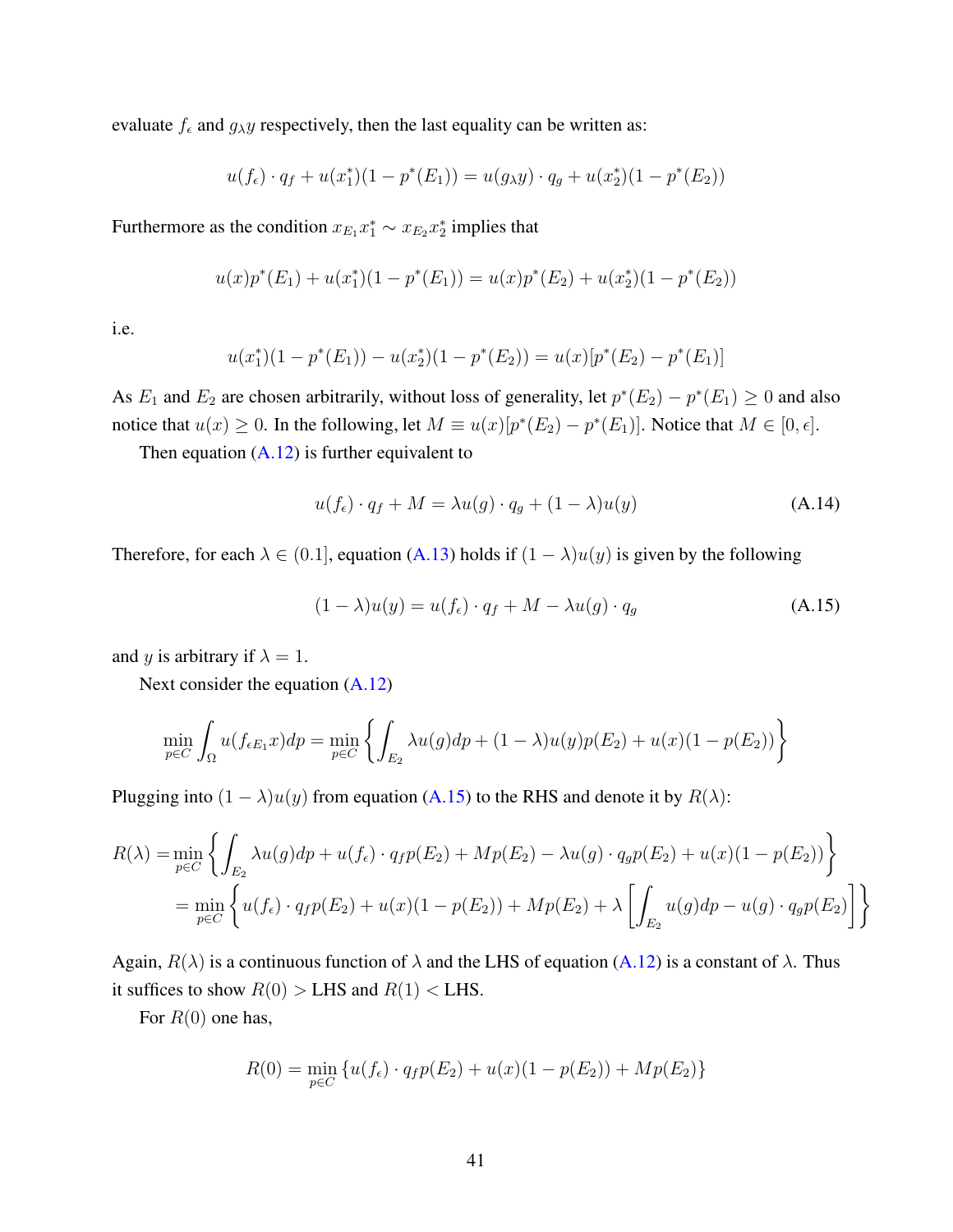$$
\geq \min_{p \in C} \left\{ u(f_{\epsilon}) \cdot q_{f}p(E_{2}) + u(x)(1 - p(E_{2})) \right\}
$$
  
\n
$$
\geq \min_{p \in C} \left\{ u(x)p(E_{2}) + u(x)(1 - p(E_{2})) \right\}
$$
  
\n
$$
= u(x)
$$
  
\n
$$
> \min_{p \in C} \int_{\Omega} u(f_{\epsilon E_{1}}x) dp = \text{LHS}
$$

On the other hand for  $R(1)$ ,

$$
R(1) = \min_{p \in C} \left\{ u(f_{\epsilon}) \cdot q_{f} p(E_{2}) + u(x)(1 - p(E_{2})) + Mp(E_{2}) + \left[ \int_{E_{2}} u(g) dp - u(g) \cdot q_{g} p(E_{2}) \right] \right\}
$$
  

$$
\leq 2\epsilon + \min_{p \in C} \left\{ \int_{E_{2}} u(g) dp - u(g) \cdot q_{g} p(E_{2}) \right\}
$$

For the second term as  $\alpha[E_2]$  is unique, its minimum is negative. Therefore, it suffices to find  $\epsilon > 0$ such that

$$
\epsilon < -\frac{1}{2} \min_{p \in C} \left\{ \int_{E_2} u(g) dp - u(g) \cdot q_g p(E_2) \right\}
$$

Then given this  $\epsilon$  one has

$$
R(1) < 2\epsilon - 2\epsilon = 0 \le \text{LHS}
$$

Therefore, the existence of  $\lambda \in (0, 1)$  that solves equation [\(A.15\)](#page-40-0) is guaranteed.

Finally, once  $\lambda$  is solved,  $u(y)$  is given by equation [\(A.15\)](#page-40-0):

$$
u(y) = \frac{u(f_{\epsilon}) \cdot q_f + M - \lambda u(g) \cdot q_g}{1 - \lambda} \ge -\frac{\lambda}{1 - \lambda} u(g) \cdot q_g
$$

where the last inequality comes from  $u(f_{\epsilon}(\omega)) + M \ge 0$ . It remains to show that  $u(y) \ge \underline{u}$  when  $\underline{u}$ exists to guarantee the existence of this construction. It suffices to transform  $g$  by taking mixtures with constant acts such that  $u(g) \cdot q_g \leq 0$ .

From this point on, apply exactly the same argument in step 3 of the proof of Theorem [3.3](#page-13-0) would imply that  $\alpha[E_1] = \alpha[E_2]$ . Therefore,  $\alpha[E]$  needs to be a constant across all strict  $\succsim$ -nonnull  $\Box$  $E \in \Sigma$ .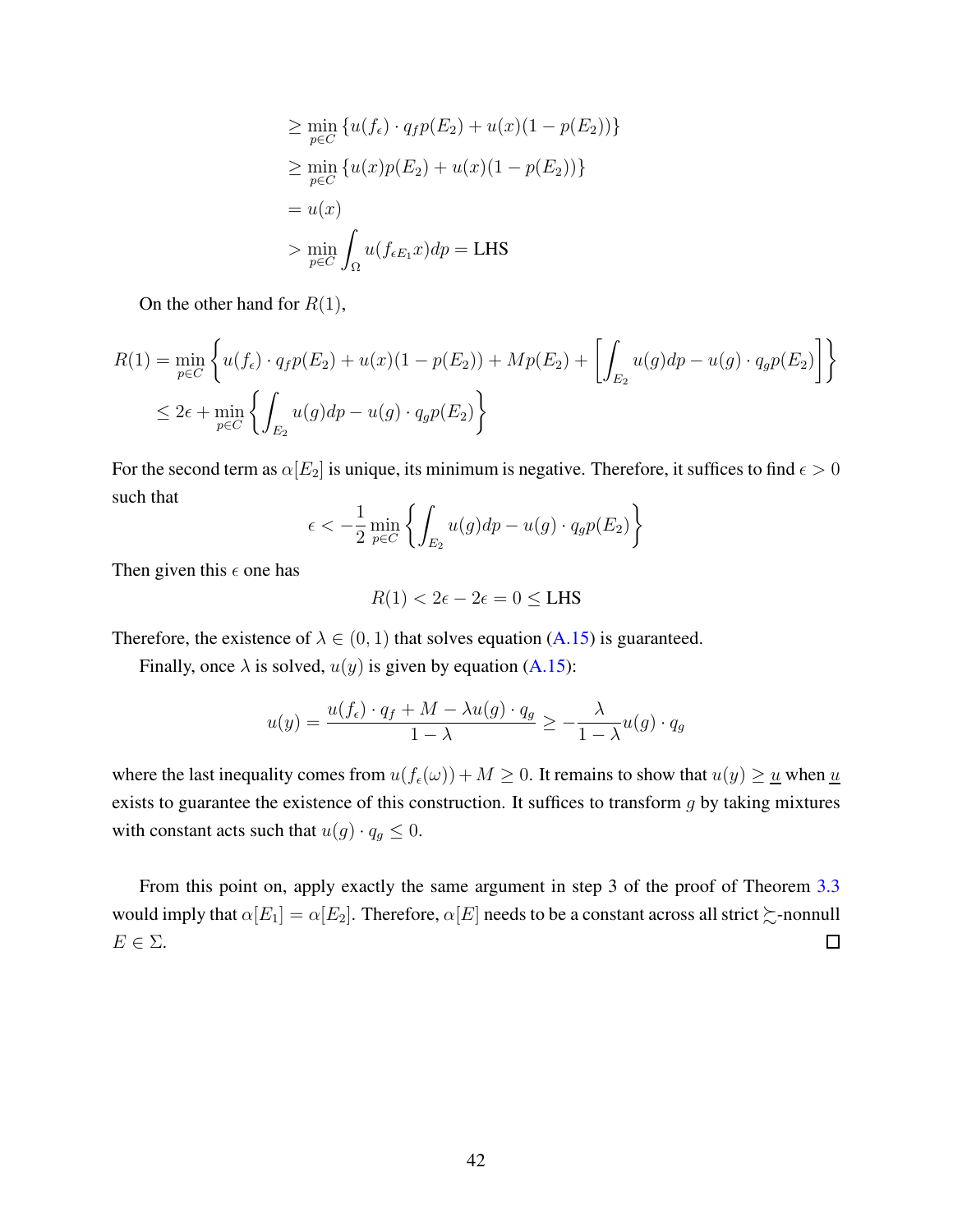## <span id="page-42-0"></span>Appendix B On Assumption [2.1](#page-4-1)

In the main text, Assumption [2.1](#page-4-1) is made for the ease of exposition. This appendix provides characterizations of ML without this assumption. The characterization results for Contingent RML and RML can be extended similarly, thus omitted in the present paper.

#### B.1 ML with Bounded Ex-ante Preference

First consider the case where  $u(X)$  is bounded. Without loss of generality, one can now normalize  $u(X)$  to  $[0, M]$  for some  $M \in \mathbb{R}_{++}$ . Let  $\bar{x}$  denote the best consequence. It should now be clear from the proof of Theorem [2.7](#page-10-0) that the key for characterization is to find  $x^*$  such that  $f_{E}x^*$  is ex-ante evaluated at some extreme point in  $C^*(E)$ . When  $u(X)$  is bounded, the needed  $x^*$  may not be available, then one can equivalently consider "shrinking" the act  $f$ .

For any act  $f \in \mathcal{F}$  and  $K \in [1,\infty)$ , let  $f/K$  denote an act such that  $u(f/K(\omega)) = u(f(\omega))/K$ . Let  $K_{E,f}$  be the threshold such that for all  $K \geq K_{E,f}$ ,  $(f/K)_{E}\bar{x}$  is evaluated at an extreme point in  $C<sup>*</sup>(E)$ . Then the following axiom can be easily shown to be equivalent to ML in the current setting.

Axiom CR-S' (Contingent Reasoning given Sufficiently large shrinking) For all  $f \in \mathcal{F}$  and  $x \in X$ , if  $f \sim_E x$ , then  $(f/K_{E,f})_E \bar{x} \sim (x/K_{E,f})_E \bar{x}$ .

On the other hand, instead of shrinking the act  $f$ , one can also consider taking mixtures between  $f_E\bar{x}$  and  $\underline{x}_E\bar{x}$ . Similarly, one can find sufficiently small  $\lambda_{E,f} \in (0,1)$  such that  $\lambda_{E,f} f_E\bar{x}$  +  $(1 - \lambda_{E,f}) \underline{x}_E \bar{x}$  is evaluated at an extreme point in  $C^*(E)$ .<sup>23</sup> Then one can equivalently consider the following axiom:

Axiom CR-S" (Contingent Reasoning given Sufficiently small mixing) For all  $f \in \mathcal{F}$  and  $x \in X$ , if  $f \sim_E x$ , then  $\lambda_{E,f} f_E \bar{x} + (1-\lambda_{E,f}) \underline{x}_E \bar{x} \sim \lambda_{E,f} x_E \bar{x} + (1-\lambda_{E,f}) \underline{x}_E \bar{x}$ .

Notice that, the existence of  $K_{E,f}$  and  $\lambda_{E,f}$  still depends on the finitely many extreme points assumption. The next subsection shows a way to relax it.

#### B.2 ML with Infinitely Many Extreme Points

Suppose the set of priors C could have infinitely many extreme points. Then a finite threshold for sufficiently good consequences may not exist. Instead one can consider a sequences of thresholds.

<sup>23</sup>I thank Rui Tang for suggesting this.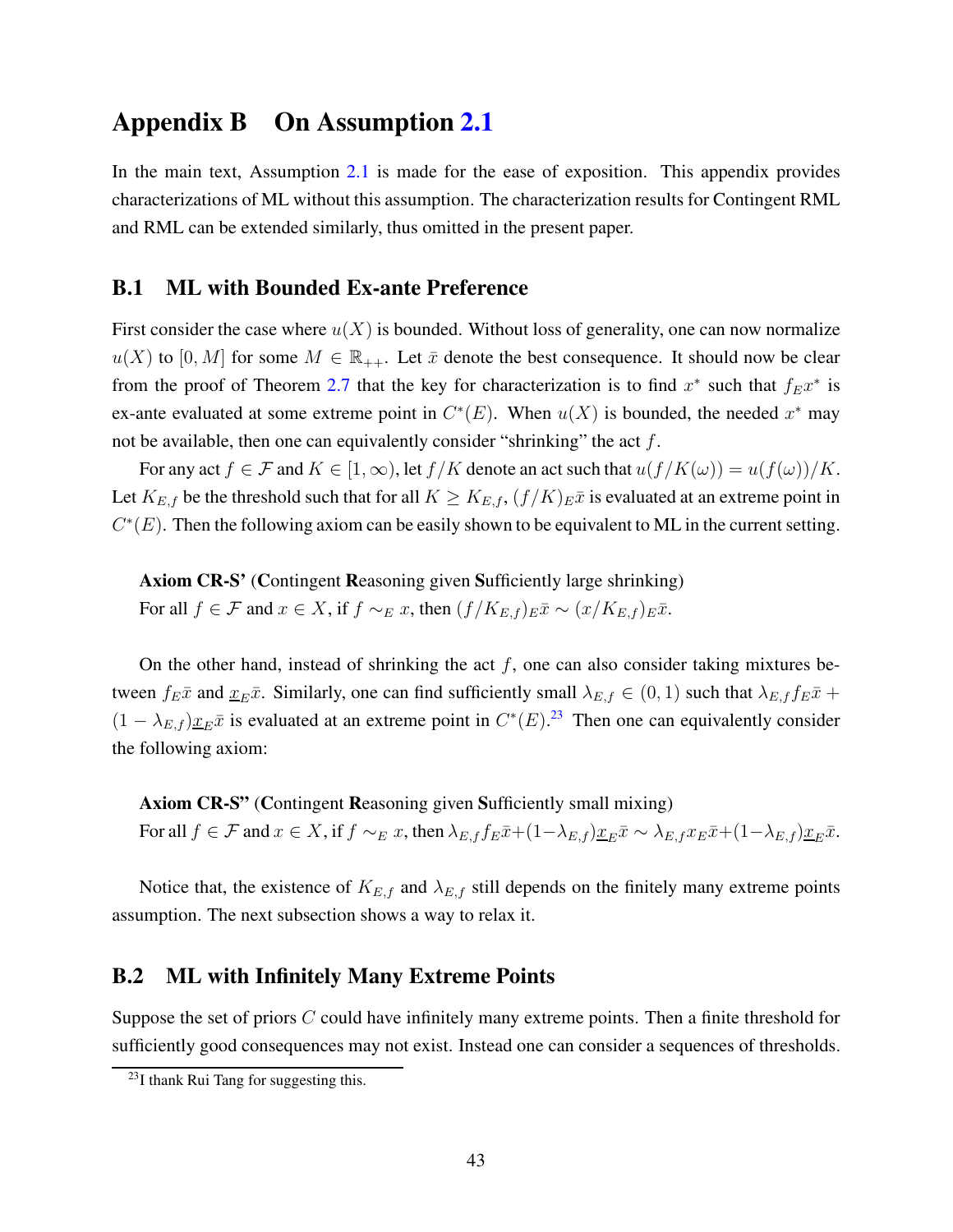Consider the following axiom:

Axiom Approximate CR-S (Approximate Contingent Reasoning given Sufficiently good consequence).

For all  $f \in \mathcal{F}$  and for all  $x, z, w \in X$  with  $z \succ w$ , there exists  $\bar{x}_{E,f,z,w}$  such that for all  $x^* \in X$ with  $x^* \succsim \bar{x}_{E,f,z,w}$ , if  $f \sim_E x$ , then

$$
\frac{1}{2}f_{E}x^{*} + \frac{1}{2}w \prec \frac{1}{2}x_{E}x^{*} + \frac{1}{2}z
$$

and

$$
\frac{1}{2}f_{E}x^{*} + \frac{1}{2}z \succ \frac{1}{2}x_{E}x^{*} + \frac{1}{2}w
$$

Notice that CR-S implies Approximate CR-S. On the other hand, in the case where CR-S is silent as  $\bar{x}_{E,f}$  does not exist, Approximate CR-S imposes an additional restriction on the behaviors. It restricts that the difference between  $f_{E}x^*$  and  $x_{E}x^*$  should be arbitrarily small when  $x^*$  is sufficiently good.

Hence, Approximate CR-S conveys essentially the same intuition as CR-S. The following representation theorem shows that Approximate CR-S is equivalent to ML in the current setting.

<span id="page-43-0"></span>**Theorem B.1.**  $\{\gtrsim_{E}\}_{E\in\Sigma}$  is represented by ML if and only if Approximate CR-S holds for all strict %*-nonnull events* E*.*

*Proof of Theorem [B.1.](#page-43-0)* First consider the following lemma:

<span id="page-43-1"></span>**Lemma B.2.** For any strict  $\succsim$ -nonnull  $E \in \Sigma$  and  $f \in \mathcal{F}$ , for any  $\epsilon > 0$  there exists  $\bar{x}_{E,f,\epsilon} \in X$ *such that*

$$
\min_{p \in C^*(E)} \int_{\Omega} u(f_E x^*) dp - \min_{p \in C} \int_{\Omega} u(f_E x^*) dp < \epsilon
$$

*for all*  $x^* \succsim \bar{x}_{E,f,\epsilon}$ *.* 

*Proof of Lemma [B.2.](#page-43-1)* For any strict  $\succeq$ -nonnull  $E \in \Sigma$  and  $f \in \mathcal{F}$ , either there exists  $\bar{x}_{E,f}$  such that

$$
\min_{p \in C} \int_{\Omega} u(f_{E}x^{*}) dp = \min_{p \in C^{*}(E)} \int_{\Omega} u(f_{E}x^{*}) dp
$$

for all  $x^* \succsim \bar{x}_{E,f}$  or not. If it is the first case, then this lemma is trivially true.

Consider the case there does not exist  $\bar{x}_{E,f}$  for some E and f. For each  $x \in X$ , let  $p_x$  be the probability measure in  $C$  that evaluates the act  $f_{E}x$  according to MEU, i.e.  $p_x \equiv \arg\min_{p\in C}\int_{\Omega}u(f_{E}x)dp$ . Let q denote the probability measure in  $C^*(E)$  that evaluates the act  $f_{E}x$  and notice that it does not depend on the value of  $x$ .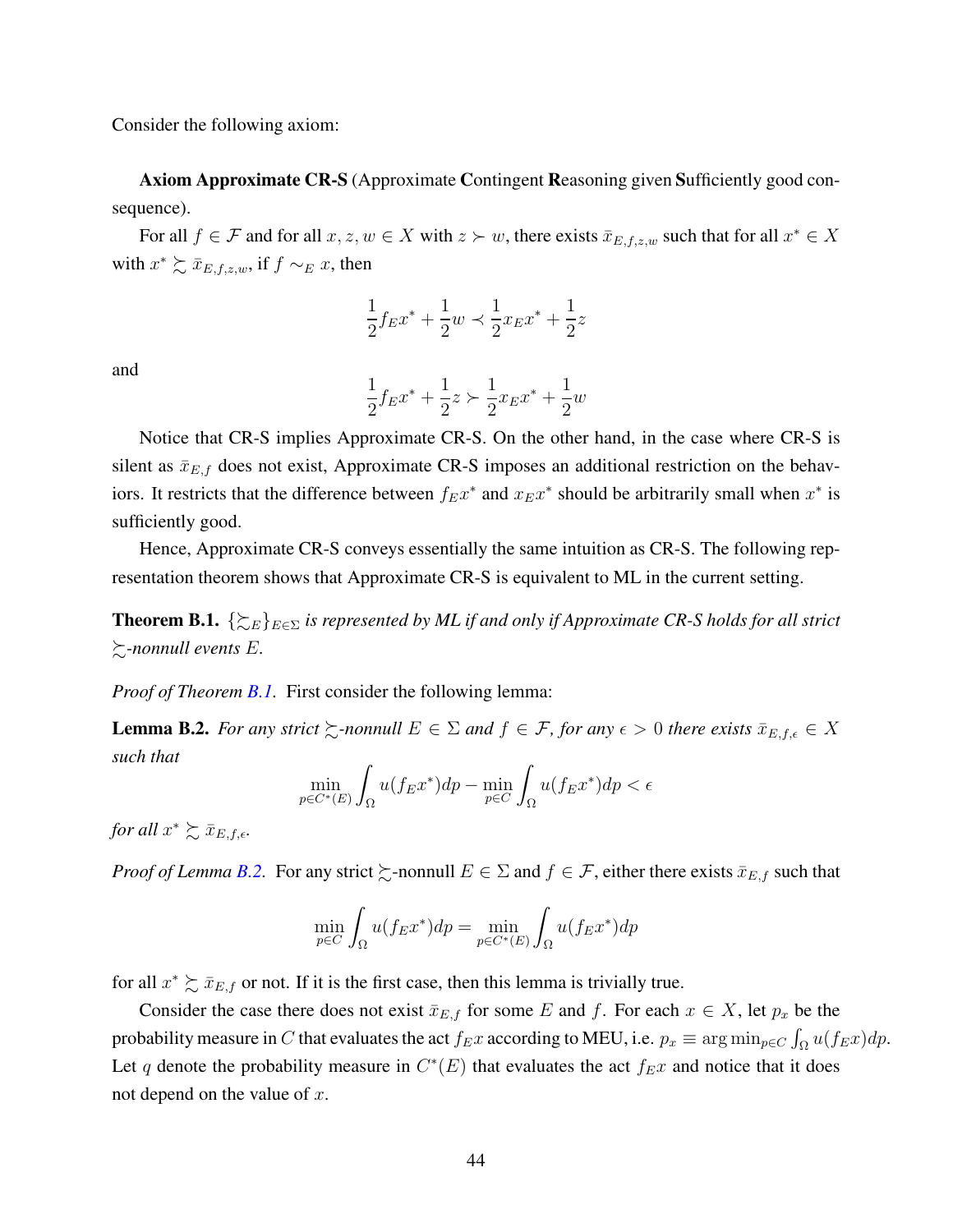Then one has

$$
\min_{p \in C^*(E)} \int_{\Omega} u(f_E x) dp - \min_{p \in C} \int_{\Omega} u(f_E x) dp
$$
  
= 
$$
\int_{E} u(f) dq + u(x)(1 - p^*(E)) - \int_{E} u(f) dp_x - u(x)(1 - p_x(E))
$$

Take derivative with respect to  $u(x)$  and apply envelope theorem yields

$$
\frac{d}{du(x)} \left[ \min_{p \in C^*(E)} \int_{\Omega} u(f_E x) dp - \min_{p \in C} \int_{\Omega} u(f_E x) dp \right] = p_x(E) - p^*(E)
$$

The current assumption  $p_x \notin C^*(E)$  implies that  $p_x(E) - p^*(E) < 0$ , i.e. the difference is decreasing with respect to  $u(x)$ . Furthermore, since the difference is bounded below by zero, monotone convergence theorem implies that

$$
\min_{p \in C^*(E)} \int_{\Omega} u(f_E x) dp - \min_{p \in C} \int_{\Omega} u(f_E x) dp \to 0
$$

for  $u(x) \to \infty$ , i.e. the lemma holds.

For the necessity of Approximate CR-S, recall under ML updating,  $f \sim_E x$  implies

$$
\min_{p \in C^*(E)} \int_{\Omega} u(f_E x^*) dp = \min_{p \in C} \int_{\Omega} u(x_E x^*) dp
$$

Thus for any  $\epsilon > 0$  there exists  $\bar{x}_{E,f,\epsilon}$  such that

$$
\min_{p \in C} \int_{\Omega} u(x_{E}x^{*}) dp - \min_{p \in C} \int_{\Omega} u(f_{E}x^{*}) dp < \epsilon
$$

for all  $x^* \succsim \bar{x}_{E,f,\epsilon}$ . Then for each  $z \succ w$ , it suffices to let  $\epsilon = u(z) - u(w)$  and then Approximate CR-S axiom holds.

For sufficiency, fix any strict  $\succsim$ -nonnull E and consider the contrapositive statement: not ML updating implies not Approximate CR-S axiom. Not ML means that  $C_E \neq \{p/p(E) : p \in$  $C^*(E)$ . In other words, either there exists  $\tilde{p} \in C^*(E)$  such that  $\tilde{p}/\tilde{p}(E) \notin C_E$  or there exists  $q \in C_E$  such that  $q \notin \{p/p(E) : p \in C^*(E)\}\)$  or both.

Consider the first case, by the same argument implied by the strict separating hyperplane The-

 $\Box$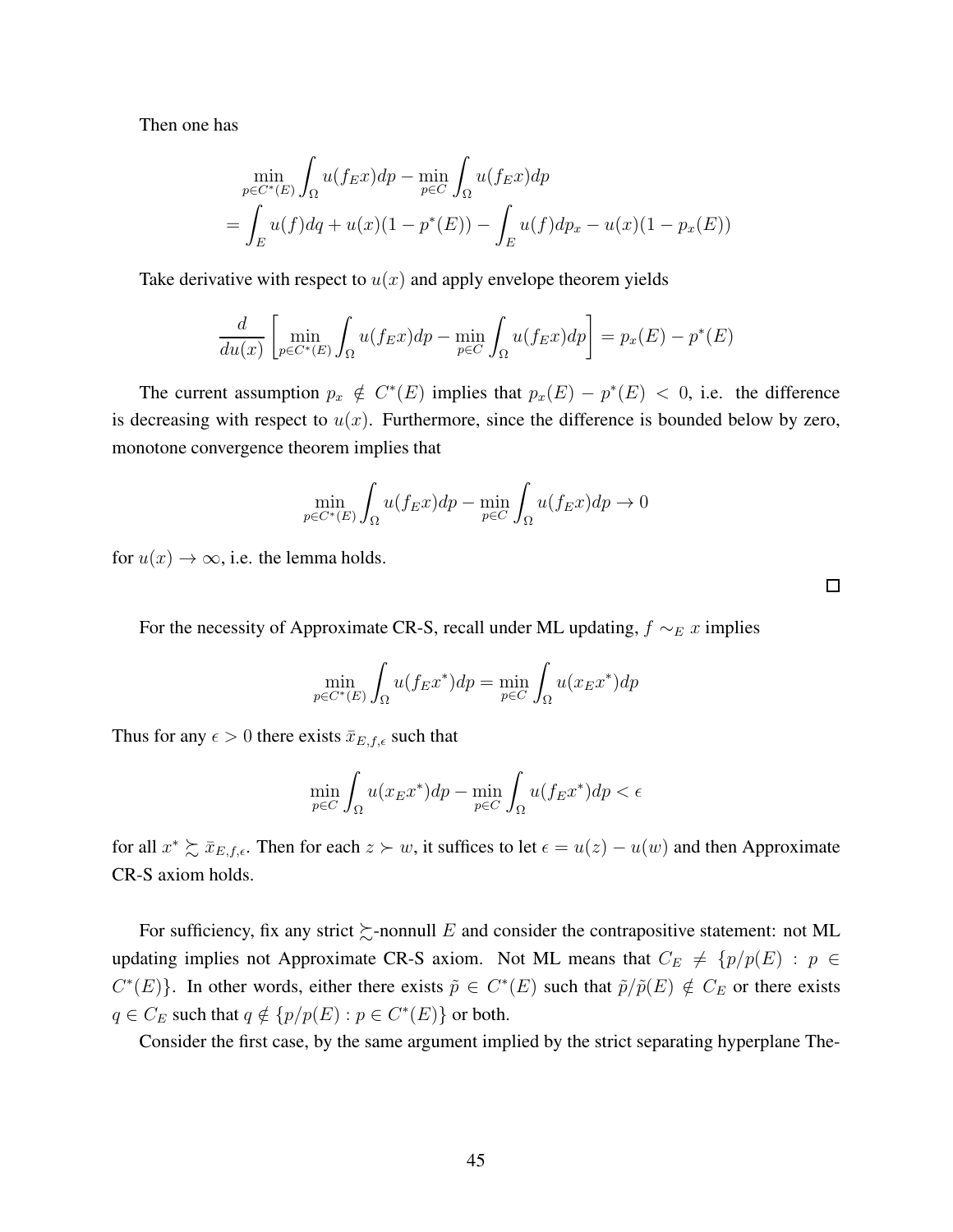orem in the proof of Theorem [2.7,](#page-10-0) there exists  $f \in \mathcal{F}$  and  $x \in X$  such that  $f \sim_E x$  and

$$
\min_{p \in C^*(E)} \int_E u(f) \frac{dp}{p(E)} < u(x)
$$

Then for all  $x^* \succsim x$ ,

$$
\min_{p \in C} \int_{\Omega} u(x_{E}x^{*}) dp - \min_{p \in C^{*}(E)} \int_{\Omega} u(f_{E}x^{*}) dp = u(x) p^{*}(E) - \min_{p \in C^{*}(E)} \int_{E} u(f) dp > 0
$$

That is, there exists  $\delta_{E,f} > 0$  such that

$$
\min_{p \in C} \int_{\Omega} u(x_E x^*) dp - \min_{p \in C^*(E)} \int_{\Omega} u(f_E x^*) dp > \delta_{E,f} > 0
$$

Now for all  $x^* \succsim x$ ,

$$
\min_{p \in C} \int_{\Omega} u(x_E x^*) dp - \min_{p \in C} \int_{\Omega} u(f_E x^*) dp
$$
\n
$$
= \min_{p \in C} \int_{\Omega} u(x_E x^*) dp - \min_{p \in C^*(E)} \int_{\Omega} u(f_E x^*) dp + \min_{p \in C^*(E)} \int_{\Omega} u(f_E x^*) dp - \min_{p \in C} \int_{\Omega} u(f_E x^*) dp
$$
\n
$$
> \delta_{E,f} > 0
$$

the first inequality comes from the fact that  $\min_{p \in C^*(E)} \int_{\Omega} u(f_E x^*) dp - \min_{p \in C} \int_{\Omega} u(f_E x^*) dp \ge 0$ . Then it suffices to find  $z \succ w$  such that  $u(z) - u(w) < \delta_{E,f}$  and it will imply that for all  $x^* \succsim x$ :

$$
\frac{1}{2}f_{E}x^{*} + \frac{1}{2}z \prec \frac{1}{2}x_{E}x^{*} + \frac{1}{2}w
$$

i.e. the Approximate CR-S axiom fails.

Now consider the second case, there exists  $q \in C_E$  such that  $q \notin \{p/p(E) : p \in C^*(E)\}$ . By strict separating hyperplane theorem, there exists  $f \sim_{E} x$  such that

$$
u(x) = \min_{p \in C_E} \int_{\Omega} u(f) dp \le \int_{\Omega} u(f) dq < \min_{p \in C^*(E)} \int_{E} u(f) \frac{dp}{p(E)}
$$

Then it further implies for all  $x^* \succsim x$ ,

$$
\min_{p \in C^*(E)} \int_{\Omega} u(f_E x^*) dp - \min_{p \in C} \int_{\Omega} u(x_E x^*) dp = \min_{p \in C^*(E)} \int_{E} u(f) dp - u(x) p^*(E) > 0
$$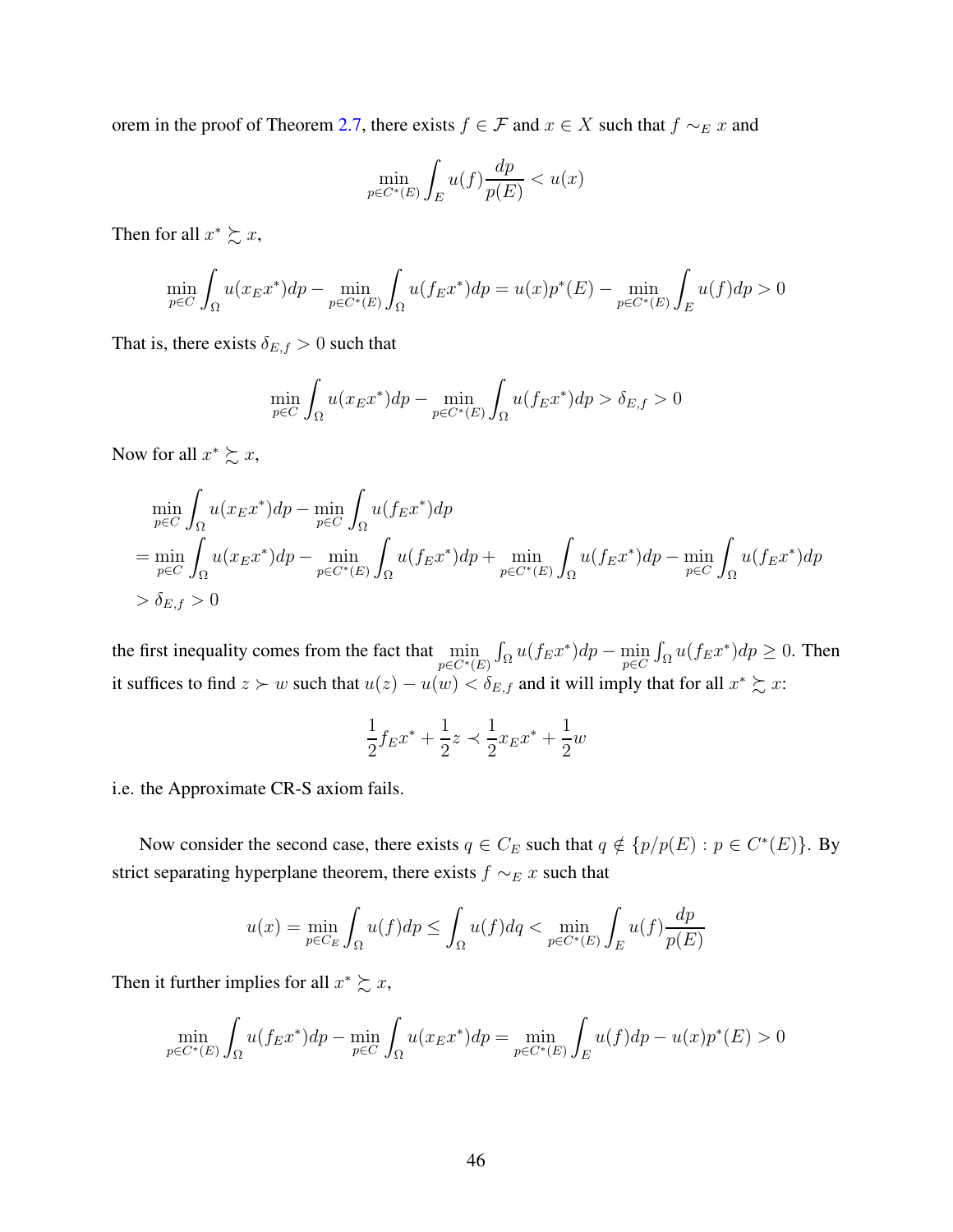i.e. there exists  $\delta_{E,f}$  such that

$$
\min_{p \in C^*(E)} \int_{\Omega} u(f_E x^*) dp - \min_{p \in C} \int_{\Omega} u(x_E x^*) dp > \delta_{E,f} > 0
$$

On the other hand, by Lemma [B.2,](#page-43-1) for any  $\epsilon > 0$  there exists  $\bar{x}_{E,f,\epsilon}$  such that

$$
\min_{p \in C^*(E)} \int_{\Omega} u(f_E x^*) dp - \min_{p \in C} \int_{\Omega} u(f_E x^*) dp < \epsilon
$$

for all  $x^* \succsim \bar{x}_{E,f,\epsilon}$ . Now for all  $x^* \succsim \max\{x,\bar{x}_{E,f,\epsilon}\},$ 

$$
\min_{p \in C} \int_{\Omega} u(f_{E}x^{*}) dp - \min_{p \in C} \int_{\Omega} u(x_{E}x^{*}) dp
$$
\n
$$
= \min_{p \in C} \int_{\Omega} u(f_{E}x^{*}) dp - \min_{p \in C^{*}(E)} \int_{\Omega} u(f_{E}x^{*}) dp + \min_{p \in C^{*}(E)} \int_{\Omega} u(f_{E}x^{*}) dp - \min_{p \in C} \int_{\Omega} u(x_{E}x^{*}) dp
$$
\n
$$
> -\epsilon + \delta_{E,f}
$$

Now find any  $z > w$  such that  $u(z) - u(w) = \eta < \delta_{E,f}$  and let  $\epsilon = \delta_{E,f} - \eta > 0$ . Then for all  $x^* \succsim \max\{x, \bar{x}_{E,f,\epsilon}\}\$ the previous result implies that

$$
\min_{p \in C} \int_{\Omega} u(f_{E}x^{*}) dp - \min_{p \in C} \int_{\Omega} u(x_{E}x^{*}) dp > -\epsilon + \delta_{E,f} = \eta > 0
$$

Then

$$
\frac{1}{2}\min_{p\in C}\int_{\Omega}u(f_{E}x^{*})dp + \frac{1}{2}u(w) - \min_{p\in C}\int_{\Omega}u(x_{E}x^{*})dp - \frac{1}{2}u(z) > \frac{1}{2}[\eta - \eta] = 0
$$

i.e.  $\frac{1}{2} f_E x^* + \frac{1}{2}$  $\frac{1}{2}w \succ \frac{1}{2}$  $\frac{1}{2}x_{E}x^{*}+\frac{1}{2}$  $\frac{1}{2}z$  for all  $x^* \succsim \bar{x}_{E,f,\epsilon}$ . Thus the Approximate CR-S axiom fails in this case as well, i.e. not ML implies not Approximate CR-S.  $\Box$ 

Finally, in the case where  $u(X)$  is bounded and C has infinitely many extreme points. It suffices to consider axiom Approximate CR-S' or Approximate CR-S" that can be analogously defined.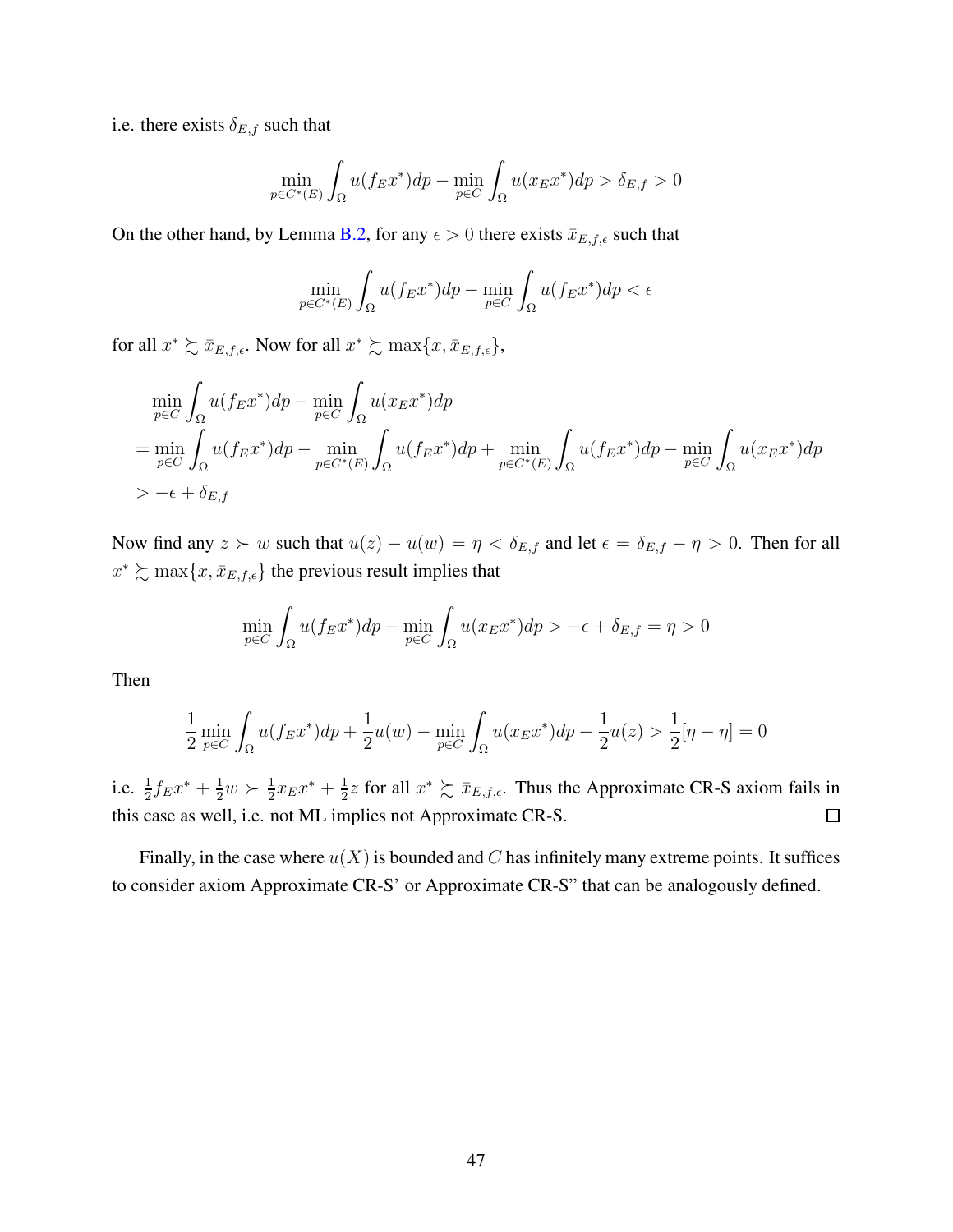# References

- <span id="page-47-4"></span>Beauchêne, Dorian, Jian Li, and Ming Li (2019) "Ambiguous persuasion," *Journal of Economic Theory*, 179, 312–365, [https://doi.org/10.1016/j.jet.2018.10.008.](http://dx.doi.org/https://doi.org/10.1016/j.jet.2018.10.008)
- <span id="page-47-5"></span>Bose, Subir and Ludovic Renou (2014) "Mechanism Design With Ambiguous Communication Devices," *Econometrica*, 82 (5), 1853–1872, [https://doi.org/10.3982/ECTA10285.](http://dx.doi.org/https://doi.org/10.3982/ECTA10285)
- <span id="page-47-7"></span>Cheng, Xiaoyu (2021) "Extended Relative Maximum Likelihood Updating of Choquet Beliefs," *arXiv preprint arXiv:2109.02597*.
- <span id="page-47-8"></span>De Filippis, Roberta, Antonio Guarino, Philippe Jehiel, and Toru Kitagawa (2021) "Non-Bayesian updating in a social learning experiment," *Journal of Economic Theory*, 105188, [https://doi.org/10.1016/j.jet.2021.105188.](http://dx.doi.org/https://doi.org/10.1016/j.jet.2021.105188)
- <span id="page-47-9"></span>Dominiak, Adam, Peter Duersch, and Jean-Philippe Lefort (2012) "A dynamic Ellsberg urn experiment," *Games and Economic Behavior*, 75 (2), 625–638, [https://doi.org/10.1016/j.geb.2012.01.002.](http://dx.doi.org/https://doi.org/10.1016/j.geb.2012.01.002)
- <span id="page-47-0"></span>Ellsberg, Daniel (1961) "Risk, Ambiguity, and the Savage Axioms," *The Quarterly Journal of Economics*, 75 (4), 643–669, <http://www.jstor.org/stable/1884324>.
- <span id="page-47-11"></span>Epstein, Larry G. and Martin Schneider (2003) "Recursive multiple-priors," *Journal of Economic Theory*, 113 (1), 1–31, [https://doi.org/10.1016/S0022-0531\(03\)00097-8.](http://dx.doi.org/https://doi.org/10.1016/S0022-0531(03)00097-8)
- <span id="page-47-6"></span>(2007) "Learning under Ambiguity," *The Review of Economic Studies*, 74 (4), 1275– 1303, <http://www.jstor.org/stable/4626181>.
- <span id="page-47-10"></span>Georgalos, Konstantinos (2021) "Dynamic decision making under ambiguity: An experimental investigation," *Games and Economic Behavior*, 127, 28–46, [https://doi.org/10.1016/j.geb.2021.02.002.](http://dx.doi.org/https://doi.org/10.1016/j.geb.2021.02.002)
- <span id="page-47-3"></span>Ghirardato, Paolo (2002) "Revisiting Savage in a conditional world," *Economic Theory*, 20 (1), 83–92, [10.1007/s001990100188.](http://dx.doi.org/10.1007/s001990100188)
- <span id="page-47-2"></span><span id="page-47-1"></span>Gilboa, Itzhak and David Schmeidler (1989) "Maxmin expected utility with non-unique prior," *Journal of Mathematical Economics*, 18 (2), 141–153, [https://doi.org/10.1016/0304-4068\(89\)90018-9.](http://dx.doi.org/https://doi.org/10.1016/0304-4068(89)90018-9)
	- (1993) "Updating Ambiguous Beliefs," *Journal of Economic Theory*, 59 (1), 33–49, [https://doi.org/10.1006/jeth.1993.1003.](http://dx.doi.org/https://doi.org/10.1006/jeth.1993.1003)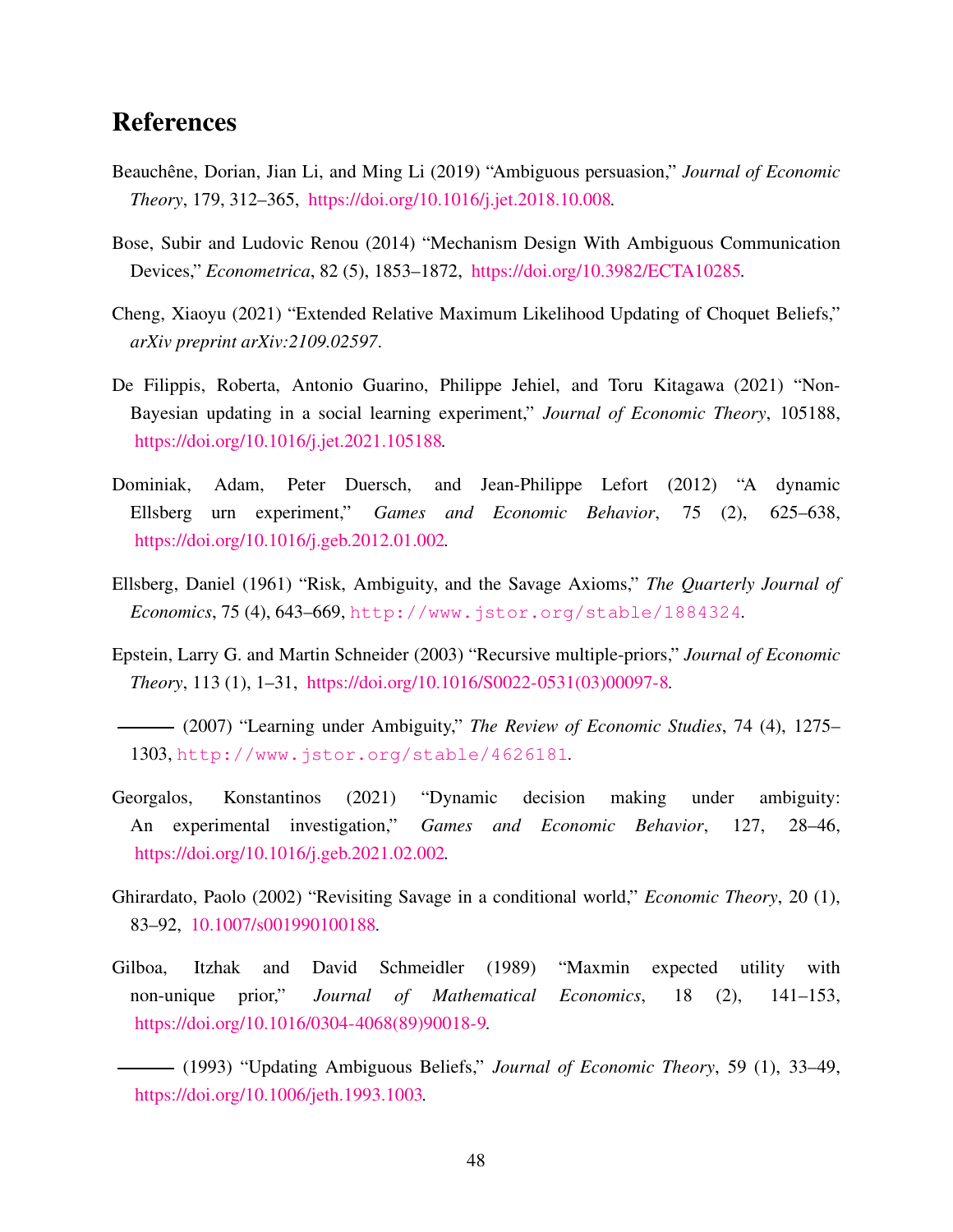- <span id="page-48-13"></span>Good, I. J. (1952) "Rational Decisions," *Journal of the Royal Statistical Society. Series B (Methodological)*, 14 (1), 107–114, <http://www.jstor.org/stable/2984087>.
- <span id="page-48-12"></span>Gul, Faruk and Wolfgang Pesendorfer (2021) "Evaluating ambiguous random variables from Choquet to maxmin expected utility," *Journal of Economic Theory*, 192, 105129, [https://doi.org/10.1016/j.jet.2020.105129.](http://dx.doi.org/https://doi.org/10.1016/j.jet.2020.105129)
- <span id="page-48-4"></span>Hanany, Eran and Peter Klibanoff (2007) "Updating preferences with multiple priors," *Theoretical Economics*, 2, 261–298.
- <span id="page-48-10"></span>(2009) "Updating Ambiguity Averse Preferences," *The B.E. Journal of Theoretical Economics*, 9 (1), 0000102202193517041547, [doi:10.2202/1935-1704.1547.](http://dx.doi.org/doi:10.2202/1935-1704.1547)
- <span id="page-48-9"></span>Hill, Brian (2021) "Updating confidence in beliefs," *Journal of Economic Theory*, 105209, [https://doi.org/10.1016/j.jet.2021.105209.](http://dx.doi.org/https://doi.org/10.1016/j.jet.2021.105209)
- <span id="page-48-6"></span>Kamenica, Emir and Matthew Gentzkow (2011) "Bayesian Persuasion," *American Economic Review*, 101 (6), 2590–2615, [10.1257/aer.101.6.2590.](http://dx.doi.org/10.1257/aer.101.6.2590)
- <span id="page-48-7"></span>Kathleen Ngangoué, M. (2021) "Learning under ambiguity: An experiment in gradual information processing," *Journal of Economic Theory*, 195, 105282, [https://doi.org/10.1016/j.jet.2021.105282.](http://dx.doi.org/https://doi.org/10.1016/j.jet.2021.105282)
- <span id="page-48-2"></span>Kellner, Christian and Mark T. Le Quement (2018) "Endogenous ambiguity in cheap talk," *Journal of Economic Theory*, 173, 1–17, [https://doi.org/10.1016/j.jet.2017.10.007.](http://dx.doi.org/https://doi.org/10.1016/j.jet.2017.10.007)
- <span id="page-48-5"></span>Kellner, Christian, Mark T. Le Quement, and Gerhard Riener (2019) "Reacting to ambiguous messages: An experimental analysis," *Working paper*.
- <span id="page-48-8"></span>Kovach, M (2015) "Ambiguity and partial Bayesian updating," *Working paper*.
- <span id="page-48-11"></span>Li, Jian (2020) "Preferences for partial information and ambiguity," *Theoretical Economics*, 15 (3), 1059–1094, [https://doi.org/10.3982/TE2851.](http://dx.doi.org/https://doi.org/10.3982/TE2851)
- <span id="page-48-1"></span>Liang, Yucheng (2021) "Learning from unknown information sources," *Working paper*.
- <span id="page-48-3"></span>Maccheroni, Fabio, Massimo Marinacci, and Aldo Rustichini (2006) "Ambiguity Aversion, Robustness, and the Variational Representation of Preferences," *Econometrica*, 74 (6), 1447–1498, <http://www.jstor.org/stable/4123081>.
- <span id="page-48-0"></span>Machina, Mark J. and David Schmeidler (1992) "A More Robust Definition of Subjective Probability," *Econometrica*, 60 (4), 745–780, <http://www.jstor.org/stable/2951565>.